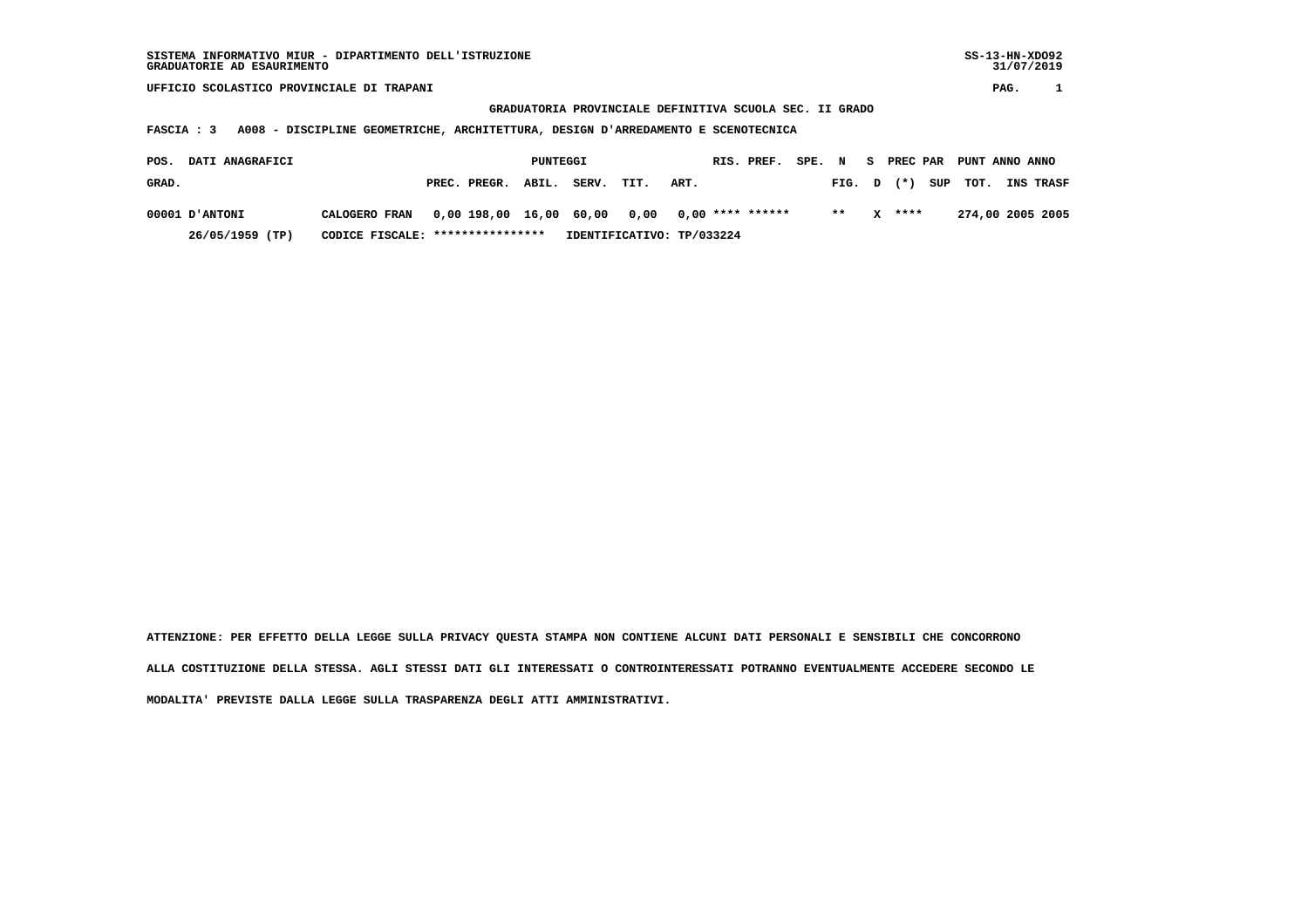| SISTEMA INFORMATIVO MIUR - DIPARTIMENTO DELL'ISTRUZIONE | $SS-13-HN-XDO92$ |
|---------------------------------------------------------|------------------|
| GRADUATORIE AD ESAURIMENTO                              | 31/07/2019       |

 **GRADUATORIA PROVINCIALE DEFINITIVA SCUOLA SEC. II GRADO**

 **FASCIA : 3 A009 - DISCIPLINE GRAFICHE, PITTORICHE E SCENOGRAFICHE**

| POS.  | <b>DATI ANAGRAFICI</b> |                                  |                    | PUNTEGGI |       |                                                |      | RIS. PREF. | SPE. N |        |          | S PREC PAR PUNT ANNO ANNO |                  |
|-------|------------------------|----------------------------------|--------------------|----------|-------|------------------------------------------------|------|------------|--------|--------|----------|---------------------------|------------------|
| GRAD. |                        |                                  | PREC. PREGR. ABIL. |          | SERV. | TIT.                                           | ART. |            |        | FIG. D | $(* )$   | SUP TOT.                  | <b>INS TRASF</b> |
|       | 00001 BARRACO          | <b>LORENZO</b>                   |                    |          |       | $0.00$ 24.00 15.00 36.00 0.00 0.00 **** ****** |      |            |        | $* *$  | **** $S$ |                           | 75,00 2007 2007  |
|       | 17/12/1973 (TP)        | CODICE FISCALE: **************** |                    |          |       | IDENTIFICATIVO: TP/034987                      |      |            |        |        |          |                           |                  |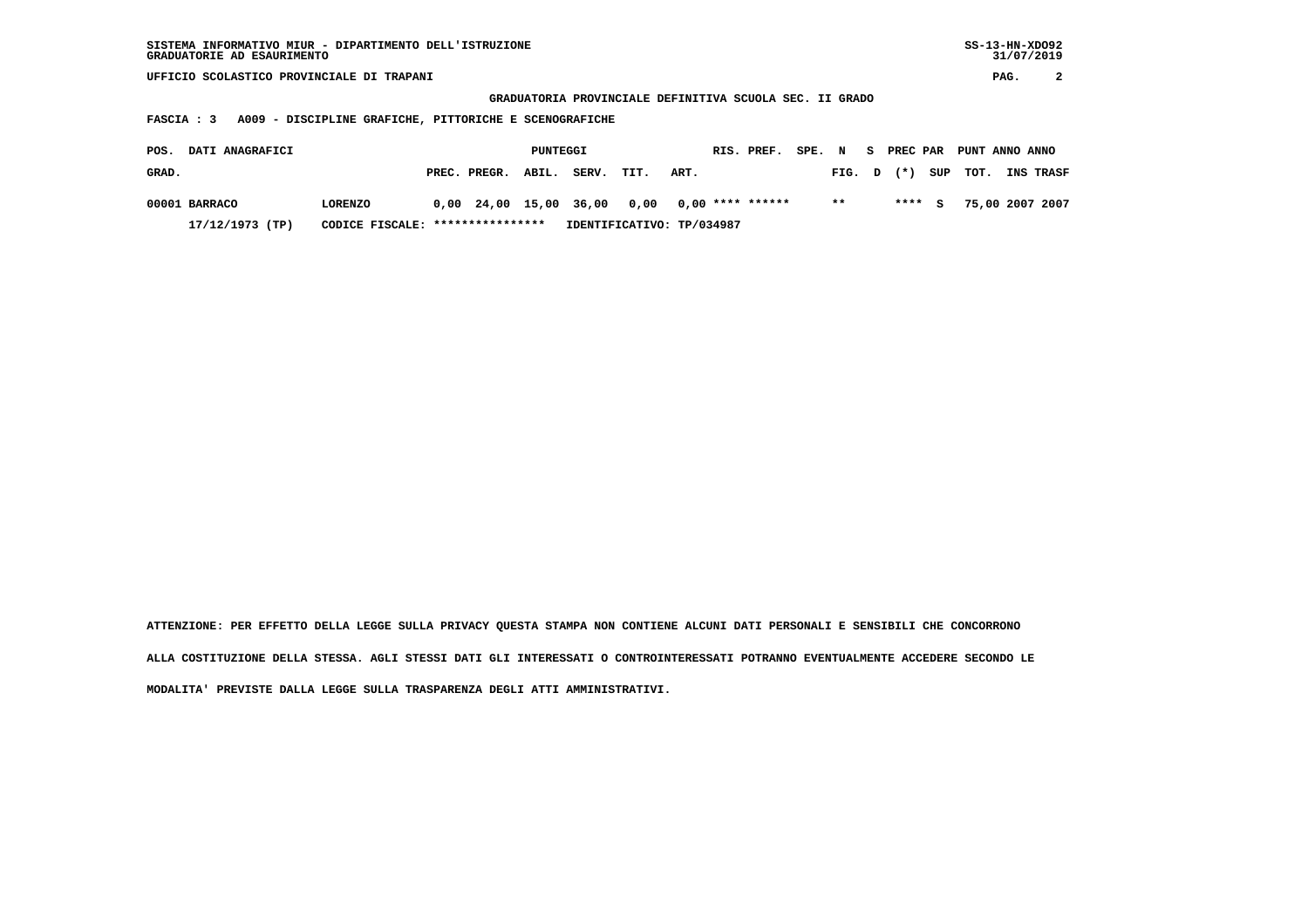**GRADUATORIA PROVINCIALE DEFINITIVA SCUOLA SEC. II GRADO**

 **FASCIA : 3 A012 - DISCIPLINE LETTERARIE NEGLI ISTITUTI DI ISTRUZIONE SECONDARIA DI II GRADO**

| POS.  | DATI ANAGRAFICI                |                                             |      |                  | PUNTEGGI     |       |                                   |      | RIS. PREF.         | SPE. N |        | s. | PREC PAR |     | PUNT ANNO ANNO   |                  |
|-------|--------------------------------|---------------------------------------------|------|------------------|--------------|-------|-----------------------------------|------|--------------------|--------|--------|----|----------|-----|------------------|------------------|
| GRAD. |                                |                                             |      | PREC. PREGR.     | ABIL.        | SERV. | TIT.                              | ART. |                    |        | FIG. D |    | $(* )$   | SUP | тот.             | <b>INS TRASF</b> |
|       | 00001 PLAIA<br>13/09/1971 (TP) | CINZIA<br>CODICE FISCALE: ***************** |      | 0,00 55,00 14,00 |              | 54,00 | 3,00<br>IDENTIFICATIVO: TP/067332 |      | $0.00$ **** ****** |        | $* *$  |    | ****     | s   | 126,00 2019 2019 |                  |
|       |                                |                                             |      |                  |              |       |                                   |      |                    |        |        |    |          |     |                  |                  |
|       | 00002 MUNNA                    | MANUELA                                     | 0,00 |                  | $0.00$ 17.00 | 96,00 | 9,00                              |      | $0.00$ **** ****** |        | $* *$  |    | ****     | s   | 122,00 2016      |                  |
| т     | 30/03/1979 (TP)                | CODICE FISCALE: ****************            |      |                  |              |       | IDENTIFICATIVO: TP/064408         |      |                    |        |        |    |          |     |                  |                  |
|       | 00003 MANISCALCHI              | GIUSEPPINA                                  | 0.00 | 0,00             | 17,00        | 84,00 | 9,00                              |      | $0.00$ **** ****** |        | $* *$  |    | ****     | S.  | 110,00 2016      |                  |
| т     | 19/03/1978 (TP)                | CODICE FISCALE:                             |      | **************** |              |       | IDENTIFICATIVO: TP/326394         |      |                    |        |        |    |          |     |                  |                  |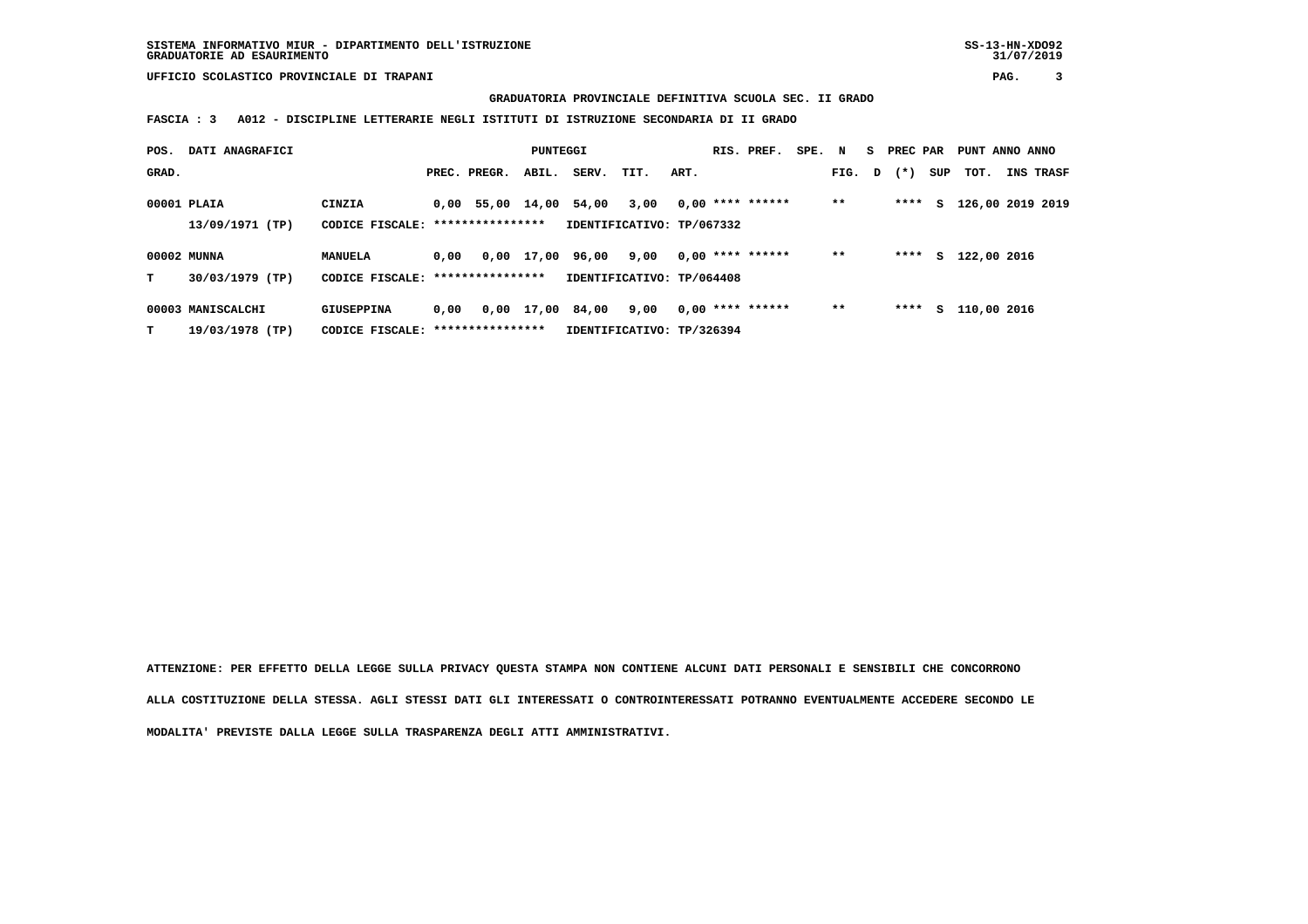**GRADUATORIA PROVINCIALE DEFINITIVA SCUOLA SEC. II GRADO**

 **FASCIA : 4 A012 - DISCIPLINE LETTERARIE NEGLI ISTITUTI DI ISTRUZIONE SECONDARIA DI II GRADO**

| POS.  | <b>DATI ANAGRAFICI</b> |                                                           |                    | PUNTEGGI |       |      |                           | RIS. PREF. |        |        |                    | SPE. N S PREC PAR PUNT ANNO ANNO |
|-------|------------------------|-----------------------------------------------------------|--------------------|----------|-------|------|---------------------------|------------|--------|--------|--------------------|----------------------------------|
| GRAD. |                        |                                                           | PREC. PREGR. ABIL. |          | SERV. | TIT. | ART.                      |            | FIG. D |        | $(\star)$ SUP TOT. | <b>INS TRASF</b>                 |
|       | 00004 LENTINI          | GIOACCHINA PA 0,00 0,00 10,00 60,00 9,00 0,00 **** ****** |                    |          |       |      |                           |            | $* *$  | **** S |                    | 79,00 2019                       |
| T     | 04/04/1974 (TP)        | CODICE FISCALE: ****************                          |                    |          |       |      | IDENTIFICATIVO: TP/067368 |            |        |        |                    |                                  |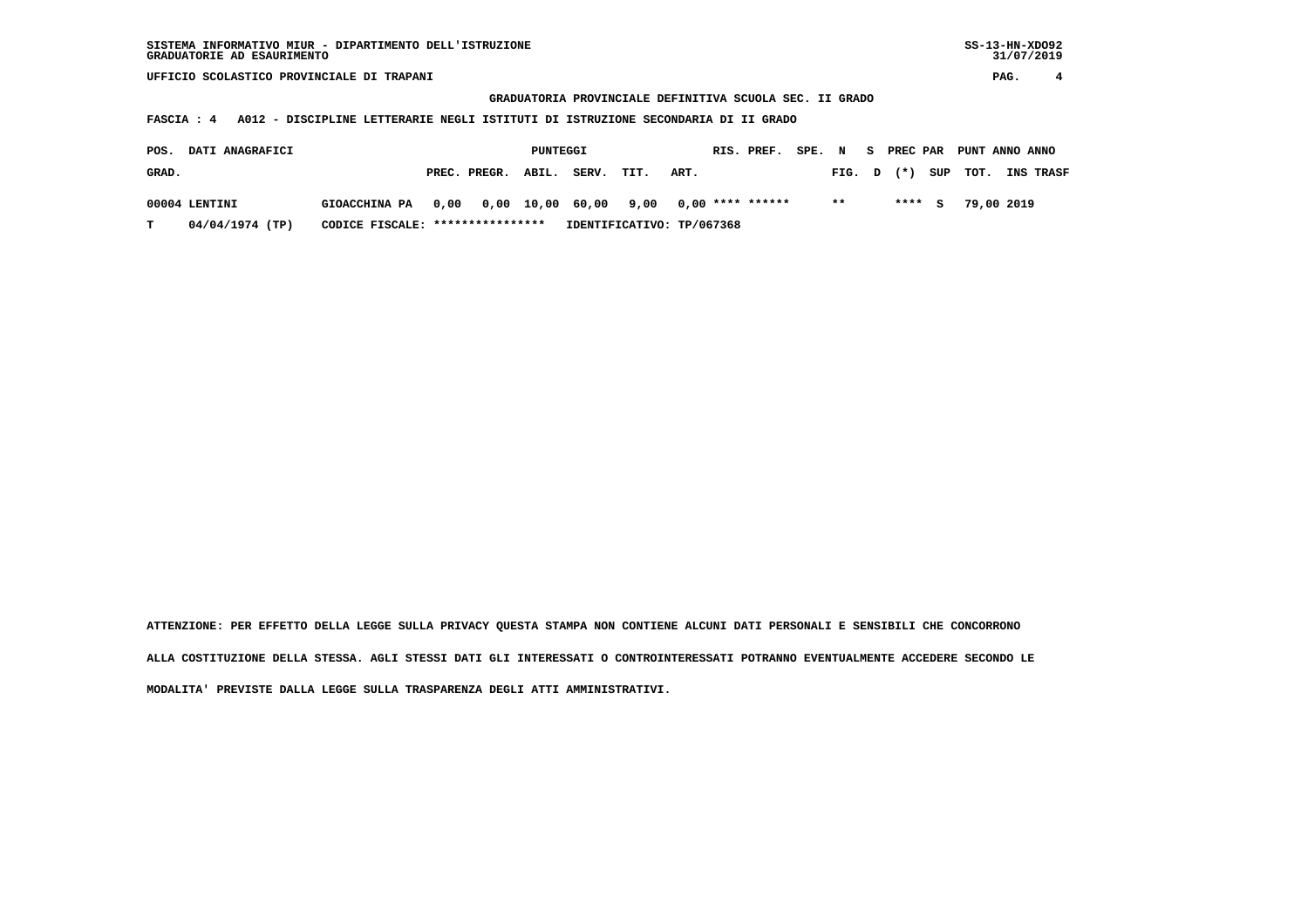**GRADUATORIA PROVINCIALE DEFINITIVA SCUOLA SEC. II GRADO**

 **FASCIA : 3 A017 - DISEGNO E STORIA DELL'ARTE NEGLI ISTITUTI DI ISTRUZIONE SECONDARIA DI II GRADO**

| POS.  | <b>DATI ANAGRAFICI</b> |                   |      |                  | PUNTEGGI     |                       |                           |      | RIS. PREF.         | SPE. | N     | s | PREC PAR   |     | PUNT ANNO ANNO  |           |
|-------|------------------------|-------------------|------|------------------|--------------|-----------------------|---------------------------|------|--------------------|------|-------|---|------------|-----|-----------------|-----------|
| GRAD. |                        |                   |      | PREC. PREGR.     | ABIL.        | SERV.                 | TIT.                      | ART. |                    |      | FIG.  | D | $(*)$      | SUP | TOT.            | INS TRASF |
|       | 00001 CANDELA          | <b>ALESSANDRO</b> | 0,00 |                  | 0,00 17,00   | 48,00                 | 3,00                      |      | $0,00$ **** ****** |      | $***$ |   | ****       | s   | 68,00 2007      |           |
|       | 28/04/1972 (TP)        | CODICE FISCALE:   |      | **************** |              |                       | IDENTIFICATIVO: TP/029071 |      |                    |      |       |   |            |     |                 |           |
|       | 00002 PALERMO          | <b>MARCELLA</b>   | 0,00 |                  |              | 0,00 15,00 12,00 3,00 |                           |      | $0.00$ **** ****** |      | $***$ |   | ****       | s   | 30,00 2007 2007 |           |
|       | 23/02/1973 (TP)        | CODICE FISCALE:   |      | **************** |              |                       | IDENTIFICATIVO: TP/034650 |      |                    |      |       |   |            |     |                 |           |
|       | 00003 DI GIUSEPPE      | <b>ANTONIA</b>    | 0,00 |                  | $6,00$ 14,00 | 0,00                  | 0,00                      |      | $0,00$ **** ****** |      | $***$ |   | $***$ S    |     | 20,00 2002      |           |
|       | 19/02/1969 (TP)        | CODICE FISCALE:   |      | **************** |              |                       | IDENTIFICATIVO: TP/029156 |      |                    |      |       |   |            |     |                 |           |
|       | 00004 D'ANTONI         | CALOGERO FRAN     | 0,00 |                  | 6,00 14,00   | 0,00                  | 0,00                      |      | $0.00$ **** ****** |      | $***$ |   | $X$ ****   |     | 20,00 2005 2005 |           |
|       | 26/05/1959 (TP)        | CODICE FISCALE:   |      | **************** |              |                       | IDENTIFICATIVO: TP/033224 |      |                    |      |       |   |            |     |                 |           |
|       | 00005 SALADINO         | ROSA STELLA       | 0,00 |                  | 0,00 17,00   | 0,00                  | 1,00                      |      | $0.00$ **** ****** |      | $***$ |   | $X$ **** S |     | 18,00 2002      |           |
|       | 25/06/1964 (TP)        | CODICE FISCALE:   |      | **************** |              |                       | IDENTIFICATIVO: TP/029947 |      |                    |      |       |   |            |     |                 |           |
|       | 00006 LA COMMARE       | ROSA LETIZIA      | 0,00 |                  | $0,00$ 15,00 | 0,00                  | 3,00                      |      | $0,00$ **** ****** |      | $***$ |   | ****       | s   | 18,00 2005      |           |
|       | 28/06/1966 (TP)        | CODICE FISCALE:   |      | **************** |              |                       | IDENTIFICATIVO: TP/326395 |      |                    |      |       |   |            |     |                 |           |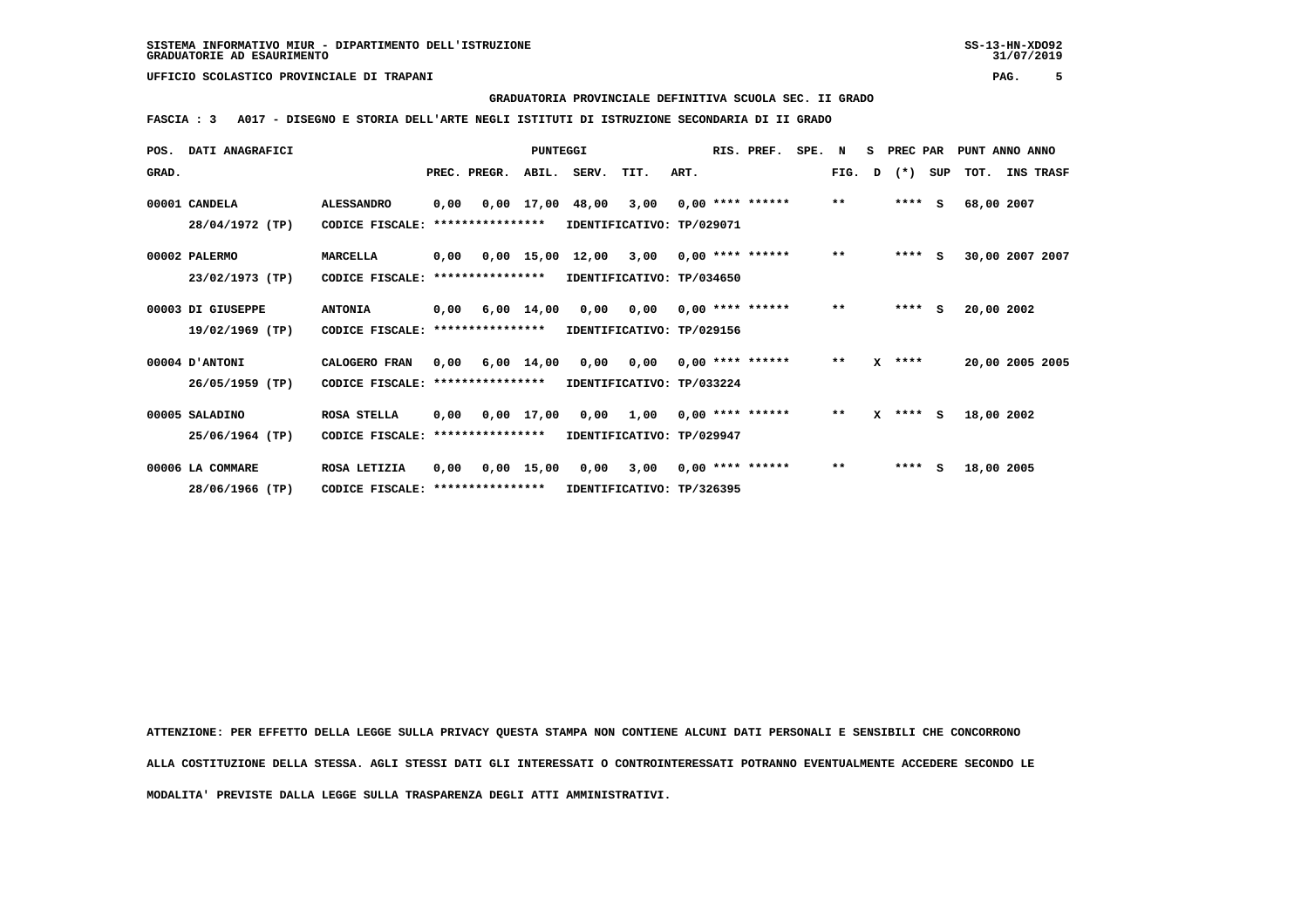| SISTEMA INFORMATIVO MIUR - DIPARTIMENTO DELL'ISTRUZIONE | $SS-13-HN-XDO92$ |
|---------------------------------------------------------|------------------|
| GRADUATORIE AD ESAURIMENTO                              | 31/07/2019       |

 **GRADUATORIA PROVINCIALE DEFINITIVA SCUOLA SEC. II GRADO**

 **FASCIA : 3 A018 - FILOSOFIA E SCIENZE UMANE**

| POS.  | <b>DATI ANAGRAFICI</b> |                                  |              | PUNTEGGI |                                              |                           |      | RIS. PREF. | SPE. N |       | S PREC PAR |         | PUNT ANNO ANNO          |                  |
|-------|------------------------|----------------------------------|--------------|----------|----------------------------------------------|---------------------------|------|------------|--------|-------|------------|---------|-------------------------|------------------|
| GRAD. |                        |                                  | PREC. PREGR. | ABIL.    | SERV.                                        | TIT.                      | ART. |            |        |       |            |         | FIG. $D$ $(*)$ SUP TOT. | <b>INS TRASF</b> |
|       | 00001 INDELICATO       | <b>RAIMONDO</b>                  |              |          | $0,00$ 3,00 13,00 0,00 0,00 0,00 **** ****** |                           |      |            |        | $***$ |            | $***$ S |                         | 16,00 2004 2004  |
|       | 11/10/1963 (BZ)        | CODICE FISCALE: **************** |              |          |                                              | IDENTIFICATIVO: TP/031600 |      |            |        |       |            |         |                         |                  |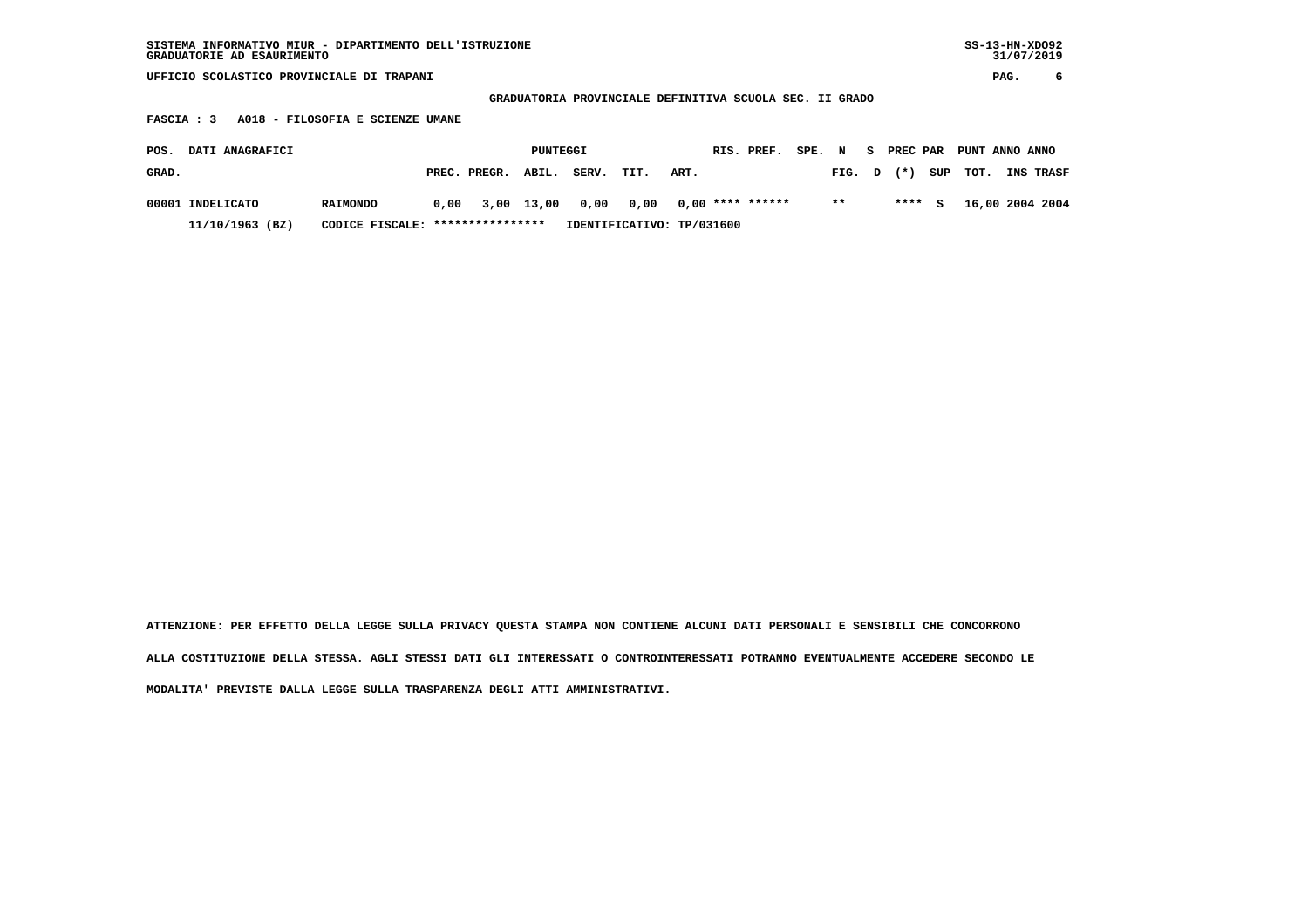| SISTEMA INFORMATIVO MIUR - DIPARTIMENTO DELL'ISTRUZIONE<br>GRADUATORIE AD ESAURIMENTO |      |              |              |                                                         |      |      |                    |        |        |    |                 |     |                |      | $SS-13-HN-XDO92$<br>31/07/2019 |
|---------------------------------------------------------------------------------------|------|--------------|--------------|---------------------------------------------------------|------|------|--------------------|--------|--------|----|-----------------|-----|----------------|------|--------------------------------|
| UFFICIO SCOLASTICO PROVINCIALE DI TRAPANI                                             |      |              |              |                                                         |      |      |                    |        |        |    |                 |     |                | PAG. |                                |
|                                                                                       |      |              |              | GRADUATORIA PROVINCIALE DEFINITIVA SCUOLA SEC. II GRADO |      |      |                    |        |        |    |                 |     |                |      |                                |
| A019 - FILOSOFIA E STORIA<br>FASCIA : 3                                               |      |              |              |                                                         |      |      |                    |        |        |    |                 |     |                |      |                                |
| DATI ANAGRAFICI<br>POS.                                                               |      |              | PUNTEGGI     |                                                         |      |      | RIS. PREF.         | SPE. N |        | s. | <b>PREC PAR</b> |     | PUNT ANNO ANNO |      |                                |
| GRAD.                                                                                 |      | PREC. PREGR. | ABIL.        | SERV.                                                   | TIT. | ART. |                    |        | FIG. D |    | $(* )$          | SUP | TOT.           |      | INS TRASF                      |
| 00001 SIINO<br>RITA                                                                   | 0,00 |              | $0,00$ 12,00 | 0,00                                                    | 1,00 |      | $0,00$ **** ****** |        | $* *$  | x  | ****            | s   |                |      | 13,00 2019 2019                |

 **23/04/1977 (PA) CODICE FISCALE: \*\*\*\*\*\*\*\*\*\*\*\*\*\*\*\* IDENTIFICATIVO: TP/067335**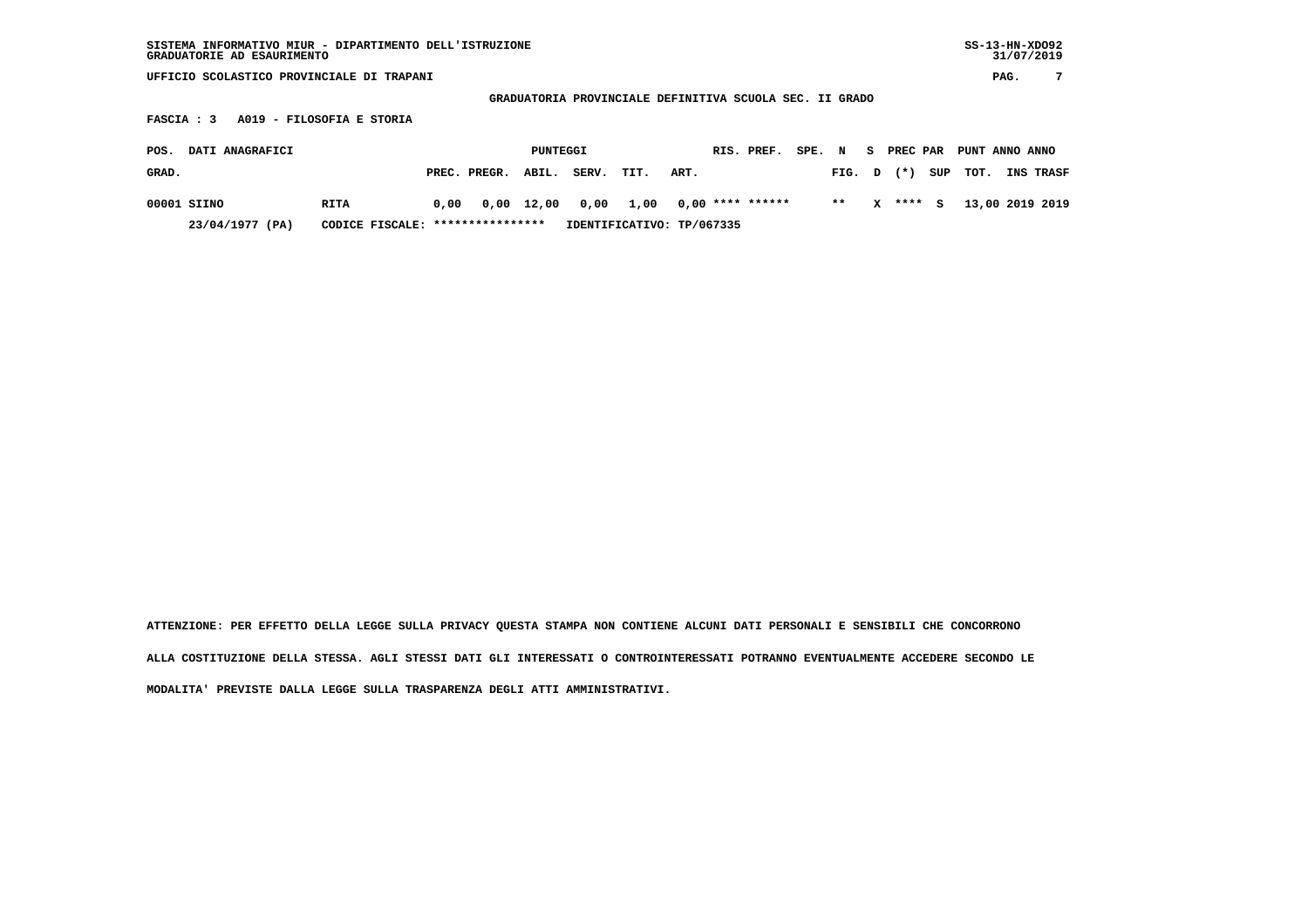**GRADUATORIA PROVINCIALE DEFINITIVA SCUOLA SEC. II GRADO**

 **FASCIA : 3 A020 - FISICA**

| POS.  | DATI ANAGRAFICI                  |                                                       |      |              | PUNTEGGI   |       |                                   |      | RIS. PREF.         | SPE. N |        | S. | PREC PAR |     | PUNT ANNO ANNO |                  |
|-------|----------------------------------|-------------------------------------------------------|------|--------------|------------|-------|-----------------------------------|------|--------------------|--------|--------|----|----------|-----|----------------|------------------|
| GRAD. |                                  |                                                       |      | PREC. PREGR. | ABIL.      | SERV. | TIT.                              | ART. |                    |        | FIG. D |    | $(* )$   | SUP | тот.           | <b>INS TRASF</b> |
|       | 00001 CAROLLO<br>28/08/1962 (TP) | LUDOVICO AGOS<br>CODICE FISCALE: ****************     | 0,00 | 16,00 14,00  |            | 0,00  | 6,00<br>IDENTIFICATIVO: TP/020484 |      | $0,00$ **** ****** |        | $***$  |    | ****     | s   | 36,00 2019     |                  |
|       | 00002 RALLO<br>15/02/1974 (TP)   | <b>GIAMPIERO</b><br>CODICE FISCALE: ***************** | 0.00 |              | 0,00 18,00 | 0,00  | 0.00<br>IDENTIFICATIVO: TP/031643 |      | $0.00$ **** ****** |        | $**$   | x  | ****     |     | 18,00 2004     |                  |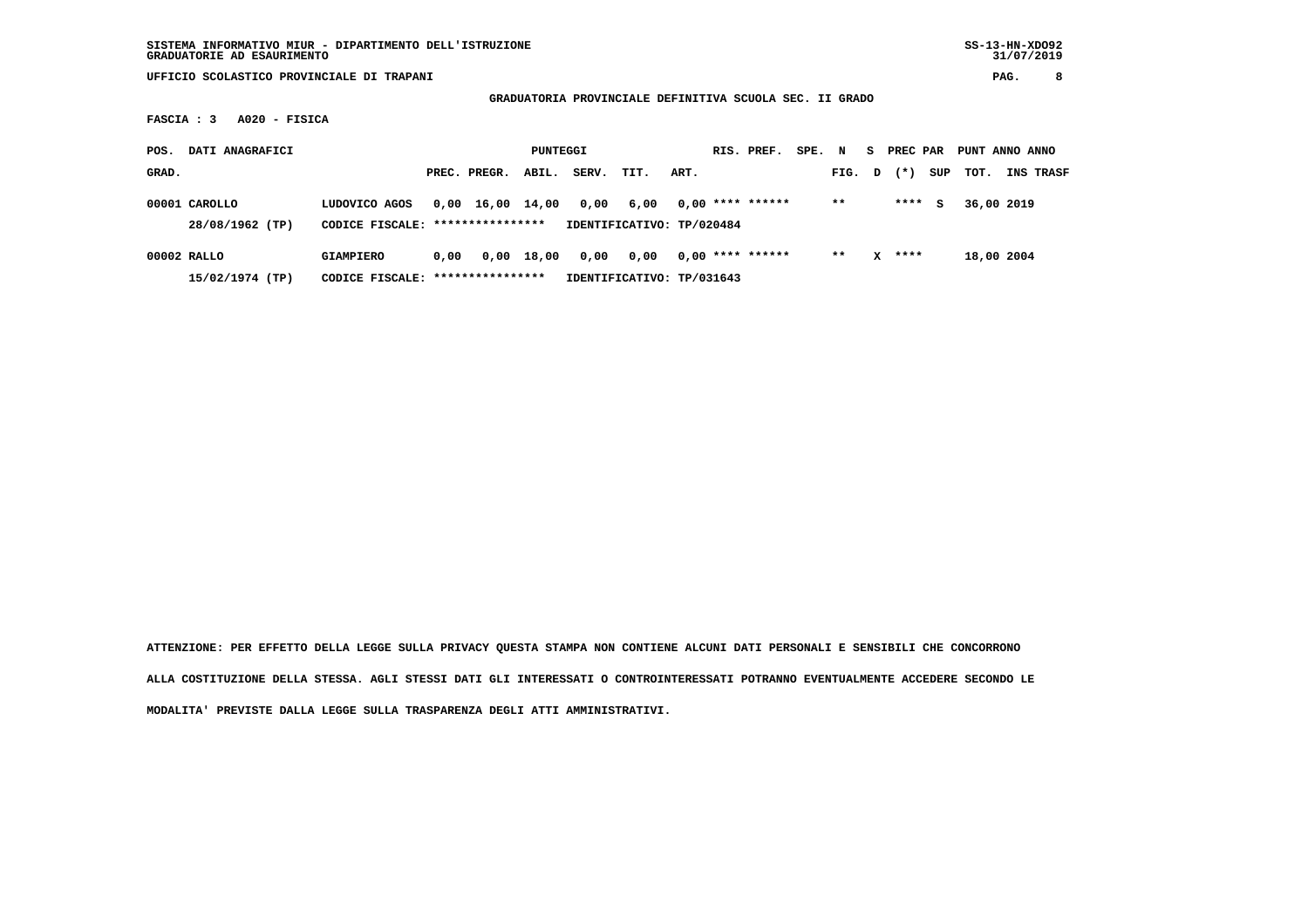| SISTEMA INFORMATIVO MIUR - DIPARTIMENTO DELL'ISTRUZIONE<br>GRADUATORIE AD ESAURIMENTO |                 |                       |                           |                                                         |        |               | $SS-13-HN-XDO92$<br>31/07/2019 |
|---------------------------------------------------------------------------------------|-----------------|-----------------------|---------------------------|---------------------------------------------------------|--------|---------------|--------------------------------|
| UFFICIO SCOLASTICO PROVINCIALE DI TRAPANI                                             |                 |                       |                           |                                                         |        |               | 9<br>PAG.                      |
|                                                                                       |                 |                       |                           | GRADUATORIA PROVINCIALE DEFINITIVA SCUOLA SEC. II GRADO |        |               |                                |
| A026 - MATEMATICA<br>FASCIA : 3                                                       |                 |                       |                           |                                                         |        |               |                                |
| DATI ANAGRAFICI<br>POS.                                                               |                 | PUNTEGGI              |                           | RIS. PREF.                                              | SPE. N | S PREC PAR    | PUNT ANNO ANNO                 |
| GRAD.                                                                                 |                 | PREC. PREGR.<br>ABIL. | SERV.<br>TIT.             | ART.                                                    | FIG. D | $(* )$<br>SUP | TOT.<br>INS TRASF              |
| 00001 CAROLLO                                                                         | LUDOVICO AGOS   | 0,00 41,00 14,00      | 28,00<br>6,00             | $0.00$ **** ******                                      | $* *$  | ****<br>s     | 89,00 2019                     |
| 28/08/1962 (TP)                                                                       | CODICE FISCALE: | ****************      | IDENTIFICATIVO: TP/020484 |                                                         |        |               |                                |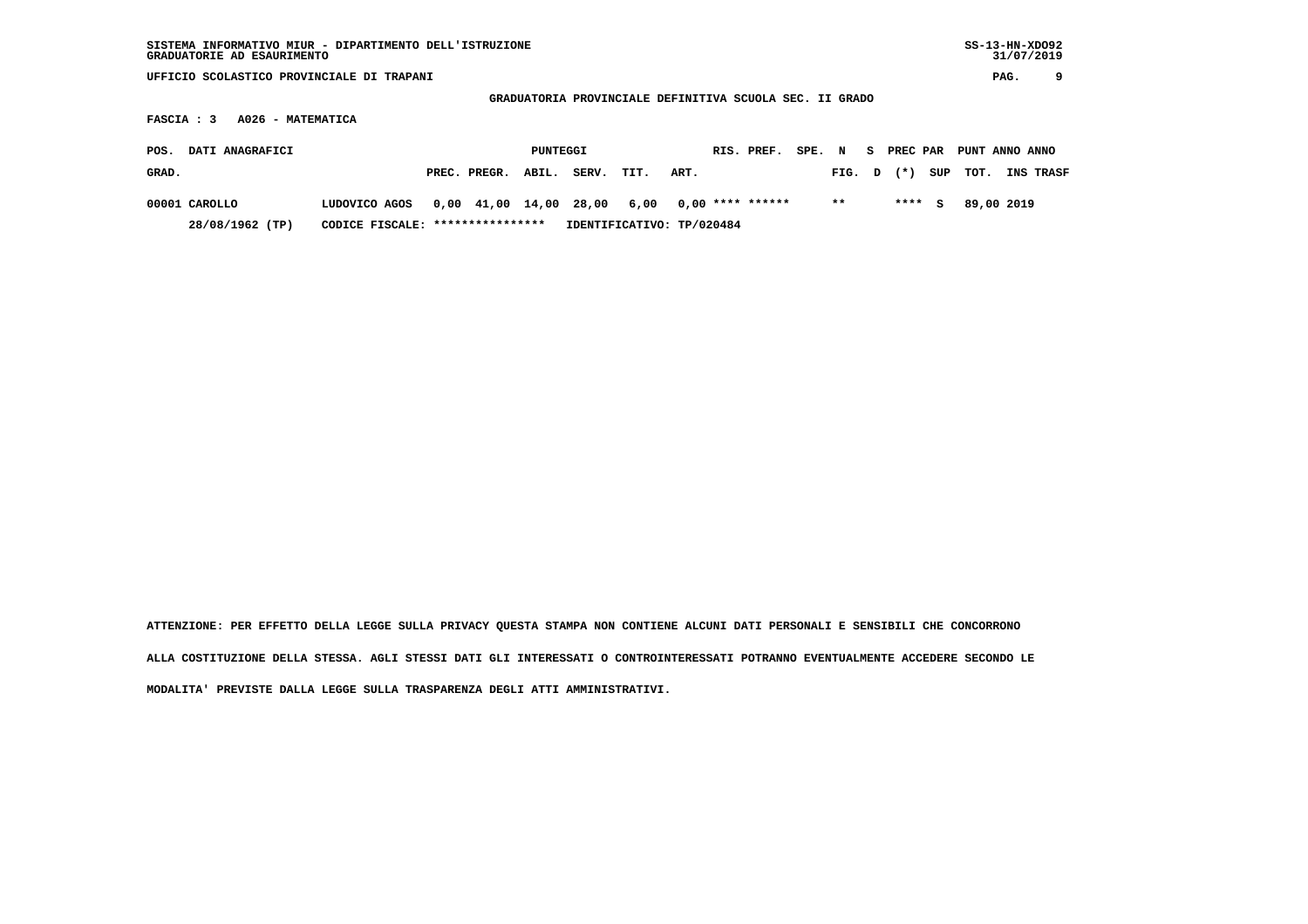**GRADUATORIA PROVINCIALE DEFINITIVA SCUOLA SEC. II GRADO**

 **FASCIA : 3 A027 - MATEMATICA E FISICA**

| POS.          | DATI ANAGRAFICI |                                                      |      |              | PUNTEGGI   |       |                                   |      | RIS. PREF.         | SPE. N |        | S. | PREC PAR |     | PUNT ANNO ANNO |                  |
|---------------|-----------------|------------------------------------------------------|------|--------------|------------|-------|-----------------------------------|------|--------------------|--------|--------|----|----------|-----|----------------|------------------|
| GRAD.         |                 |                                                      |      | PREC. PREGR. | ABIL.      | SERV. | TIT.                              | ART. |                    |        | FIG. D |    | $(* )$   | SUP | TOT.           | <b>INS TRASF</b> |
| 00001 RALLO   | 15/02/1974 (TP) | <b>GIAMPIERO</b><br>CODICE FISCALE: **************** | 0.00 |              | 0,00 42,00 | 0,00  | 0.00<br>IDENTIFICATIVO: TP/031643 |      | $0,00$ **** ****** |        | $**$   | x  | ****     |     | 42,00 2004     |                  |
| 00002 CAROLLO | 28/08/1962 (TP) | LUDOVICO AGOS<br>CODICE FISCALE: *****************   | 0.00 |              | 3,00 14,00 | 0,00  | 6,00<br>IDENTIFICATIVO: TP/020484 |      | $0.00$ **** ****** |        | $* *$  |    | ****     | s   | 23,00 2019     |                  |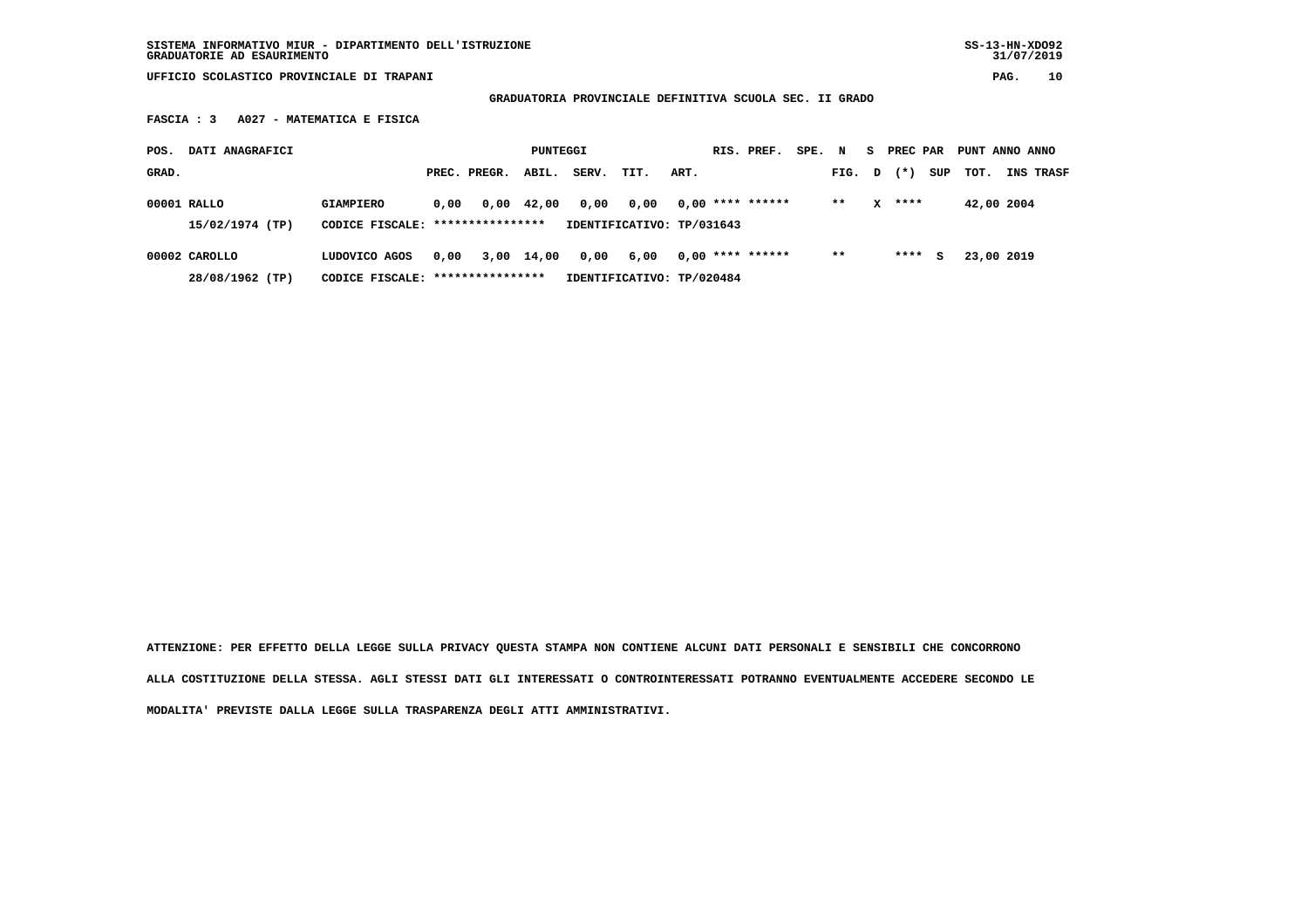| SISTEMA INFORMATIVO MIUR - DIPARTIMENTO DELL'ISTRUZIONE | SS-13-HN-XD092 |
|---------------------------------------------------------|----------------|
| GRADUATORIE AD ESAURIMENTO                              | 31/07/2019     |

 **GRADUATORIA PROVINCIALE DEFINITIVA SCUOLA SEC. II GRADO**

 **FASCIA : 3 A029 - MUSICA NEGLI ISTITUTI DI ISTRUZIONE SECONDARIA DI II GRADO**

| POS.  | <b>DATI ANAGRAFICI</b> |                                  |      |                    | PUNTEGGI |       |                                        |      | RIS. PREF. | SPE. N |        |  |        | S PREC PAR PUNT ANNO ANNO |                  |
|-------|------------------------|----------------------------------|------|--------------------|----------|-------|----------------------------------------|------|------------|--------|--------|--|--------|---------------------------|------------------|
| GRAD. |                        |                                  |      | PREC. PREGR. ABIL. |          | SERV. | TIT.                                   | ART. |            |        | FIG. D |  |        | $(*)$ SUP TOT.            | <b>INS TRASF</b> |
|       | 00001 FRISCIA          | <b>MARIO</b>                     | 0.00 |                    |          |       | 0,00 42,00 0,00 12,00 0,00 **** ****** |      |            |        | $* *$  |  | $***5$ |                           | 54,00 2019 2019  |
|       | 02/06/1980 (PA)        | CODICE FISCALE: **************** |      |                    |          |       | IDENTIFICATIVO: TP/067417              |      |            |        |        |  |        |                           |                  |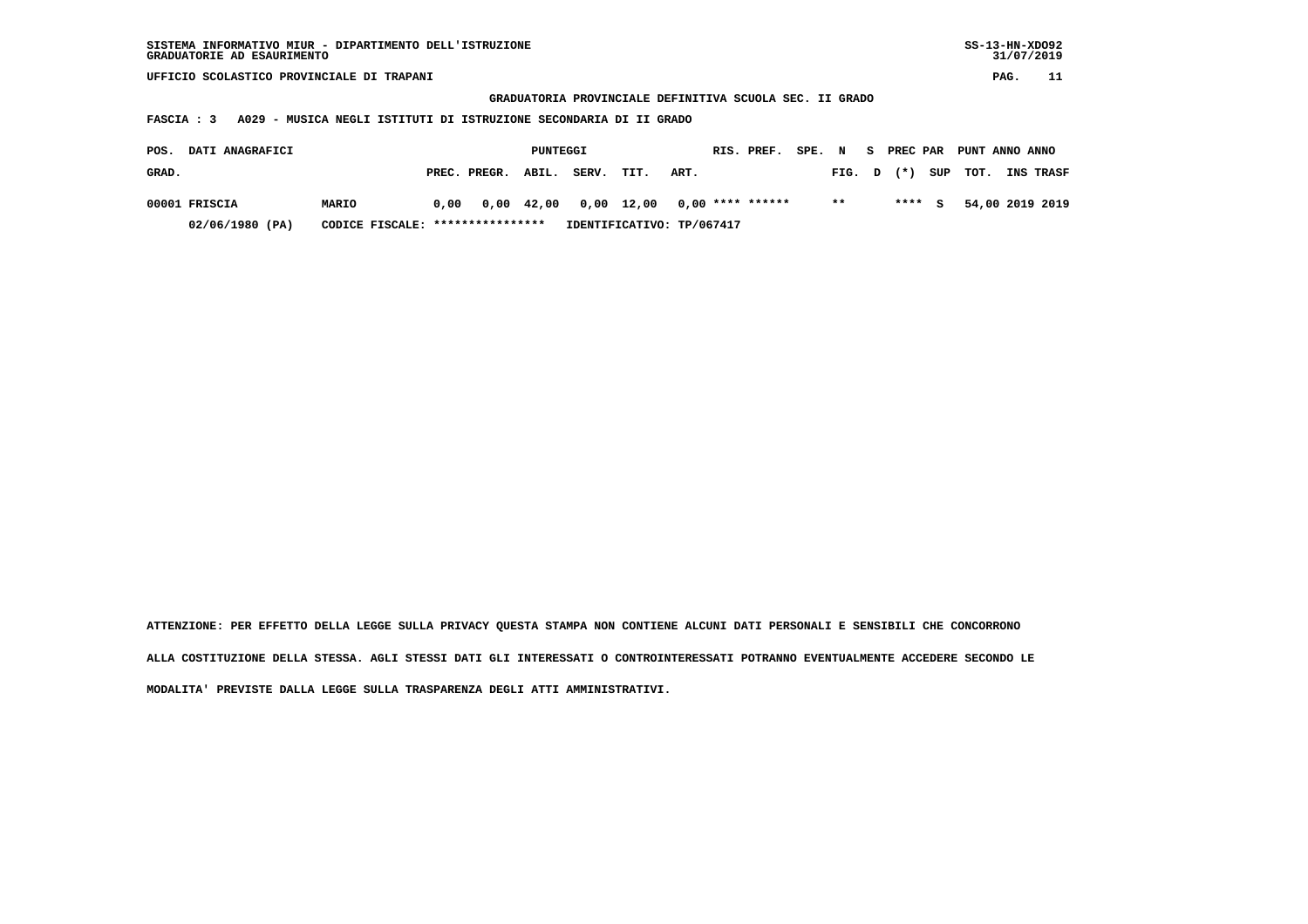| SISTEMA INFORMATIVO MIUR - DIPARTIMENTO DELL'ISTRUZIONE<br>GRADUATORIE AD ESAURIMENTO           |                              |                       |                           |                                                         |        |               | $SS-13-HN-XDO92$<br>31/07/2019 |  |  |  |  |  |  |
|-------------------------------------------------------------------------------------------------|------------------------------|-----------------------|---------------------------|---------------------------------------------------------|--------|---------------|--------------------------------|--|--|--|--|--|--|
| UFFICIO SCOLASTICO PROVINCIALE DI TRAPANI                                                       |                              |                       |                           |                                                         |        |               | 12<br>PAG.                     |  |  |  |  |  |  |
|                                                                                                 |                              |                       |                           | GRADUATORIA PROVINCIALE DEFINITIVA SCUOLA SEC. II GRADO |        |               |                                |  |  |  |  |  |  |
| A031 - SCIENZE DEGLI ALIMENTI<br>FASCIA : 3                                                     |                              |                       |                           |                                                         |        |               |                                |  |  |  |  |  |  |
| DATI ANAGRAFICI<br>RIS. PREF.<br>PREC PAR<br>PUNTEGGI<br>SPE. N<br>S.<br>PUNT ANNO ANNO<br>POS. |                              |                       |                           |                                                         |        |               |                                |  |  |  |  |  |  |
| GRAD.                                                                                           |                              | PREC. PREGR.<br>ABIL. | SERV.<br>TIT.             | ART.                                                    | FIG. D | $(* )$<br>SUP | тот.<br><b>INS TRASF</b>       |  |  |  |  |  |  |
| 00001 CAMPISI                                                                                   | 0,00<br><b>MARIA ANTONIE</b> | 6,00 14,00            | 52,00<br>0,00             | $0.00$ **** ******                                      | $* *$  | ****<br>s     | 72,00 2019 2019                |  |  |  |  |  |  |
| 29/10/1962 (TP)                                                                                 | CODICE FISCALE:              | ****************      | IDENTIFICATIVO: TP/067313 |                                                         |        |               |                                |  |  |  |  |  |  |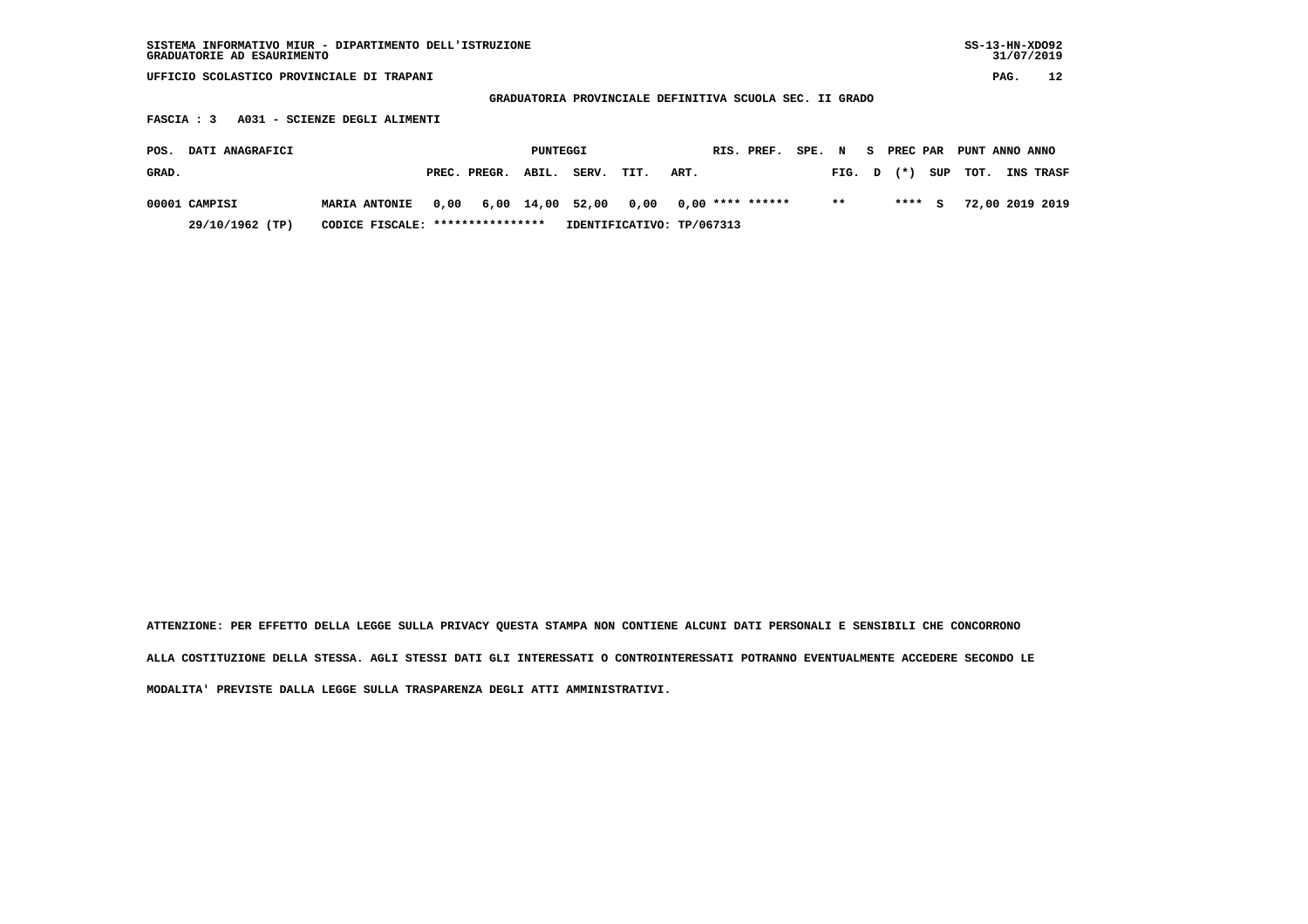# **GRADUATORIA PROVINCIALE DEFINITIVA SCUOLA SEC. II GRADO**

 **FASCIA : 3 A034 - SCIENZE E TECNOLOGIE CHIMICHE**

| POS.  | DATI ANAGRAFICI |                                  |      |                        | PUNTEGGI   |       |                           |      | RIS. PREF.         | SPE. | N     | s. | PREC PAR |     | PUNT ANNO ANNO |           |
|-------|-----------------|----------------------------------|------|------------------------|------------|-------|---------------------------|------|--------------------|------|-------|----|----------|-----|----------------|-----------|
| GRAD. |                 |                                  |      | PREC. PREGR.           | ABIL.      | SERV. | TIT.                      | ART. |                    |      | FIG.  | D  | $(* )$   | SUP | тот.           | INS TRASF |
|       | 00001 PIPITONE  | <b>ANTONIO</b>                   |      | $0,00$ $10,00$ $13,00$ |            | 0,00  | 0,00                      |      | $0.00$ **** ****** |      | $**$  | x  | ****     | s   | 23,00 2019     |           |
|       | 13/10/1967 (TP) | CODICE FISCALE: **************** |      |                        |            |       | IDENTIFICATIVO: TP/030089 |      |                    |      |       |    |          |     |                |           |
|       | 00002 CHIRCO    | <b>ROSANNA</b>                   | 0.00 |                        | 0,00 12,00 | 0,00  | 0,00                      |      | $0.00$ **** ****** |      | $* *$ |    | ****     | s   | 12,00 2002     |           |
|       | 26/06/1965 (TP) | CODICE FISCALE:                  |      | ****************       |            |       | IDENTIFICATIVO: TP/029096 |      |                    |      |       |    |          |     |                |           |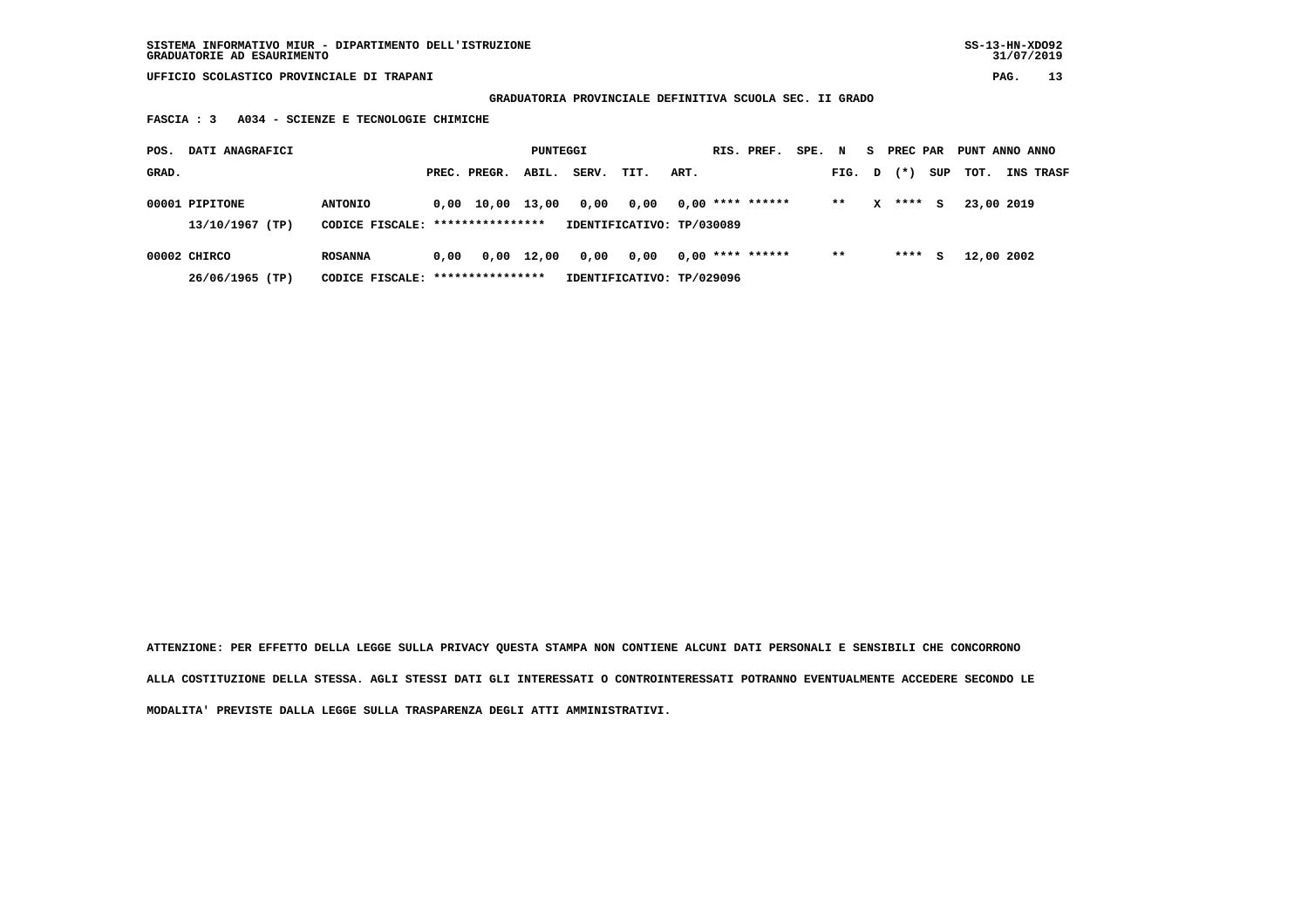# **GRADUATORIA PROVINCIALE DEFINITIVA SCUOLA SEC. II GRADO**

 **FASCIA : 3 A037 - SCIENZE E TECNOLOGIE DELLE COSTRUZIONI TECNOLOGIE E TECNICHE DI RAPPRESENTAZIONE GRAFICA**

| POS.  | <b>DATI ANAGRAFICI</b> |                                  |              | PUNTEGGI |       |                                               |      | RIS. PREF. | SPE. N |        | - S | PREC PAR | PUNT ANNO ANNO |            |                  |
|-------|------------------------|----------------------------------|--------------|----------|-------|-----------------------------------------------|------|------------|--------|--------|-----|----------|----------------|------------|------------------|
| GRAD. |                        |                                  | PREC. PREGR. | ABIL.    | SERV. | TIT.                                          | ART. |            |        | FIG. D |     | $(*)$    | SUP TOT.       |            | <b>INS TRASF</b> |
|       | 00001 RALLO            | <b>SALVATORE MAS</b>             |              |          |       | 0,00 24,00 42,00 0,00 0,00 0,00 **** ****** T |      |            |        | $* *$  |     | $X$ **** |                | 66,00 2002 |                  |
|       | 11/01/1970 (TP)        | CODICE FISCALE: **************** |              |          |       | IDENTIFICATIVO: TP/030126                     |      |            |        |        |     |          |                |            |                  |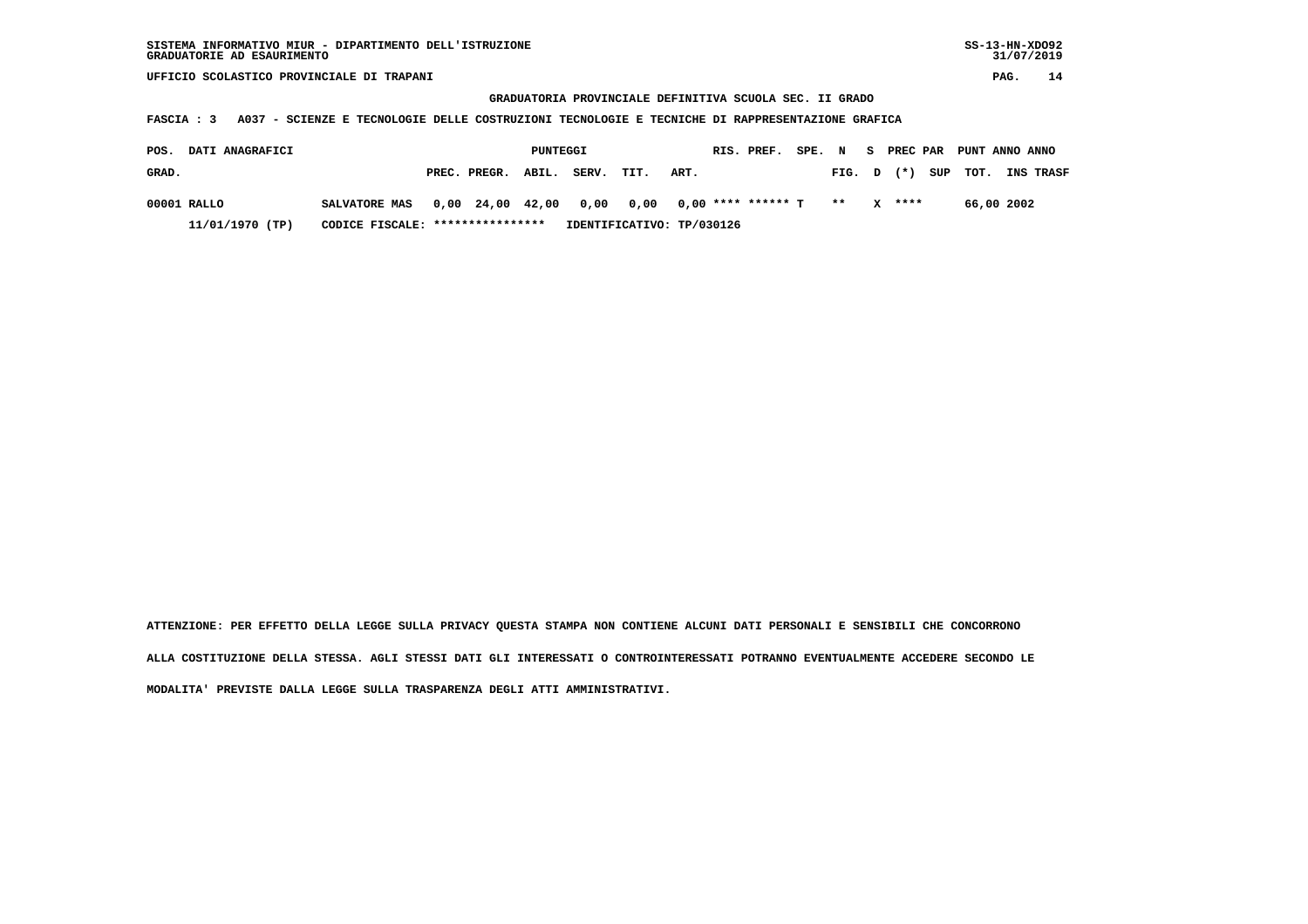| $SS-13-HN-XDO92$<br>SISTEMA INFORMATIVO MIUR - DIPARTIMENTO DELL'ISTRUZIONE<br>GRADUATORIE AD ESAURIMENTO |                 |                          |                           |                                                         |        |               |                   |  |  |  |  |  |
|-----------------------------------------------------------------------------------------------------------|-----------------|--------------------------|---------------------------|---------------------------------------------------------|--------|---------------|-------------------|--|--|--|--|--|
| UFFICIO SCOLASTICO PROVINCIALE DI TRAPANI                                                                 |                 |                          |                           |                                                         |        |               | 15<br>PAG.        |  |  |  |  |  |
|                                                                                                           |                 |                          |                           | GRADUATORIA PROVINCIALE DEFINITIVA SCUOLA SEC. II GRADO |        |               |                   |  |  |  |  |  |
| A040 - SCIENZE E TECNOLOGIE ELETTRICHE ED ELETTRONICHE<br>FASCIA : 3                                      |                 |                          |                           |                                                         |        |               |                   |  |  |  |  |  |
|                                                                                                           |                 |                          |                           |                                                         |        |               |                   |  |  |  |  |  |
| DATI ANAGRAFICI<br>POS.                                                                                   |                 | PUNTEGGI                 |                           | RIS. PREF.                                              | SPE. N | S PREC PAR    | PUNT ANNO ANNO    |  |  |  |  |  |
| GRAD.                                                                                                     |                 | ABIL.<br>PREC. PREGR.    | SERV.<br>TIT.             | ART.                                                    | FIG. D | SUP<br>$(* )$ | TOT.<br>INS TRASF |  |  |  |  |  |
|                                                                                                           |                 |                          |                           | $0,00$ **** ******                                      | $* *$  | ****<br>S.    | 131,00 2009       |  |  |  |  |  |
| 00001 PIZZO                                                                                               | IGNAZIO         | $0,00$ 29,00 42,00 60,00 | 0,00                      |                                                         |        |               |                   |  |  |  |  |  |
| 05/08/1975 (TP)                                                                                           | CODICE FISCALE: | ****************         | IDENTIFICATIVO: TP/057542 |                                                         |        |               |                   |  |  |  |  |  |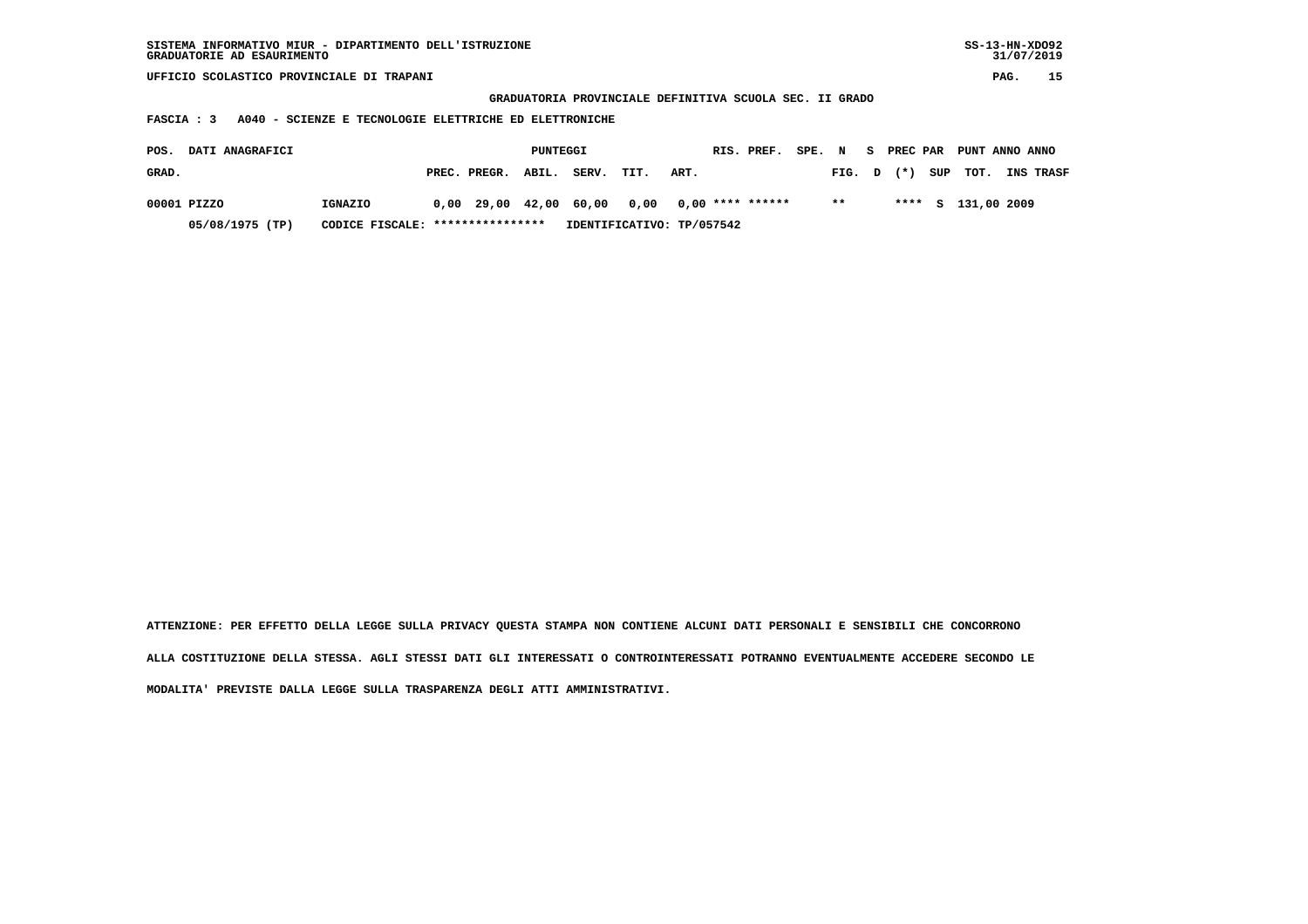### **GRADUATORIA PROVINCIALE DEFINITIVA SCUOLA SEC. II GRADO**

 **FASCIA : 3 A045 - SCIENZE ECONOMICO-AZIENDALI**

| POS.       | DATI ANAGRAFICI                                                                                                                 |                                   |      |                                            | <b>PUNTEGGI</b> |                           |                           |      | RIS. PREF.           | SPE. | N     | s |        |     | PREC PAR PUNT ANNO ANNO |           |  |
|------------|---------------------------------------------------------------------------------------------------------------------------------|-----------------------------------|------|--------------------------------------------|-----------------|---------------------------|---------------------------|------|----------------------|------|-------|---|--------|-----|-------------------------|-----------|--|
| GRAD.      |                                                                                                                                 |                                   |      | PREC. PREGR.                               | ABIL.           | SERV.                     | TIT.                      | ART. |                      |      | FIG.  | D | $(*)$  | SUP | TOT.                    | INS TRASF |  |
|            | 00001 PRINZIVALLI                                                                                                               | <b>PAOLA</b>                      |      | 0,00 101,00 15,00                          |                 | 56,00                     | 0,00                      |      | $0,00$ **** ******   |      | $* *$ |   |        |     | **** S 172,00 2019 2019 |           |  |
|            | 05/07/1970 (TP)                                                                                                                 | CODICE FISCALE: ****************  |      |                                            |                 |                           | IDENTIFICATIVO: TP/067333 |      |                      |      |       |   |        |     |                         |           |  |
|            | 00002 CAMMARATA                                                                                                                 | <b>CARMELO</b>                    |      | $0,00$ 82,00 14,00 12,00                   |                 |                           | 0,00                      |      | $0.00$ **** ******   |      | $***$ |   |        |     | **** S 108,00 2019 2019 |           |  |
|            | 22/01/1972 (PA)                                                                                                                 | CODICE FISCALE: ****************  |      |                                            |                 |                           | IDENTIFICATIVO: TP/067310 |      |                      |      |       |   |        |     |                         |           |  |
| 00003 FICI |                                                                                                                                 | SAVINA LUCIA                      | 0,00 |                                            |                 | 0,00 18,00 82,00          | 3,00                      |      | $0.00$ **** ******   |      | $* *$ |   |        |     | **** S 103,00 2016      |           |  |
| т          | $10/04/1977$ (TP)                                                                                                               | CODICE FISCALE: ****************  |      |                                            |                 |                           | IDENTIFICATIVO: TP/067091 |      |                      |      |       |   |        |     |                         |           |  |
|            | 00004 BERTOLINO                                                                                                                 | <b>FRANCESCO</b>                  |      | $0,00 \quad 48,00 \quad 41,00$             |                 | 0,00                      | 0,00                      |      | $0,00$ **** ****** T |      | $***$ |   | ****   |     | 89,00 2005 2005         |           |  |
|            | 03/09/1971 (TP)                                                                                                                 | CODICE FISCALE: ****************  |      |                                            |                 |                           | IDENTIFICATIVO: TP/033192 |      |                      |      |       |   |        |     |                         |           |  |
|            | 00005 CENTONZE                                                                                                                  | <b>FILIPPO</b>                    |      | $0.00 \quad 48.00 \quad 18.00 \quad 12.00$ |                 |                           | 3,00                      |      | $0,00$ **** ******   |      | $* *$ |   | **** S |     | 81,00 2007              |           |  |
|            | 01/01/1973 (EE)                                                                                                                 | CODICE FISCALE: ****************  |      |                                            |                 |                           | IDENTIFICATIVO: TP/034304 |      |                      |      |       |   |        |     |                         |           |  |
|            | 00006 ANGILERI                                                                                                                  | <b>MARIA ANNA</b>                 |      | $0.00$ $36.00$ $42.00$                     |                 | 0.00                      | 0.00                      |      | $0.00$ **** ******   |      | $**$  |   | ****   |     | 78,00 2004              |           |  |
|            | 07/11/1974 (TP)                                                                                                                 | CODICE FISCALE: ****************  |      |                                            |                 |                           | IDENTIFICATIVO: TP/031561 |      |                      |      |       |   |        |     |                         |           |  |
|            | 00007 RIZZO                                                                                                                     | <b>NICOLETTA</b>                  |      | $0,00 \quad 42,00 \quad 18,00$             |                 | 14,00                     | 3,00                      |      | $0.00$ **** ******   |      | $* *$ |   | **** S |     | 77,00 2007              |           |  |
|            | 27/08/1975 (PA)                                                                                                                 | CODICE FISCALE: ****************  |      |                                            |                 |                           | IDENTIFICATIVO: TP/034924 |      |                      |      |       |   |        |     |                         |           |  |
|            | 00008 CARDILLO                                                                                                                  | <b>WALTER</b>                     |      | $0,00 \quad 16,00 \quad 42,00$             |                 | 0,00                      | 0,00                      |      | $0,00$ **** ****** T |      | **    |   | **** S |     | 58,00 2011 2011         |           |  |
|            | 05/01/1977 (TP)                                                                                                                 | CODICE FISCALE: ****************  |      |                                            |                 |                           | IDENTIFICATIVO: TP/059676 |      |                      |      |       |   |        |     |                         |           |  |
|            | 00009 MANFRE'                                                                                                                   | <b>ROSALIA</b>                    |      | $0,00 \quad 15,00 \quad 42,00$             |                 | 0,00                      | 0,00                      |      | $0,00$ **** ****** T |      | **    |   | ****   |     | 57,00 2004              |           |  |
|            | 28/09/1975 (TP)                                                                                                                 | CODICE FISCALE: ***************** |      |                                            |                 | IDENTIFICATIVO: TP/031624 |                           |      |                      |      |       |   |        |     |                         |           |  |
|            | ATTENZIONE: PER EFFETTO DELLA LEGGE SULLA PRIVACY QUESTA STAMPA NON CONTIENE ALCUNI DATI PERSONALI E SENSIBILI CHE CONCORRONO   |                                   |      |                                            |                 |                           |                           |      |                      |      |       |   |        |     |                         |           |  |
|            | ALLA COSTITUZIONE DELLA STESSA. AGLI STESSI DATI GLI INTERESSATI O CONTROINTERESSATI POTRANNO EVENTUALMENTE ACCEDERE SECONDO LE |                                   |      |                                            |                 |                           |                           |      |                      |      |       |   |        |     |                         |           |  |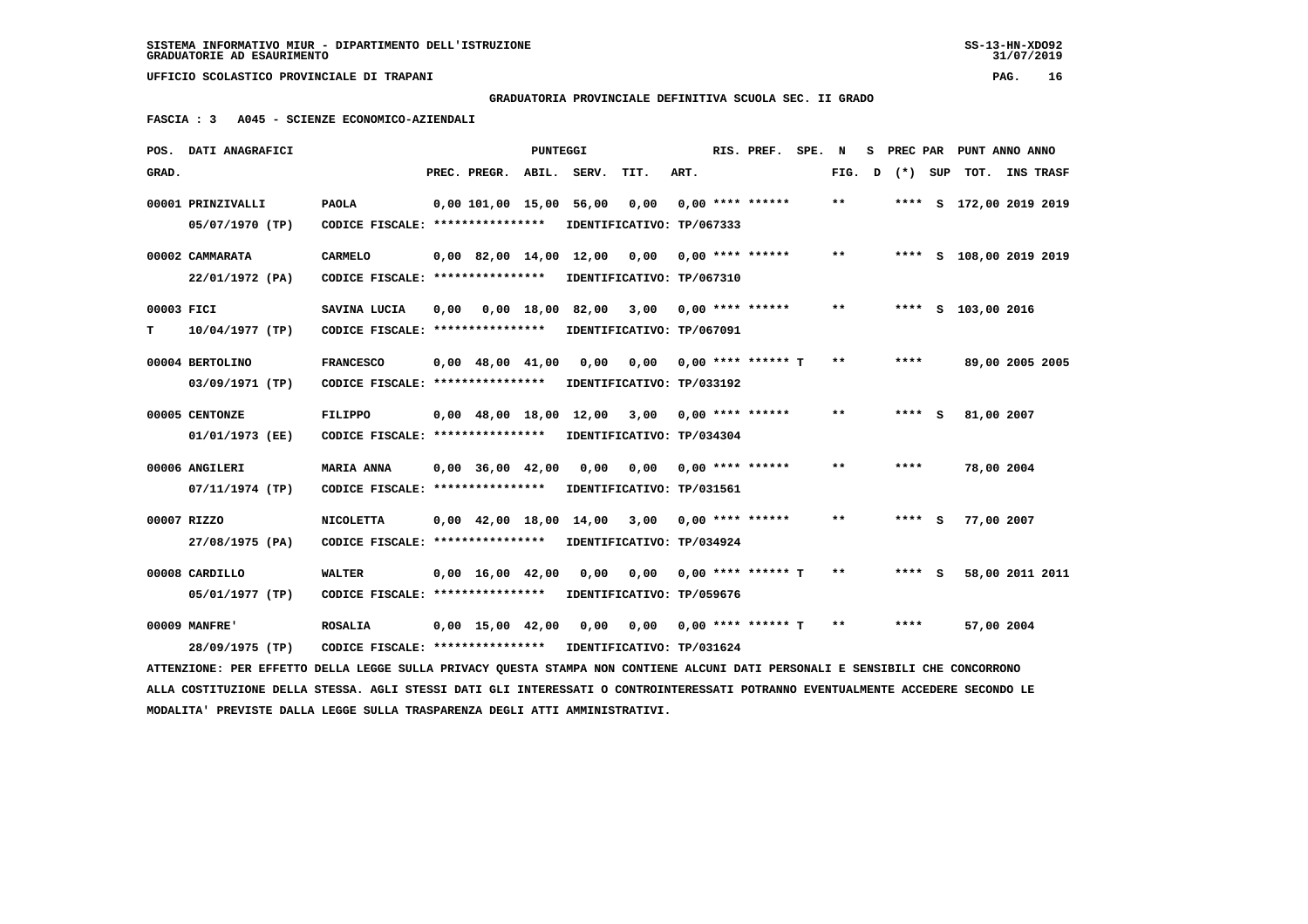**GRADUATORIA PROVINCIALE DEFINITIVA SCUOLA SEC. II GRADO**

 **FASCIA : 3 A045 - SCIENZE ECONOMICO-AZIENDALI**

| DATI ANAGRAFICI<br>POS.        |                                                           |      |                    | PUNTEGGI |       |                                   |      | RIS. PREF.           | SPE. N |        | S PREC PAR |     | PUNT ANNO ANNO |                  |
|--------------------------------|-----------------------------------------------------------|------|--------------------|----------|-------|-----------------------------------|------|----------------------|--------|--------|------------|-----|----------------|------------------|
| GRAD.                          |                                                           |      | PREC. PREGR.       | ABIL.    | SERV. | TIT.                              | ART. |                      |        | FIG. D | $(* )$     | SUP | тот.           | <b>INS TRASF</b> |
| 00010 RESTA<br>09/12/1968 (TP) | ROBERTA MARIA<br>CODICE FISCALE: ****************         | 0,00 | 36,00              | 15,00    | 0,00  | 0,00<br>IDENTIFICATIVO: TP/021552 |      | $0.00$ **** ******   |        | $* *$  | ****       | s   | 51,00 2000     |                  |
| 00011 NORFO<br>15/06/1970 (TP) | <b>GIUSEPPA MIRE</b><br>CODICE FISCALE: ***************** |      | $0,00$ 19,00 15,00 |          | 0,00  | 0,00<br>IDENTIFICATIVO: TP/021125 |      | $0,00$ **** ****** T |        | $* *$  | ****       |     | 34,00 2000     |                  |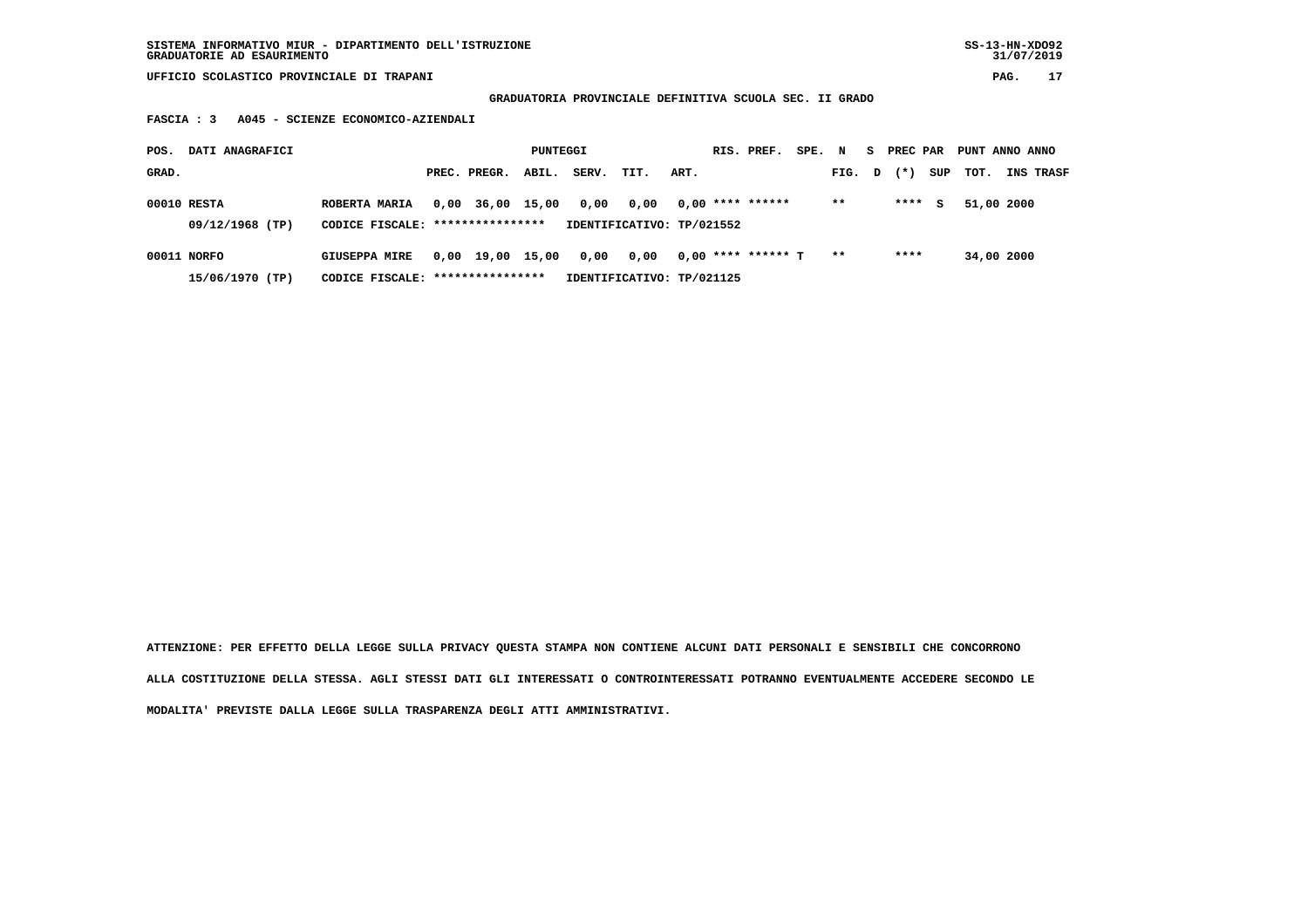**GRADUATORIA PROVINCIALE DEFINITIVA SCUOLA SEC. II GRADO**

 **FASCIA : 3 A046 - SCIENZE GIURIDICO-ECONOMICHE**

|       | POS. DATI ANAGRAFICI                                                                                                            |                                   |                                            | <b>PUNTEGGI</b> |       |                           |      | RIS. PREF.                | SPE. | N                          | s | PREC PAR |     | PUNT ANNO ANNO          |           |  |
|-------|---------------------------------------------------------------------------------------------------------------------------------|-----------------------------------|--------------------------------------------|-----------------|-------|---------------------------|------|---------------------------|------|----------------------------|---|----------|-----|-------------------------|-----------|--|
| GRAD. |                                                                                                                                 |                                   | PREC. PREGR.                               | ABIL.           | SERV. | TIT.                      | ART. |                           |      | FIG.                       | D | $(*)$    | SUP | TOT.                    | INS TRASF |  |
|       | 00001 INDELICATO                                                                                                                | <b>RAIMONDO</b>                   | 0.00213.0016.00                            |                 | 0,00  | 0,00                      |      | $0.00$ **** ******        |      | $***$                      |   |          |     | **** S 229,00 2004 2004 |           |  |
|       | $11/10/1963$ (BZ)                                                                                                               | CODICE FISCALE: ***************** |                                            |                 |       | IDENTIFICATIVO: TP/031600 |      |                           |      |                            |   |          |     |                         |           |  |
|       | 00002 PLAIA                                                                                                                     | <b>ANTONELLA</b>                  | 0.00 112.00 17.00                          |                 | 60,00 | 0.00                      |      | $0.00$ **** ******        |      | $\pmb{\times}\pmb{\times}$ |   |          |     | **** S 189,00 2007      |           |  |
|       | 26/07/1962 (TP)                                                                                                                 | CODICE FISCALE: ****************  |                                            |                 |       | IDENTIFICATIVO: TP/034907 |      |                           |      |                            |   |          |     |                         |           |  |
|       | 00003 GENNA                                                                                                                     | <b>VITO</b>                       | 0,00 118,00 15,00 50,00                    |                 |       |                           |      | $0,00$ $0,00$ **** ****** |      | $* *$                      |   |          |     | **** S 183,00 2007      |           |  |
|       | 17/05/1974 (PA)                                                                                                                 | CODICE FISCALE: ****************  |                                            |                 |       | IDENTIFICATIVO: TP/034872 |      |                           |      |                            |   |          |     |                         |           |  |
|       | 00004 ALAGNA                                                                                                                    | <b>ANNA</b>                       | $0,00$ $64,00$ $15,00$                     |                 | 26,00 | 3,00                      |      | $0.00$ **** ******        |      | $* *$                      |   |          |     | **** S 108,00 2000      |           |  |
|       | $01/02/1968$ (TP)                                                                                                               | CODICE FISCALE: ****************  |                                            |                 |       | IDENTIFICATIVO: TP/020101 |      |                           |      |                            |   |          |     |                         |           |  |
|       | 00005 BOSCIA                                                                                                                    | <b>ALIDA</b>                      | 0,00 28,00 13,00 60,00                     |                 |       | 0,00                      |      | $0.00$ **** ******        |      | **                         |   |          |     | **** S 101,00 2002      |           |  |
|       | 10/01/1972 (TP)                                                                                                                 | CODICE FISCALE: ****************  |                                            |                 |       | IDENTIFICATIVO: TP/029057 |      |                           |      |                            |   |          |     |                         |           |  |
|       | 00006 MODDERNO                                                                                                                  | <b>PASQUALE</b>                   | $0,00$ 81,00 16,00                         |                 | 0,00  | 0,00                      |      | $0.00$ **** ******        |      | $***$                      |   | X **** S |     | 97,00 2007 2007         |           |  |
|       | $16/04/1973$ (TP)                                                                                                               | CODICE FISCALE: ****************  |                                            |                 |       | IDENTIFICATIVO: TP/034648 |      |                           |      |                            |   |          |     |                         |           |  |
|       | 00007 BIANCO                                                                                                                    | <b>MILENA</b>                     | 0,00 58,00 15,00 24,00                     |                 |       | 0,00                      |      | $0.00$ **** ******        |      | $* *$                      |   | **** S   |     | 97,00 2011 2011         |           |  |
|       | $03/12/1974$ (TP)                                                                                                               | CODICE FISCALE: ****************  |                                            |                 |       | IDENTIFICATIVO: TP/059749 |      |                           |      |                            |   |          |     |                         |           |  |
|       | 00008 MINORE                                                                                                                    | <b>FRANCESCO</b>                  | 0,00 19,00 17,00 58,00                     |                 |       | 0,00                      |      | $0.00$ **** ******        |      | $* *$                      | x | **** S   |     | 94,00 2002              |           |  |
|       | 29/03/1973 (TP)                                                                                                                 | CODICE FISCALE: ****************  |                                            |                 |       | IDENTIFICATIVO: TP/029862 |      |                           |      |                            |   |          |     |                         |           |  |
|       | 00009 NOVARA                                                                                                                    | <b>GIUSEPPE</b>                   | $0.00 \quad 15.00 \quad 14.00 \quad 54.00$ |                 |       | 0,00                      |      | $0.00$ **** ******        |      | $***$                      |   | **** S   |     | 83,00 2002              |           |  |
|       | 24/12/1962 (TP)                                                                                                                 | CODICE FISCALE: ***************** |                                            |                 |       | IDENTIFICATIVO: TP/029926 |      |                           |      |                            |   |          |     |                         |           |  |
|       | ATTENZIONE: PER EFFETTO DELLA LEGGE SULLA PRIVACY QUESTA STAMPA NON CONTIENE ALCUNI DATI PERSONALI E SENSIBILI CHE CONCORRONO   |                                   |                                            |                 |       |                           |      |                           |      |                            |   |          |     |                         |           |  |
|       | ALLA COSTITUZIONE DELLA STESSA. AGLI STESSI DATI GLI INTERESSATI O CONTROINTERESSATI POTRANNO EVENTUALMENTE ACCEDERE SECONDO LE |                                   |                                            |                 |       |                           |      |                           |      |                            |   |          |     |                         |           |  |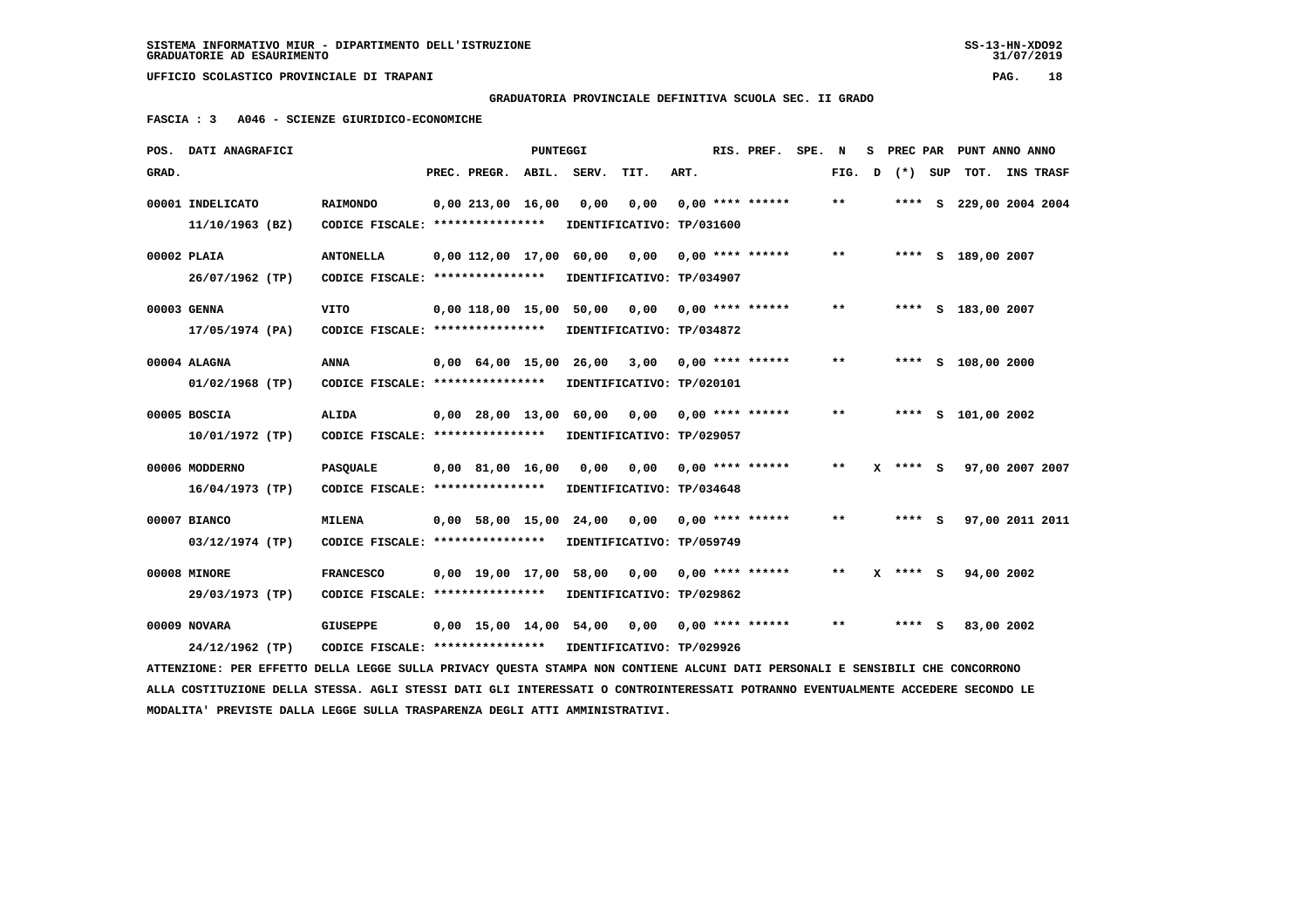### **GRADUATORIA PROVINCIALE DEFINITIVA SCUOLA SEC. II GRADO**

 **FASCIA : 3 A046 - SCIENZE GIURIDICO-ECONOMICHE**

|       | POS. DATI ANAGRAFICI                                                                                                            |                                  |      |                                | <b>PUNTEGGI</b>    |                    |                           |      | RIS. PREF. SPE.      | N     | s |            |   | PREC PAR PUNT ANNO ANNO |                  |
|-------|---------------------------------------------------------------------------------------------------------------------------------|----------------------------------|------|--------------------------------|--------------------|--------------------|---------------------------|------|----------------------|-------|---|------------|---|-------------------------|------------------|
| GRAD. |                                                                                                                                 |                                  |      | PREC. PREGR.                   | ABIL.              | SERV.              | TIT.                      | ART. |                      | FIG.  | D | (*) SUP    |   | TOT.                    | <b>INS TRASF</b> |
|       | 00010 STABILE                                                                                                                   | PATRIZIA                         |      | $0.00$ 28,00 16,00 24,00       |                    |                    | 0,00                      |      | $0,00$ **** ******   | $***$ |   | **** S     |   | 68,00 2007 2007         |                  |
|       | 21/07/1968 (TP)                                                                                                                 | CODICE FISCALE: **************** |      |                                |                    |                    | IDENTIFICATIVO: TP/034475 |      |                      |       |   |            |   |                         |                  |
|       | 00011 NORFO                                                                                                                     | <b>GIUSEPPA MIRE</b>             |      | $0,00$ 33,00 14,00             |                    | 0.00               | 0.00                      |      | $0.00$ **** ****** T | $* *$ |   | ****       |   | 47,00 2000              |                  |
|       | 15/06/1970 (TP)                                                                                                                 | CODICE FISCALE: **************** |      |                                |                    |                    | IDENTIFICATIVO: TP/021125 |      |                      |       |   |            |   |                         |                  |
|       | 00012 FASCELLA                                                                                                                  | <b>PAOLO</b>                     | 0,00 |                                |                    | $6,00$ 15,00 22,00 | 0,00 0,00 **** ******     |      |                      | $**$  |   | $***$ S    |   | 43,00 2007 2007         |                  |
|       | 11/10/1971 (TP)                                                                                                                 | CODICE FISCALE: **************** |      |                                |                    |                    | IDENTIFICATIVO: TP/034804 |      |                      |       |   |            |   |                         |                  |
|       | 00013 MONACO                                                                                                                    | LORENZO MARIA                    | 0,00 |                                | 1,00 16,00         | 24,00              | 0,00                      |      | $0.00$ **** ******   | $***$ |   |            | S | 41,00 2007              |                  |
|       | $16/06/1970$ (PA)                                                                                                               | CODICE FISCALE: **************** |      |                                |                    |                    | IDENTIFICATIVO: TP/029894 |      |                      |       |   |            |   |                         |                  |
|       | 00014 BONAFEDE                                                                                                                  | SALVATORE ANG                    |      | $0,00 \quad 17,00 \quad 14,00$ |                    | 0,00               | 3,00                      |      | $0,00$ **** ******   | $* *$ |   | $X$ **** S |   | 34,00 2000              |                  |
|       | 15/04/1972 (TP)                                                                                                                 | CODICE FISCALE: **************** |      |                                |                    |                    | IDENTIFICATIVO: TP/020634 |      |                      |       |   |            |   |                         |                  |
|       | 00015 MIRABILE                                                                                                                  | <b>GIUSEPPA MARI</b>             | 0,00 |                                | $0,00 \quad 14,00$ |                    | 20,00 0,00                |      | $0.00$ **** ******   | $***$ |   | **** S     |   | 34,00 2002              |                  |
|       | 30/04/1973 (TP)                                                                                                                 | CODICE FISCALE: **************** |      |                                |                    |                    | IDENTIFICATIVO: TP/029869 |      |                      |       |   |            |   |                         |                  |
|       | 00016 GERARDI                                                                                                                   | <b>BALDASSARE SE</b>             |      | $0,00 \quad 16,00 \quad 16,00$ |                    |                    | 0,00                      |      | $0.00$ **** ******   | $***$ |   | $***$ S    |   | 32,00 2002              |                  |
|       | 20/11/1959 (TP)                                                                                                                 | CODICE FISCALE: **************** |      |                                |                    | 0,00               | IDENTIFICATIVO: TP/029662 |      |                      |       |   |            |   |                         |                  |
|       |                                                                                                                                 |                                  |      |                                |                    |                    |                           |      |                      |       |   |            |   |                         |                  |
|       | 00017 DI GAETANO                                                                                                                | MARIA PIA                        |      | $0,00$ 17,00 15,00             |                    | 0.00               | 0,00                      |      | $0.00$ **** ******   | $* *$ |   | $X$ ****   |   | 32,00 2002              |                  |
|       | $02/03/1971$ (TP)                                                                                                               | CODICE FISCALE: **************** |      |                                |                    |                    | IDENTIFICATIVO: TP/029151 |      |                      |       |   |            |   |                         |                  |
|       | 00018 BERTOLINO                                                                                                                 | <b>FRANCESCO</b>                 |      | $0.00 \quad 12.00 \quad 18.00$ |                    | 0.00               | 0,00                      |      | $0,00$ **** ****** T | $***$ |   | ****       |   | 30,00 2007              |                  |
|       | 03/09/1971 (TP)                                                                                                                 | CODICE FISCALE: **************** |      |                                |                    |                    | IDENTIFICATIVO: TP/033192 |      |                      |       |   |            |   |                         |                  |
|       | ATTENZIONE: PER EFFETTO DELLA LEGGE SULLA PRIVACY QUESTA STAMPA NON CONTIENE ALCUNI DATI PERSONALI E SENSIBILI CHE CONCORRONO   |                                  |      |                                |                    |                    |                           |      |                      |       |   |            |   |                         |                  |
|       | ALLA COSTITUZIONE DELLA STESSA. AGLI STESSI DATI GLI INTERESSATI O CONTROINTERESSATI POTRANNO EVENTUALMENTE ACCEDERE SECONDO LE |                                  |      |                                |                    |                    |                           |      |                      |       |   |            |   |                         |                  |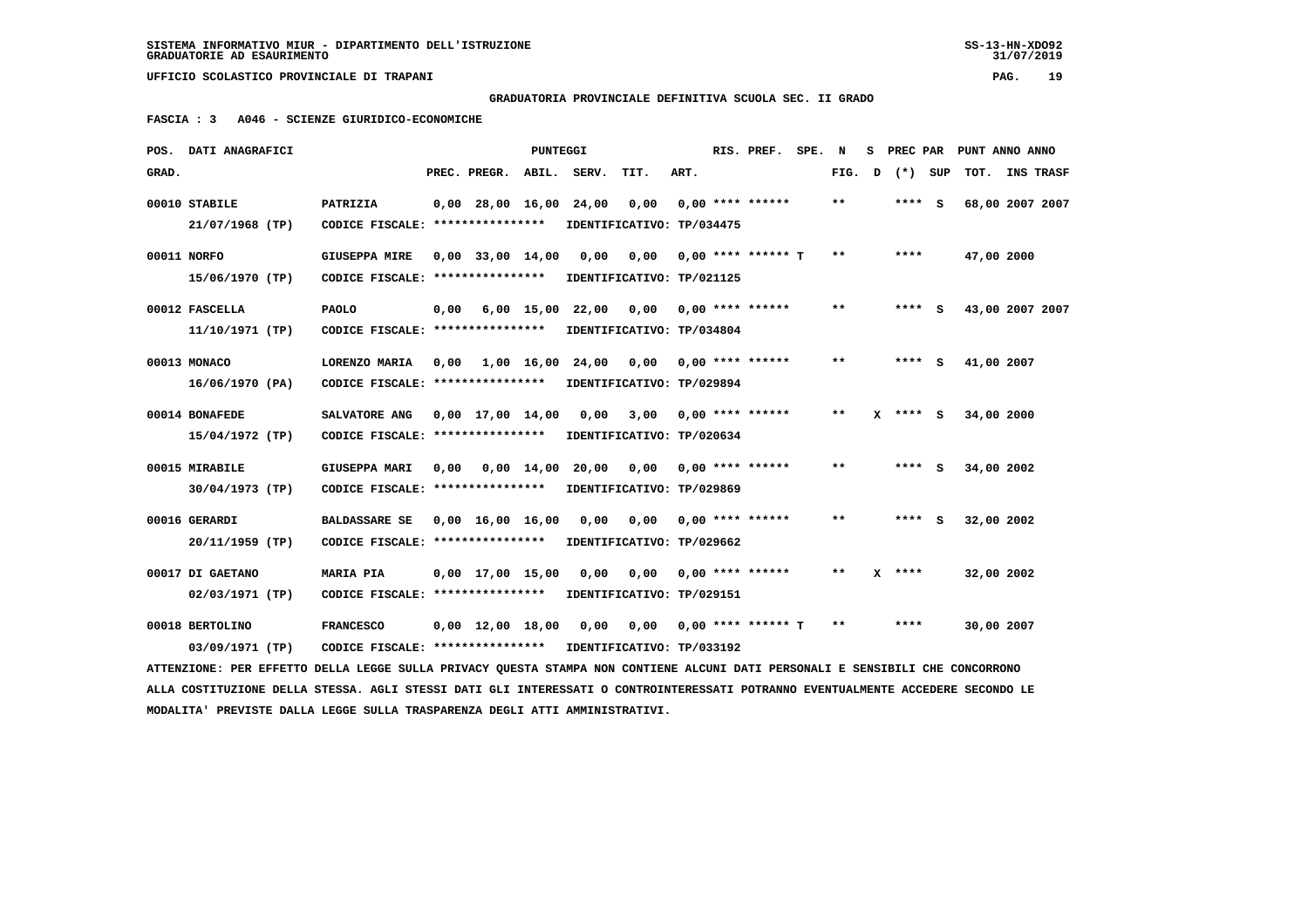$31/07/2019$ 

#### **GRADUATORIA PROVINCIALE DEFINITIVA SCUOLA SEC. II GRADO**

 **FASCIA : 3 A046 - SCIENZE GIURIDICO-ECONOMICHE**

|       | POS. DATI ANAGRAFICI                                                                                                            |                                   |      |                          | PUNTEGGI           |                                          |                           |      | RIS. PREF.         | SPE. | $\mathbf N$ |            |            | S PREC PAR PUNT ANNO ANNO |  |
|-------|---------------------------------------------------------------------------------------------------------------------------------|-----------------------------------|------|--------------------------|--------------------|------------------------------------------|---------------------------|------|--------------------|------|-------------|------------|------------|---------------------------|--|
| GRAD. |                                                                                                                                 |                                   |      | PREC. PREGR. ABIL. SERV. |                    |                                          | TIT.                      | ART. |                    |      | FIG. D      | (*) SUP    |            | TOT. INS TRASF            |  |
|       | 00019 SCANDALIATO                                                                                                               | <b>NICOLO'</b>                    | 0,00 |                          |                    | $0,00 \quad 14,00 \quad 12,00$           | 0,00                      |      | $0.00$ **** ****** |      | $* *$       | $***$ S    | 26,00 2019 |                           |  |
|       | $02/09/1969$ (TP)                                                                                                               | CODICE FISCALE: ***************** |      |                          |                    |                                          | IDENTIFICATIVO: TP/030048 |      |                    |      |             |            |            |                           |  |
|       | 00020 BELLAFIORE                                                                                                                | <b>GIANVITO</b>                   | 0,00 |                          |                    | $0.00 \quad 13.00 \quad 12.00$           | 0,00                      |      | $0.00$ **** ****** |      | $* *$       | $***$ S    | 25,00 2019 |                           |  |
|       | 09/05/1971 (TP)                                                                                                                 | CODICE FISCALE: ***************** |      |                          |                    |                                          | IDENTIFICATIVO: TP/031073 |      |                    |      |             |            |            |                           |  |
|       | 00021 CANGEMI                                                                                                                   | FRANCESCA MAR                     | 0,00 |                          |                    | $0,00$ 15,00 10,00 0,00 0,00 **** ****** |                           |      |                    |      | $* *$       | $X$ **** S | 25,00 2019 |                           |  |
|       | 19/02/1969 (TP)                                                                                                                 | CODICE FISCALE: ****************  |      |                          |                    |                                          | IDENTIFICATIVO: TP/029072 |      |                    |      |             |            |            |                           |  |
|       | 00022 MARTINO                                                                                                                   | <b>ANGELO</b>                     | 0,00 |                          | $0.00$ 13,00       |                                          | 10,00 0,00                |      | $0.00$ **** ****** |      | **          | **** S     |            | 23,00 2019 2019           |  |
|       | 27/02/1963 (TP)                                                                                                                 | CODICE FISCALE: ***************** |      |                          |                    |                                          | IDENTIFICATIVO: TP/067419 |      |                    |      |             |            |            |                           |  |
|       | 00023 BELLAFIORE                                                                                                                | <b>SERGIO</b>                     | 0,00 |                          | 0.00 15.00         | 0,00                                     | 6,00                      |      | $0,00$ **** ****** |      | $* *$       | $***$ S    | 21,00 2019 |                           |  |
|       | 09/03/1972 (TP)                                                                                                                 | CODICE FISCALE: ***************** |      |                          |                    |                                          | IDENTIFICATIVO: TP/029039 |      |                    |      |             |            |            |                           |  |
|       | 00024 RESTA                                                                                                                     | ROBERTA MARIA                     | 0,00 |                          | $6,00 \quad 14,00$ | 0,00                                     | 0,00                      |      | $0.00$ **** ****** |      | $* *$       | **** S     | 20,00 2000 |                           |  |
|       | 09/12/1968 (TP)                                                                                                                 | CODICE FISCALE: ****************  |      |                          |                    |                                          | IDENTIFICATIVO: TP/021552 |      |                    |      |             |            |            |                           |  |
|       | 00025 GIURINTANO                                                                                                                | <b>GIACOMO</b>                    | 0,00 |                          | $1,00$ 15,00       | 0.00                                     | 3,00                      |      | $0.00$ **** ****** |      | $* *$       | **** S     |            | 19,00 2019 2019           |  |
|       | 16/09/1968 (TP)                                                                                                                 | CODICE FISCALE: ****************  |      |                          |                    |                                          | IDENTIFICATIVO: TP/067422 |      |                    |      |             |            |            |                           |  |
|       | 00026 PATTI                                                                                                                     | VINCENZA IMMA                     | 0,00 |                          | 2,00 16,00         | 0,00                                     | 0,00                      |      | $0.00$ **** ****** |      | **          | **** S     |            | 18,00 2004 2004           |  |
|       | 16/09/1971 (TP)                                                                                                                 | CODICE FISCALE: ****************  |      |                          |                    |                                          | IDENTIFICATIVO: TP/031801 |      |                    |      |             |            |            |                           |  |
|       | 00027 GUCCIARDI                                                                                                                 | <b>FRANCESCO</b>                  | 0,00 |                          | $1,00$ 15,00       | 0.00                                     | 0.00                      |      | 0,00 **** ******   |      | $* *$       | $***$ S    | 16,00 2002 |                           |  |
|       | 24/02/1967 (TP)                                                                                                                 | CODICE FISCALE: ***************** |      |                          |                    |                                          | IDENTIFICATIVO: TP/029817 |      |                    |      |             |            |            |                           |  |
|       | ATTENZIONE: PER EFFETTO DELLA LEGGE SULLA PRIVACY QUESTA STAMPA NON CONTIENE ALCUNI DATI PERSONALI E SENSIBILI CHE CONCORRONO   |                                   |      |                          |                    |                                          |                           |      |                    |      |             |            |            |                           |  |
|       | ALLA COSTITUZIONE DELLA STESSA. AGLI STESSI DATI GLI INTERESSATI O CONTROINTERESSATI POTRANNO EVENTUALMENTE ACCEDERE SECONDO LE |                                   |      |                          |                    |                                          |                           |      |                    |      |             |            |            |                           |  |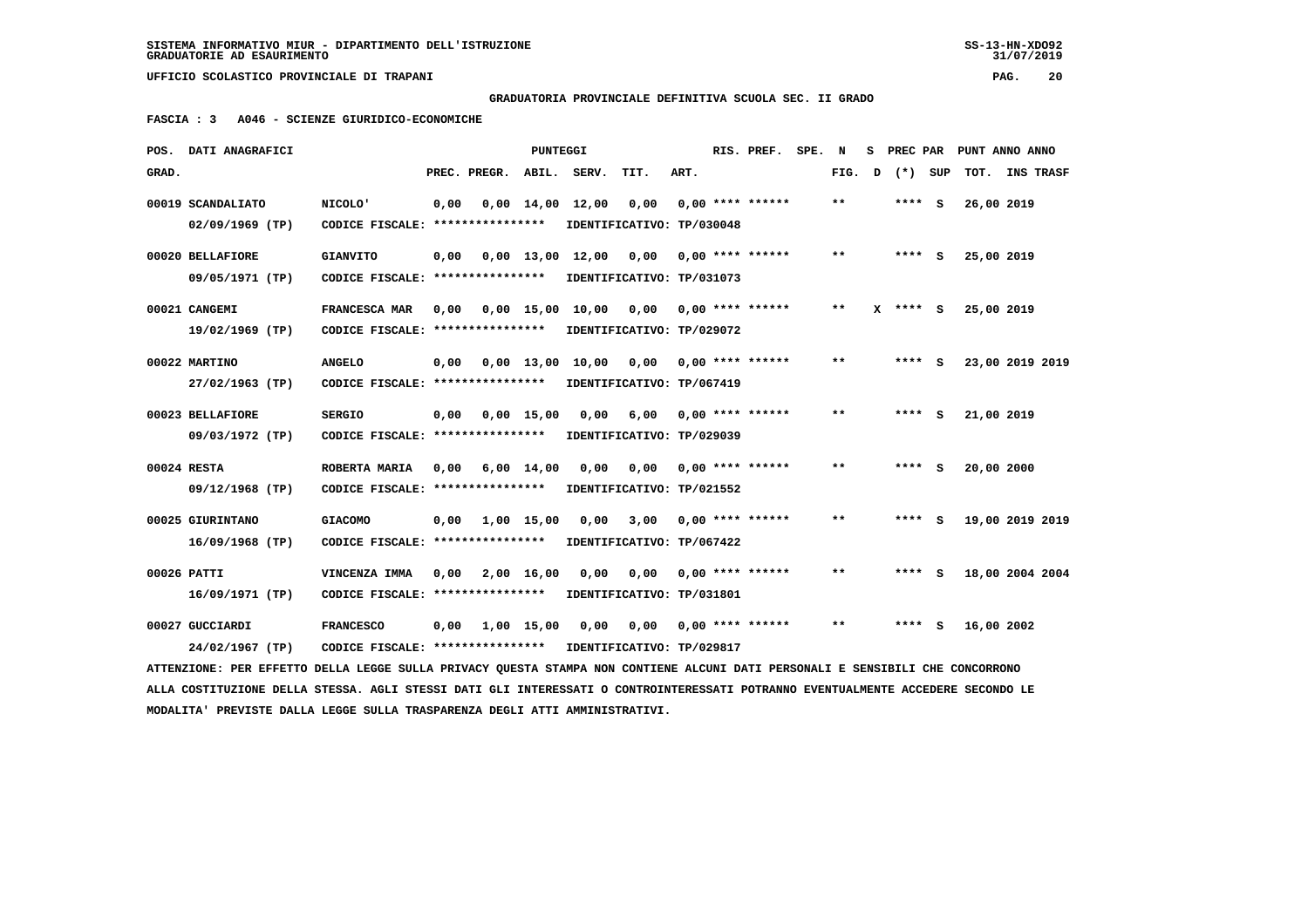**GRADUATORIA PROVINCIALE DEFINITIVA SCUOLA SEC. II GRADO**

 **FASCIA : 3 A046 - SCIENZE GIURIDICO-ECONOMICHE**

|       | POS. DATI ANAGRAFICI                                                                                                            |                                                            |      |                       |                    |                                                   | RIS. PREF.                | SPE. | N                         | s |              |   | PREC PAR PUNT ANNO ANNO |           |                 |  |
|-------|---------------------------------------------------------------------------------------------------------------------------------|------------------------------------------------------------|------|-----------------------|--------------------|---------------------------------------------------|---------------------------|------|---------------------------|---|--------------|---|-------------------------|-----------|-----------------|--|
| GRAD. |                                                                                                                                 |                                                            |      | PREC. PREGR.          | ABIL.              | SERV.                                             | TIT.                      | ART. |                           |   | FIG.         | D |                         | $(*)$ SUP | TOT. INS TRASF  |  |
|       | 00028 SAMMARITANO                                                                                                               | <b>NICOLA</b>                                              | 0,00 |                       | $0,00 \quad 16,00$ | 0,00                                              | 0,00                      |      | $0.00$ **** ******        |   | $* *$        |   | $***$ S                 |           | 16,00 2002      |  |
|       | $02/01/1963$ (TP)                                                                                                               | CODICE FISCALE: ****************                           |      |                       |                    |                                                   | IDENTIFICATIVO: TP/029954 |      |                           |   |              |   |                         |           |                 |  |
|       | 00029 LAUDICINA                                                                                                                 | LUIGI                                                      | 0,00 |                       | 0,00 15,00         | 0,00                                              |                           |      | $0,00$ $0,00$ **** ****** |   | **           |   | $***$ S                 |           | 15,00 2002      |  |
|       | 18/08/1973 (TP)                                                                                                                 | CODICE FISCALE: *****************                          |      |                       |                    |                                                   | IDENTIFICATIVO: TP/029611 |      |                           |   |              |   |                         |           |                 |  |
|       |                                                                                                                                 |                                                            |      |                       |                    |                                                   |                           |      |                           |   |              |   |                         |           |                 |  |
|       | 00030 GIACALONE                                                                                                                 | WALTER MICHEL                                              |      |                       |                    | 0,00  0,00  15,00  0,00  0,00  0,00  ****  ****** |                           |      |                           |   | **           |   | $***$ S                 |           | 15,00 2002      |  |
|       | 13/06/1972 (TP)                                                                                                                 | CODICE FISCALE: ****************                           |      |                       |                    |                                                   | IDENTIFICATIVO: TP/029739 |      |                           |   |              |   |                         |           |                 |  |
|       | 00031 BANDINI                                                                                                                   | ANNA SANDRA                                                | 0,00 |                       | $0,00$ 15,00       | 0,00                                              | 0.00                      |      | $0,00$ **** ******        |   | $* *$        |   | **** S                  |           | 15,00 2002      |  |
|       | 13/05/1965 (TP)                                                                                                                 | CODICE FISCALE: ****************                           |      |                       |                    |                                                   | IDENTIFICATIVO: TP/029030 |      |                           |   |              |   |                         |           |                 |  |
|       | 00032 LAMIA                                                                                                                     | <b>NICOLO</b>                                              |      | $0,00$ $0,00$ $15,00$ |                    | 0,00                                              |                           |      | $0,00$ $0,00$ **** ****** |   | $* *$        |   | $***$ S                 |           | 15,00 2007 2007 |  |
|       | 03/06/1972 (TP)                                                                                                                 | CODICE FISCALE: ****************                           |      |                       |                    |                                                   | IDENTIFICATIVO: TP/034230 |      |                           |   |              |   |                         |           |                 |  |
|       |                                                                                                                                 |                                                            |      |                       |                    |                                                   |                           |      |                           |   |              |   |                         |           |                 |  |
|       | 00033 SABELLA                                                                                                                   | INNOCENZA                                                  | 0,00 | 0,00 15,00            |                    | 0.00                                              |                           |      | $0.00$ $0.00$ **** ****** |   | $\star\star$ |   | $***$ S                 |           | 15,00 2019 2019 |  |
|       | 06/04/1966 (AG)                                                                                                                 | CODICE FISCALE: ****************                           |      |                       |                    |                                                   | IDENTIFICATIVO: TP/067334 |      |                           |   |              |   |                         |           |                 |  |
|       | 00034 CONSENTINO                                                                                                                | ANTONIO MARIA                                              |      | $0,00$ $0,00$ $15,00$ |                    | 0,00                                              |                           |      | $0,00$ $0,00$ **** ****** |   | $***$        |   | $***$ S                 |           | 15,00 2019      |  |
|       | 13/06/1965 (TP)                                                                                                                 | CODICE FISCALE: *****************                          |      |                       |                    |                                                   | IDENTIFICATIVO: TP/029105 |      |                           |   |              |   |                         |           |                 |  |
|       |                                                                                                                                 |                                                            |      |                       |                    |                                                   |                           |      |                           |   |              |   |                         |           |                 |  |
|       | 00035 AMATO                                                                                                                     | VITO                                                       | 0,00 | 0,00 14,00            |                    | 0,00                                              | 0,00                      |      | 0,00 **** ******          |   | **           |   | $***$ S                 |           | 14,00 2002      |  |
|       | 27/08/1970 (TP)                                                                                                                 | CODICE FISCALE: *****************                          |      |                       |                    |                                                   | IDENTIFICATIVO: TP/029020 |      |                           |   |              |   |                         |           |                 |  |
|       | 00036 CARDONE                                                                                                                   | <b>PAOLA</b>                                               |      |                       |                    | 0,00  0,00  14,00  0,00  0,00  0,00  ****  ****** |                           |      |                           |   | $* *$        |   | $***$ S                 |           | 14,00 2019 2019 |  |
|       | $26/03/1969$ (NA)                                                                                                               | CODICE FISCALE: **************** IDENTIFICATIVO: TP/067420 |      |                       |                    |                                                   |                           |      |                           |   |              |   |                         |           |                 |  |
|       | ATTENZIONE: PER EFFETTO DELLA LEGGE SULLA PRIVACY QUESTA STAMPA NON CONTIENE ALCUNI DATI PERSONALI E SENSIBILI CHE CONCORRONO   |                                                            |      |                       |                    |                                                   |                           |      |                           |   |              |   |                         |           |                 |  |
|       | ALLA COSTITUZIONE DELLA STESSA. AGLI STESSI DATI GLI INTERESSATI O CONTROINTERESSATI POTRANNO EVENTUALMENTE ACCEDERE SECONDO LE |                                                            |      |                       |                    |                                                   |                           |      |                           |   |              |   |                         |           |                 |  |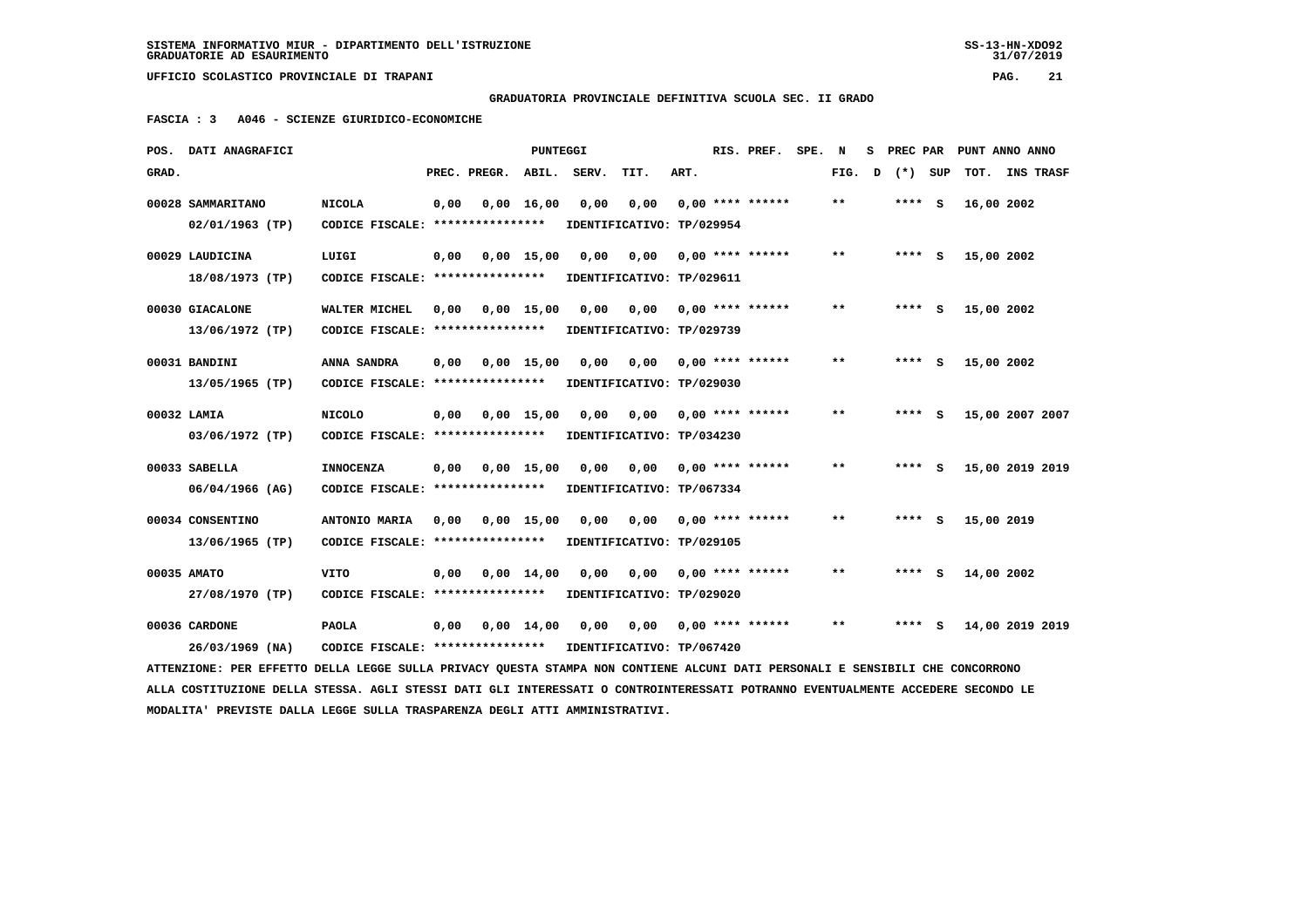# **GRADUATORIA PROVINCIALE DEFINITIVA SCUOLA SEC. II GRADO**

 **FASCIA : 3 A046 - SCIENZE GIURIDICO-ECONOMICHE**

| DATI ANAGRAFICI<br>POS.             |                                                          |      |              | PUNTEGGI   |       |                                   |      | RIS. PREF.         | SPE. | N      | S PREC PAR |     | PUNT ANNO ANNO  |           |  |
|-------------------------------------|----------------------------------------------------------|------|--------------|------------|-------|-----------------------------------|------|--------------------|------|--------|------------|-----|-----------------|-----------|--|
| GRAD.                               |                                                          |      | PREC. PREGR. | ABIL.      | SERV. | TIT.                              | ART. |                    |      | FIG. D | $(* )$     | SUP | тот.            | INS TRASF |  |
| 00037 PELLEGRINO<br>07/01/1971 (TP) | <b>LEONARDO MASS</b><br>CODICE FISCALE: **************** | 0,00 |              | 0,00 14,00 | 0,00  | 0,00<br>IDENTIFICATIVO: TP/030076 |      | $0.00$ **** ****** |      | $* *$  | ****       | s   | 14,00 2019      |           |  |
| 00038 BONOMO<br>29/08/1972 (TP)     | <b>MARIA PIA</b><br>CODICE FISCALE: *****************    | 0.00 |              | 0,00 13,00 | 0,00  | 0,00<br>IDENTIFICATIVO: TP/067415 |      | $0.00$ **** ****** |      | $***$  | ****       |     | 13,00 2019 2019 |           |  |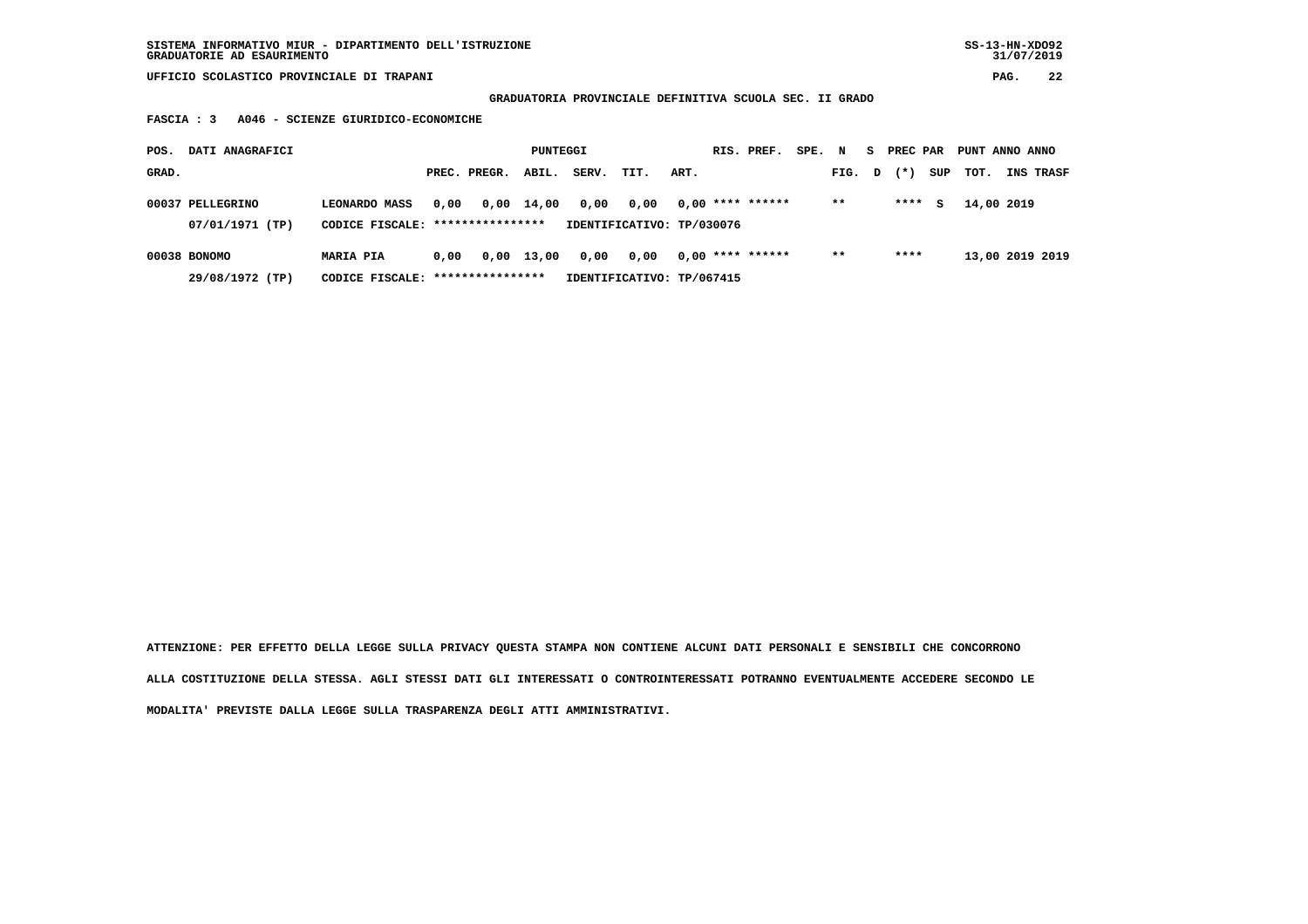| SISTEMA INFORMATIVO MIUR - DIPARTIMENTO DELL'ISTRUZIONE<br>GRADUATORIE AD ESAURIMENTO |                                   |                           |                                                         |                           | $SS-13-HN-XDO92$<br>31/07/2019 |  |  |  |  |  |  |  |  |  |
|---------------------------------------------------------------------------------------|-----------------------------------|---------------------------|---------------------------------------------------------|---------------------------|--------------------------------|--|--|--|--|--|--|--|--|--|
| UFFICIO SCOLASTICO PROVINCIALE DI TRAPANI                                             |                                   |                           |                                                         |                           | 23<br>PAG.                     |  |  |  |  |  |  |  |  |  |
|                                                                                       |                                   |                           | GRADUATORIA PROVINCIALE DEFINITIVA SCUOLA SEC. II GRADO |                           |                                |  |  |  |  |  |  |  |  |  |
| A046 - SCIENZE GIURIDICO-ECONOMICHE<br>FASCIA : 4                                     |                                   |                           |                                                         |                           |                                |  |  |  |  |  |  |  |  |  |
| DATI ANAGRAFICI<br>PUNTEGGI<br>RIS. PREF.<br>SPE. N<br>S PREC PAR<br>POS.             |                                   |                           |                                                         |                           |                                |  |  |  |  |  |  |  |  |  |
|                                                                                       |                                   |                           |                                                         |                           | PUNT ANNO ANNO                 |  |  |  |  |  |  |  |  |  |
| GRAD.                                                                                 | PREC. PREGR.<br>ABIL.             | SERV.<br>TIT.             | ART.                                                    | $^{(*)}$<br>SUP<br>FIG. D | тот.<br><b>INS TRASF</b>       |  |  |  |  |  |  |  |  |  |
|                                                                                       |                                   |                           |                                                         |                           |                                |  |  |  |  |  |  |  |  |  |
| 00039 CATANZARO<br>MATTIA CRISTI                                                      | 0,00 18,00<br>0,00                | 60,00<br>0,00             | $0.00$ **** ******                                      | $* *$<br>****<br>s        | 78,00 2019                     |  |  |  |  |  |  |  |  |  |
| 27/08/1977 (TP)<br>т                                                                  | CODICE FISCALE: ***************** | IDENTIFICATIVO: TP/066511 |                                                         |                           |                                |  |  |  |  |  |  |  |  |  |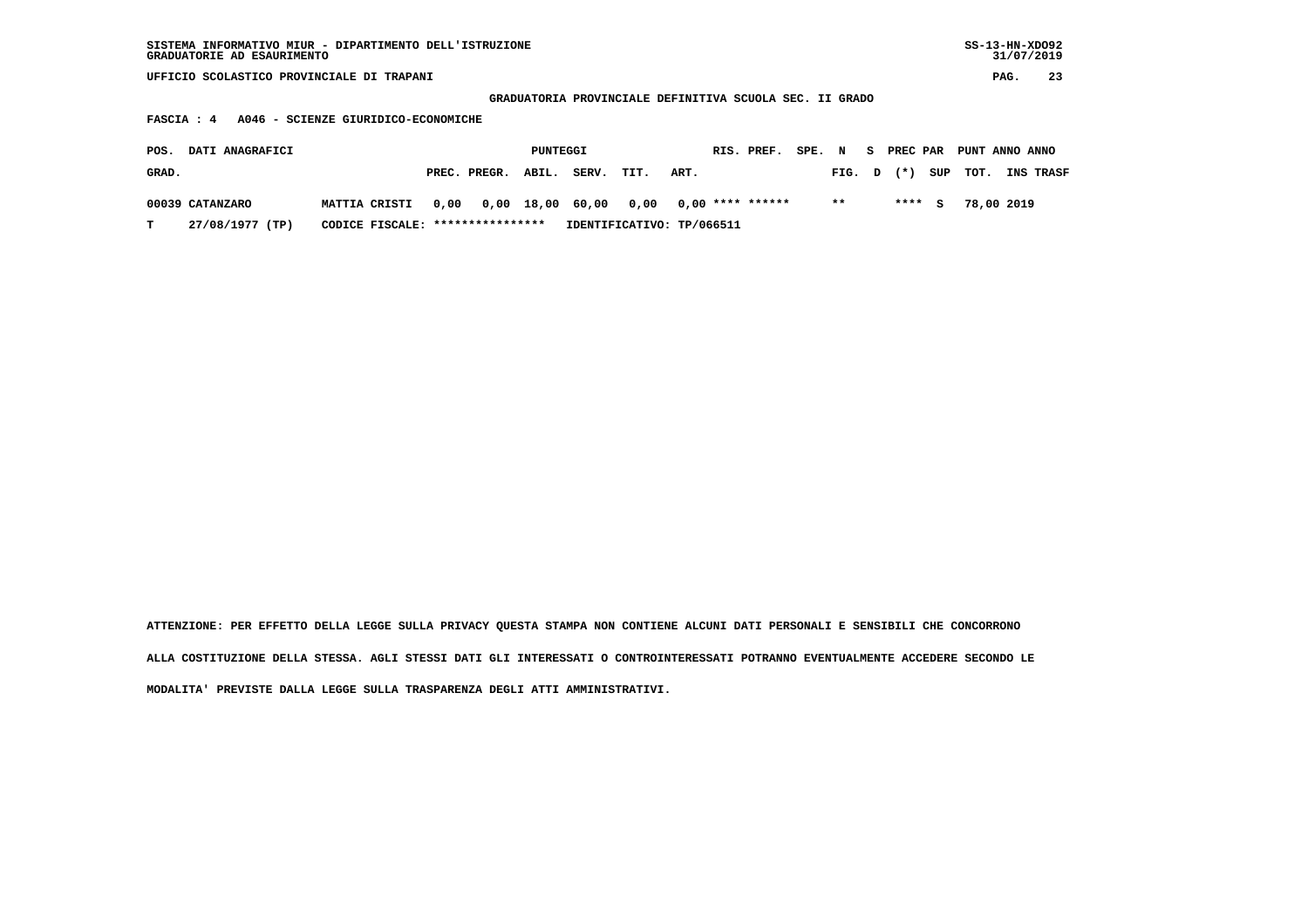| SISTEMA INFORMATIVO MIUR - DIPARTIMENTO DELL'ISTRUZIONE | SS-13-HN-XD092 |
|---------------------------------------------------------|----------------|
| GRADUATORIE AD ESAURIMENTO                              | 31/07/2019     |

 **GRADUATORIA PROVINCIALE DEFINITIVA SCUOLA SEC. II GRADO**

 **FASCIA : 3 A047 - SCIENZE MATEMATICHE APPLICATE**

| POS.  | <b>DATI ANAGRAFICI</b> |                                  |      |                      | PUNTEGGI |       |                           |                  | RIS. PREF. | SPE. N |        | s. | PREC PAR | PUNT ANNO ANNO |                  |
|-------|------------------------|----------------------------------|------|----------------------|----------|-------|---------------------------|------------------|------------|--------|--------|----|----------|----------------|------------------|
| GRAD. |                        |                                  |      | PREC. PREGR. ABIL.   |          | SERV. | TIT.                      | ART.             |            |        | FIG. D |    | $(* )$   | SUP TOT.       | <b>INS TRASF</b> |
|       | 00001 GIACALONE        | LOREDANA                         | 0,00 | 0,00 13,00 0,00 3,00 |          |       |                           | 0,00 **** ****** |            |        | $**$   |    | $***5$   | 16,00 2019     |                  |
|       | 15/01/1971 (TP)        | CODICE FISCALE: **************** |      |                      |          |       | IDENTIFICATIVO: TP/029669 |                  |            |        |        |    |          |                |                  |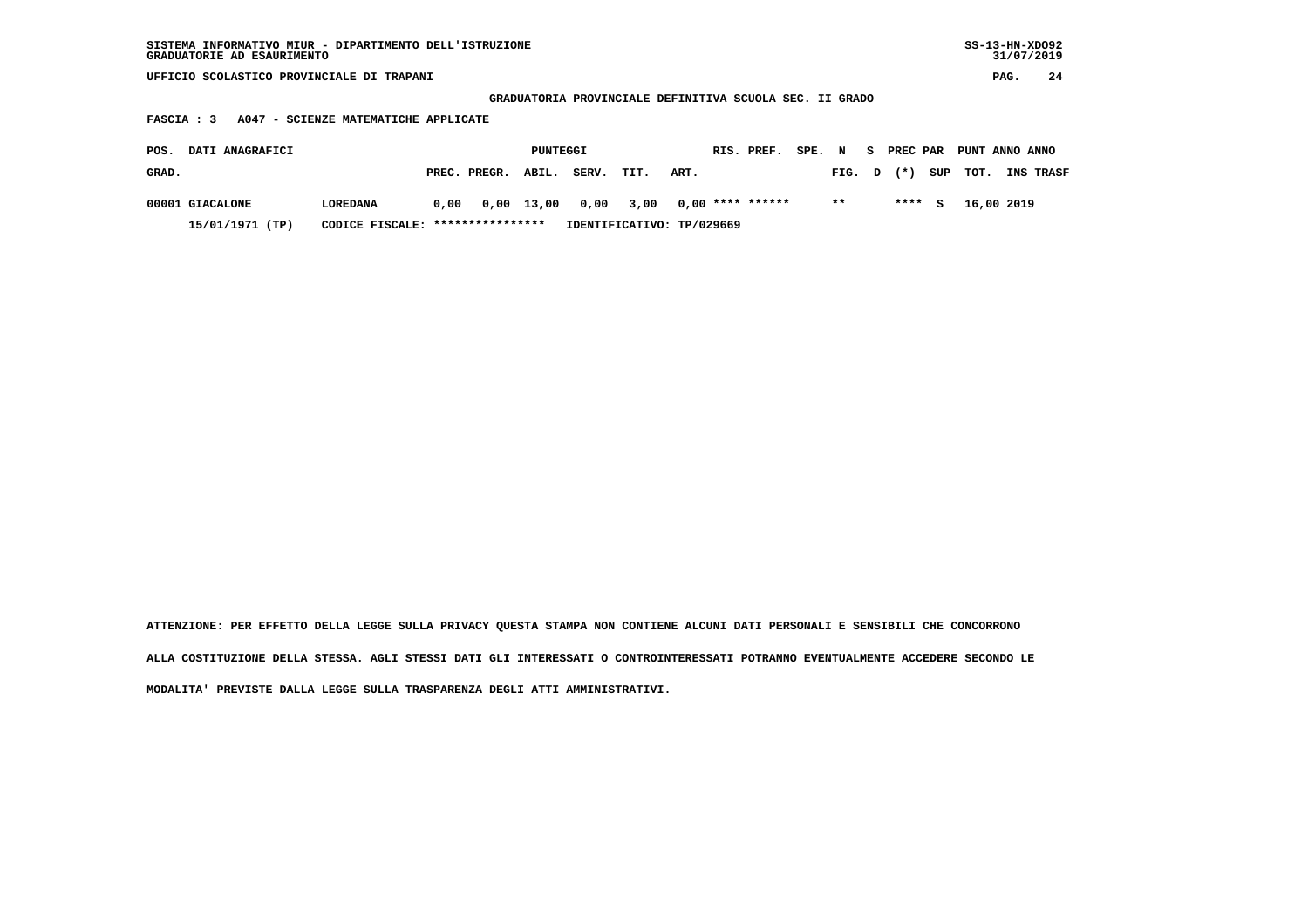**GRADUATORIA PROVINCIALE DEFINITIVA SCUOLA SEC. II GRADO**

 **FASCIA : 3 A048 - SCIENZE MOTORIE E SPORTIVE NEGLI ISTITUTI DI ISTRUZIONE SECONDARIA DI II GRADO**

| POS.  | <b>DATI ANAGRAFICI</b> |                                  |                                              | PUNTEGGI |       |                           |      | RIS. PREF. | SPE. N |        |        | PREC PAR PUNT ANNO ANNO |                  |
|-------|------------------------|----------------------------------|----------------------------------------------|----------|-------|---------------------------|------|------------|--------|--------|--------|-------------------------|------------------|
| GRAD. |                        |                                  | PREC. PREGR. ABIL.                           |          | SERV. | TIT.                      | ART. |            |        | FIG. D |        | $(\star)$ SUP TOT.      | <b>INS TRASF</b> |
|       | 00001 BOLOGNA          | <b>VINCENZA</b>                  | $0.00$ 3.00 14.00 0.00 3.00 0.00 **** ****** |          |       |                           |      |            |        | $* *$  | $***5$ | 20,00 2000              |                  |
|       | 24/02/1962 (TP)        | CODICE FISCALE: **************** |                                              |          |       | IDENTIFICATIVO: TP/020388 |      |            |        |        |        |                         |                  |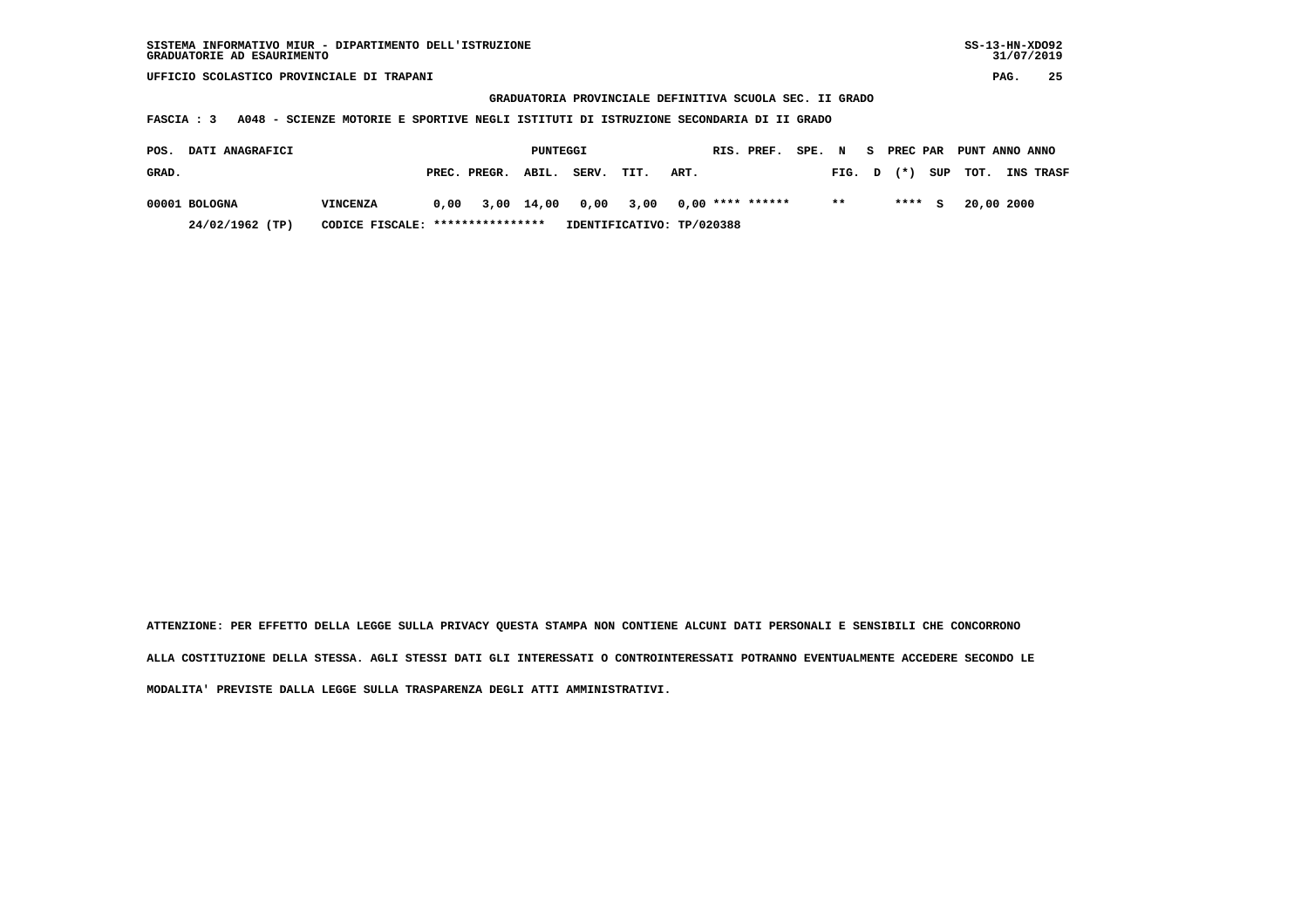| SISTEMA INFORMATIVO MIUR - DIPARTIMENTO DELL'ISTRUZIONE<br>GRADUATORIE AD ESAURIMENTO |                                                |      |                  |              |       |                           |      |                                                         |        |       |    |          |     |            | $SS-13-HN-XDO92$<br>31/07/2019 |  |
|---------------------------------------------------------------------------------------|------------------------------------------------|------|------------------|--------------|-------|---------------------------|------|---------------------------------------------------------|--------|-------|----|----------|-----|------------|--------------------------------|--|
| UFFICIO SCOLASTICO PROVINCIALE DI TRAPANI                                             |                                                |      |                  |              |       |                           |      |                                                         |        |       |    |          |     |            | 26<br>PAG.                     |  |
|                                                                                       |                                                |      |                  |              |       |                           |      | GRADUATORIA PROVINCIALE DEFINITIVA SCUOLA SEC. II GRADO |        |       |    |          |     |            |                                |  |
| <b>FASCIA : 3</b>                                                                     | A050 - SCIENZE NATURALI, CHIMICHE E BIOLOGICHE |      |                  |              |       |                           |      |                                                         |        |       |    |          |     |            |                                |  |
| DATI ANAGRAFICI<br>POS.                                                               |                                                |      |                  | PUNTEGGI     |       |                           |      | RIS. PREF.                                              | SPE. N |       | S. | PREC PAR |     |            | PUNT ANNO ANNO                 |  |
| GRAD.                                                                                 |                                                |      | PREC. PREGR.     | ABIL.        | SERV. | TIT.                      | ART. |                                                         |        | FIG.  | D  | $(* )$   | SUP | TOT.       | INS TRASF                      |  |
| 00001 PIPITONE                                                                        | <b>ANTONIO</b>                                 | 0,00 |                  | $6,00$ 13,00 | 0,00  | 0,00                      |      | $0.00$ **** ******                                      |        | $* *$ | x  | **** S   |     | 19,00 2019 |                                |  |
| 13/10/1967 (TP)                                                                       | CODICE FISCALE:                                |      | **************** |              |       | IDENTIFICATIVO: TP/030089 |      |                                                         |        |       |    |          |     |            |                                |  |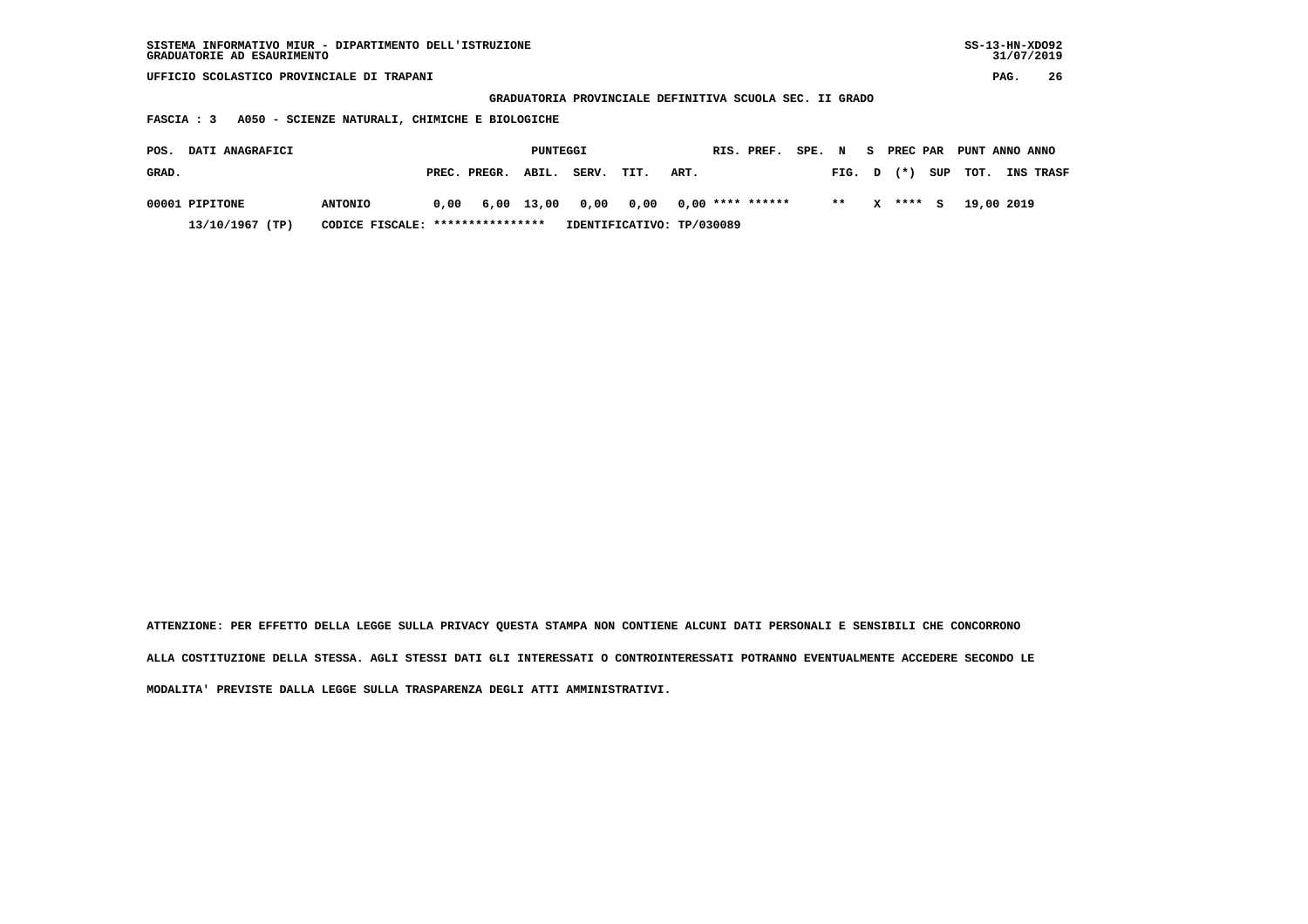**GRADUATORIA PROVINCIALE DEFINITIVA SCUOLA SEC. II GRADO**

 **FASCIA : 3 A051 - SCIENZE, TECNOLOGIE E TECNICHE AGRARIE**

| POS.  | DATI ANAGRAFICI                    |                                                   |      |              | PUNTEGGI   |       |                                   |      | RIS. PREF.         | SPE. | $\mathbf N$ | S.           | PREC PAR |     | PUNT ANNO ANNO |            |                  |
|-------|------------------------------------|---------------------------------------------------|------|--------------|------------|-------|-----------------------------------|------|--------------------|------|-------------|--------------|----------|-----|----------------|------------|------------------|
| GRAD. |                                    |                                                   |      | PREC. PREGR. | ABIL.      | SERV. | TIT.                              | ART. |                    |      | FIG.        | $\mathbf{D}$ | $(*)$    | SUP | тот.           |            | <b>INS TRASF</b> |
|       | 00001 GIACALONE<br>20/09/1968 (TP) | GIOVANNI SERG<br>CODICE FISCALE: **************** | 0.00 |              | 5,00 14,00 | 0,00  | 0.00<br>IDENTIFICATIVO: TP/067418 |      | $0.00$ **** ****** |      | $* *$       |              | ****     | s   |                |            | 19,00 2019 2019  |
|       | 00002 ANGILERI<br>18/09/1969 (CT)  | DANIELE<br>CODICE FISCALE: *****************      | 0.00 |              | 0,00 14,00 | 0,00  | 0.00<br>IDENTIFICATIVO: TP/031602 |      | $0.00$ **** ****** |      | $* *$       |              | ****     | S   |                | 14,00 2019 |                  |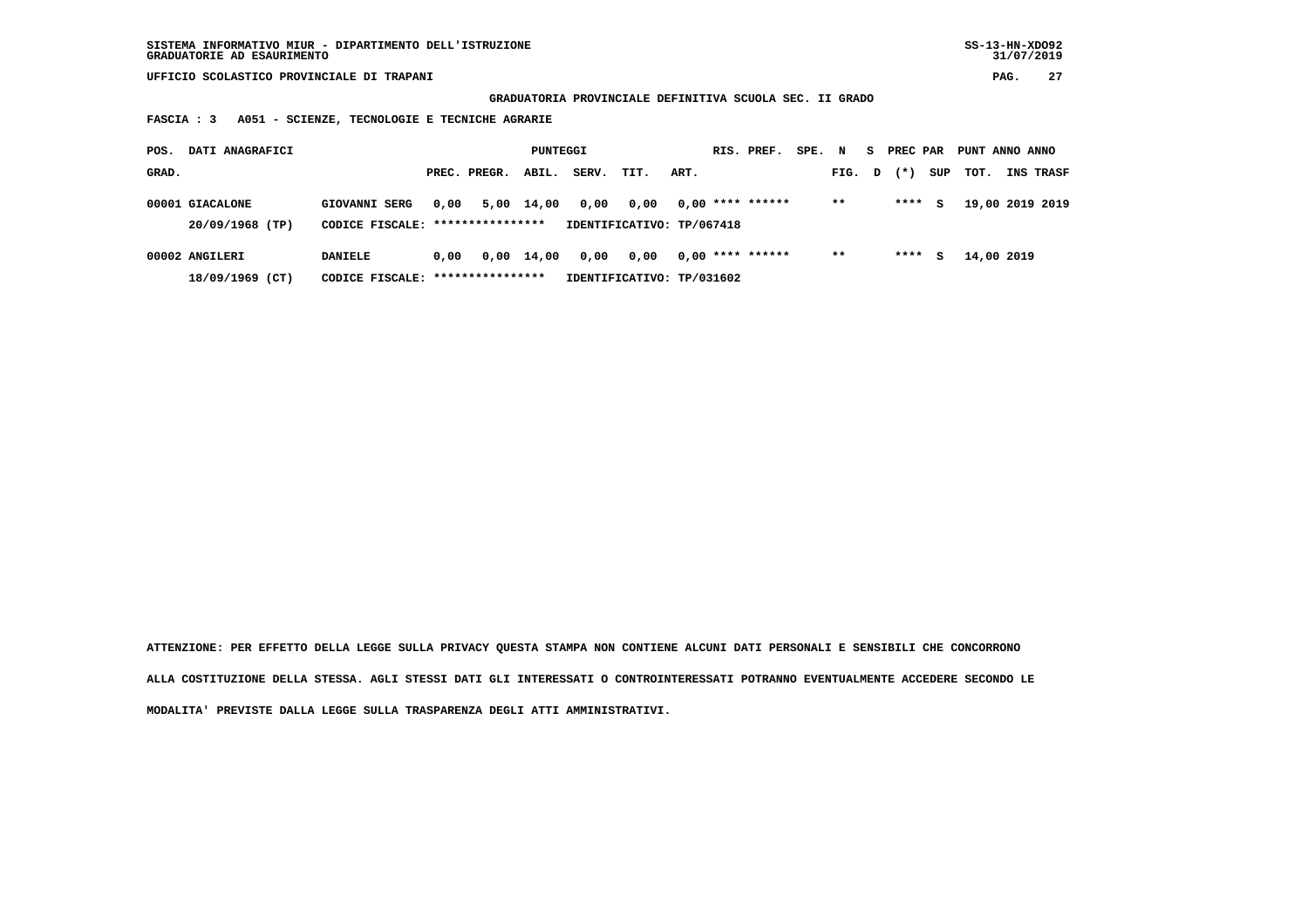**GRADUATORIA PROVINCIALE DEFINITIVA SCUOLA SEC. II GRADO**

 **FASCIA : 3 A054 - STORIA DELL'ARTE**

| POS.      | DATI ANAGRAFICI                     |                                                   |      |                        | PUNTEGGI   |       |                                   |      | RIS. PREF.         | SPE. N |        | S. | PREC PAR |     | PUNT ANNO ANNO |                  |
|-----------|-------------------------------------|---------------------------------------------------|------|------------------------|------------|-------|-----------------------------------|------|--------------------|--------|--------|----|----------|-----|----------------|------------------|
| GRAD.     |                                     |                                                   |      | PREC. PREGR.           | ABIL.      | SERV. | TIT.                              | ART. |                    |        | FIG. D |    | $(* )$   | SUP | тот.           | <b>INS TRASF</b> |
| 00001 DIA | 13/11/1969 (PA)                     | MARIA LUIGIA<br>CODICE FISCALE: ****************  |      | 0,00 87,00 13,00 60,00 |            |       | 0,00<br>IDENTIFICATIVO: TP/029141 |      | $0,00$ **** ****** |        | $***$  |    | ****     | s   | 160,00 2002    |                  |
|           | 00002 LA COMMARE<br>28/06/1966 (TP) | ROSA LETIZIA<br>CODICE FISCALE: ***************** | 0.00 |                        | 0,00 10,00 | 0,00  | 3,00<br>IDENTIFICATIVO: TP/326395 |      | $0.00$ **** ****** |        | $***$  |    | ****     | s   | 13,00 2005     |                  |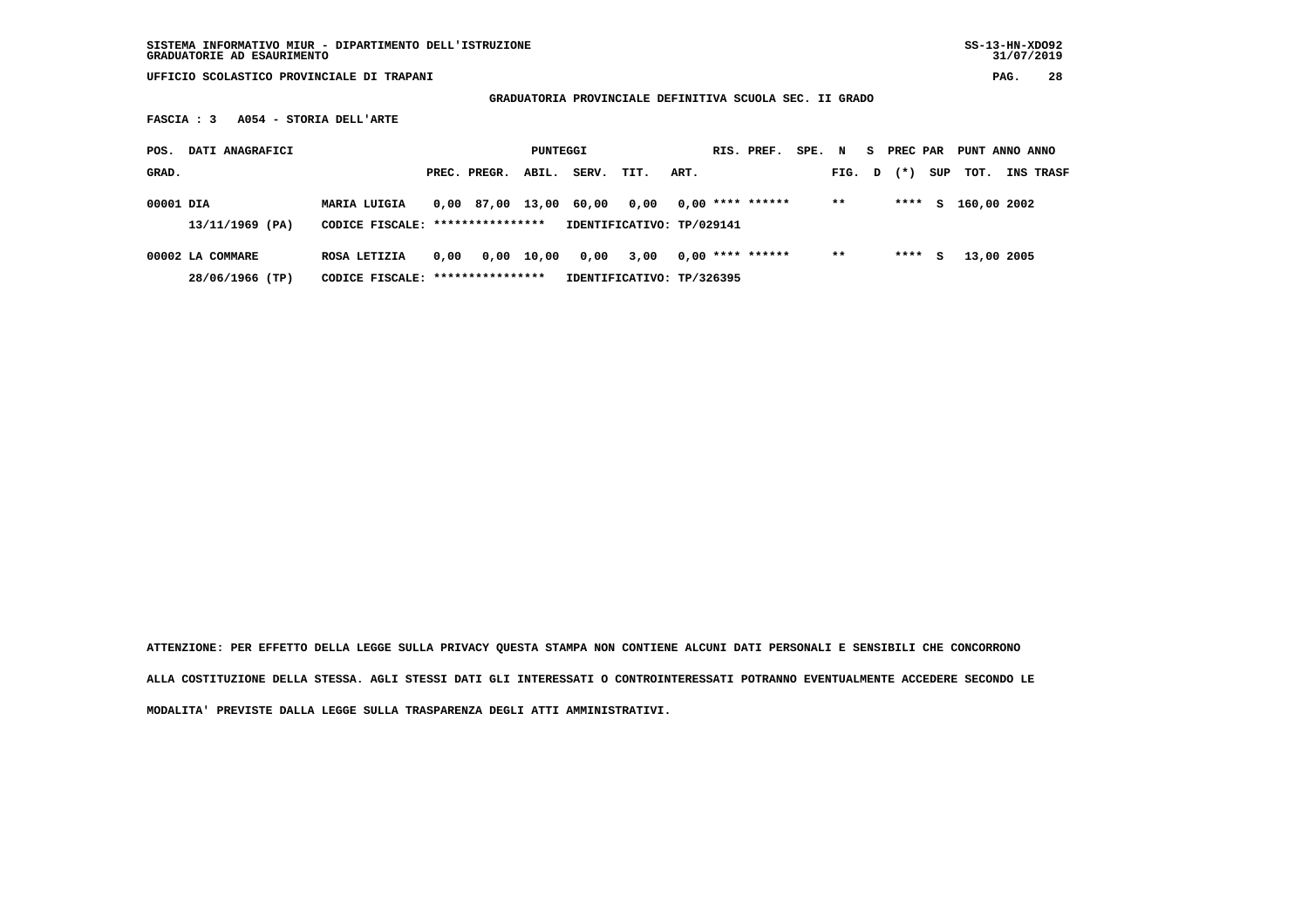| SISTEMA INFORMATIVO MIUR - DIPARTIMENTO DELL'ISTRUZIONE<br>GRADUATORIE AD ESAURIMENTO |                                   |       |              |          |                                                         |                           |      |  |                    |        |       |    |          |     | $SS-13-HN-XDO92$ |      | 31/07/2019 |
|---------------------------------------------------------------------------------------|-----------------------------------|-------|--------------|----------|---------------------------------------------------------|---------------------------|------|--|--------------------|--------|-------|----|----------|-----|------------------|------|------------|
| UFFICIO SCOLASTICO PROVINCIALE DI TRAPANI                                             |                                   |       |              |          |                                                         |                           |      |  |                    |        |       |    |          |     |                  | PAG. | -29        |
|                                                                                       |                                   |       |              |          | GRADUATORIA PROVINCIALE DEFINITIVA SCUOLA SEC. II GRADO |                           |      |  |                    |        |       |    |          |     |                  |      |            |
| A066 - TRATTAMENTO TESTI, DATI ED APPLICAZIONI. INFORMATICA<br><b>FASCIA : 1</b>      |                                   |       |              |          |                                                         |                           |      |  |                    |        |       |    |          |     |                  |      |            |
| DATI ANAGRAFICI<br>POS.                                                               |                                   |       |              | PUNTEGGI |                                                         |                           |      |  | RIS. PREF.         | SPE. N |       | S. | PREC PAR |     | PUNT ANNO ANNO   |      |            |
| GRAD.                                                                                 |                                   |       | PREC. PREGR. | ABIL.    | SERV.                                                   | TIT.                      | ART. |  |                    |        | FIG.  | D  | $(* )$   | SUP | TOT.             |      | INS TRASF  |
| 00001 MANFRE'                                                                         | MARIA                             | 62,00 | 0,00         | 0,00     | 0,00                                                    | 0,00                      |      |  | $0,00$ **** ****** |        | $***$ |    | ****     | s   | 62,00 2000       |      |            |
| 09/02/1961 (TP)                                                                       | CODICE FISCALE: ***************** |       |              |          |                                                         | IDENTIFICATIVO: TP/002534 |      |  |                    |        |       |    |          |     |                  |      |            |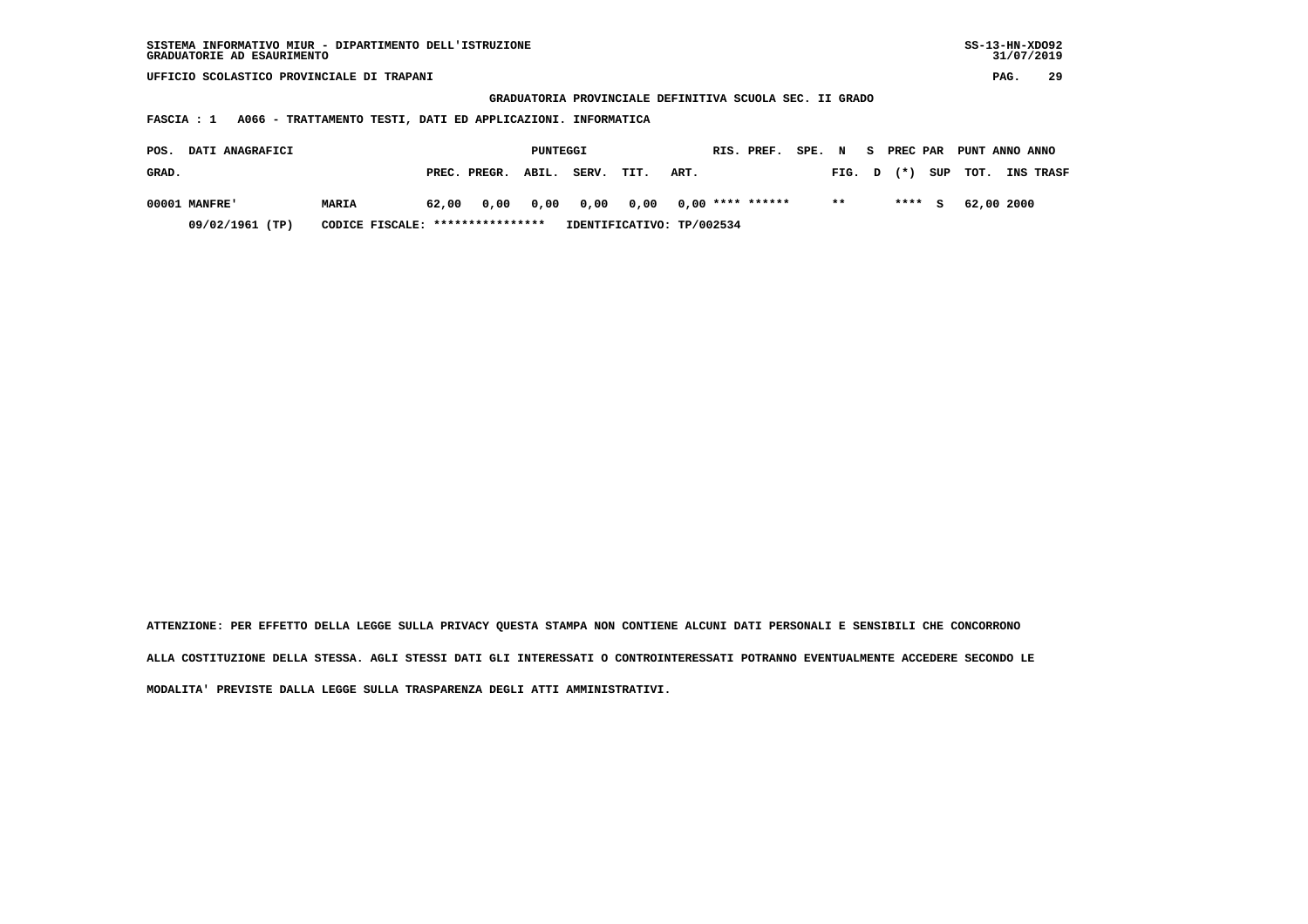**SISTEMA INFORMATIVO MIUR - DIPARTIMENTO DELL'ISTRUZIONE SS-13-HN-XDO92 GRADUATORIE AD ESAURIMENTO 31/07/2019**

 **UFFICIO SCOLASTICO PROVINCIALE DI TRAPANI PAG. 30**

 **GRADUATORIA PROVINCIALE DEFINITIVA SCUOLA SEC. II GRADO**

 **FASCIA : 3 A066 - TRATTAMENTO TESTI, DATI ED APPLICAZIONI. INFORMATICA**

| POS.  | DATI ANAGRAFICI                    |                                                       |      |                   | PUNTEGGI |       |                                   |      | RIS. PREF.         | SPE. N |        | S PREC PAR |     | PUNT ANNO ANNO |                  |
|-------|------------------------------------|-------------------------------------------------------|------|-------------------|----------|-------|-----------------------------------|------|--------------------|--------|--------|------------|-----|----------------|------------------|
| GRAD. |                                    |                                                       |      | PREC. PREGR.      | ABIL.    | SERV. | TIT.                              | ART. |                    |        | FIG. D | $(* )$     | SUP | тот.           | <b>INS TRASF</b> |
|       | 00002 TORTORICI<br>18/06/1953 (TP) | LUCIA<br>CODICE FISCALE: *****************            |      | 0,00 162,00 13,00 |          | 36,00 | 0,00<br>IDENTIFICATIVO: TP/031654 |      | $0,00$ **** ****** |        | $* *$  | ****       | s   | 211,00 2004    |                  |
|       | 00003 AGOSTA<br>10/08/1953 (TP)    | <b>GIUSEPPA</b><br>CODICE FISCALE: *****************  |      | 0,00 112,00       | 18,00    | 58,00 | 0,00<br>IDENTIFICATIVO: TP/029008 |      | $0.00$ **** ****** |        | $* *$  | ****       | s   | 188,00 2002    |                  |
|       | 00004 ANGELO<br>14/12/1974 (TP)    | <b>ALESSANDRO</b><br>CODICE FISCALE: **************** | 0.00 | 0,00              | 16,00    | 8,00  | 0.00<br>IDENTIFICATIVO: TP/326391 |      | $0,00$ **** ****** |        | $**$   | ****       | s   | 24,00 2019     |                  |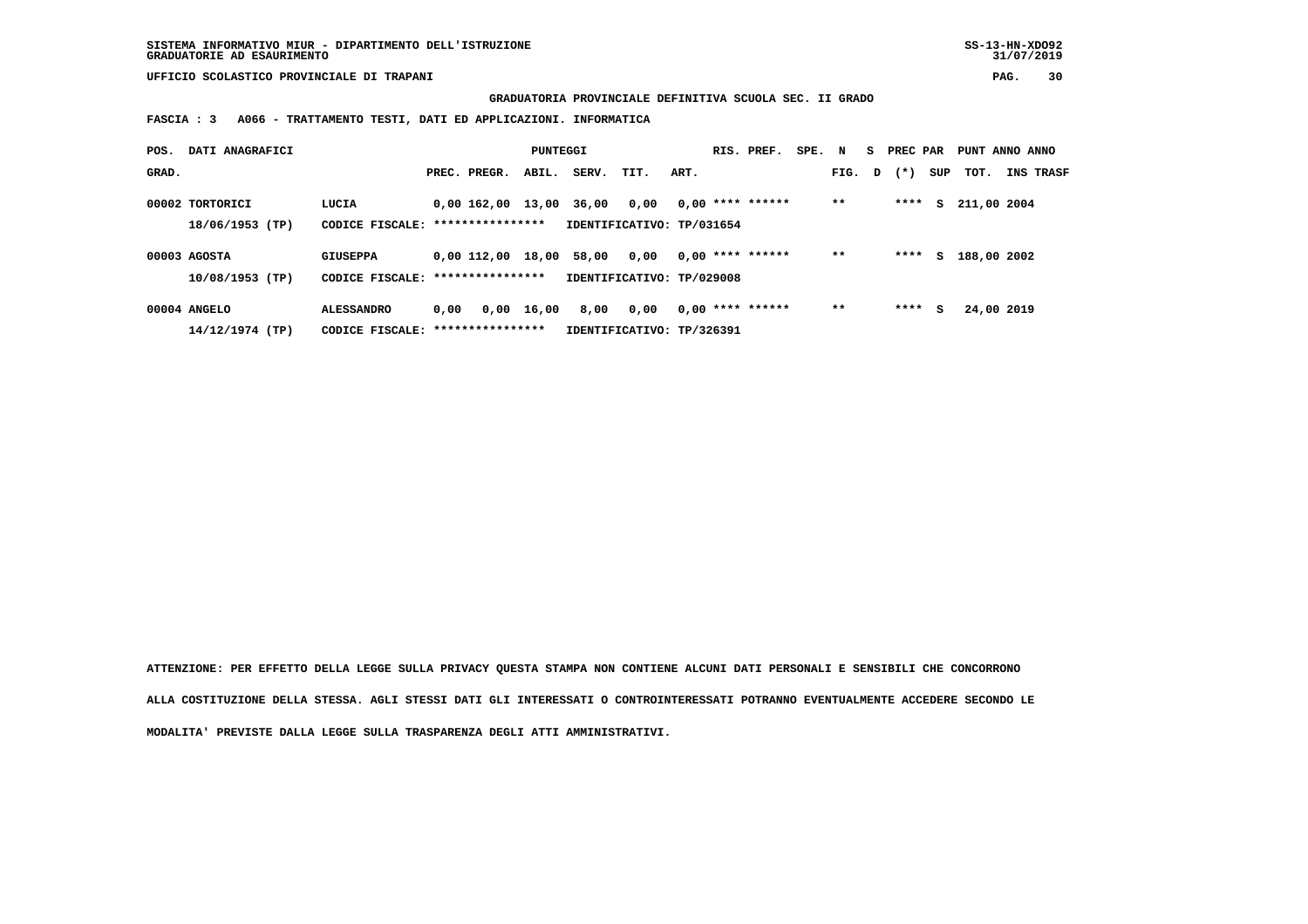**GRADUATORIA PROVINCIALE DEFINITIVA SCUOLA SEC. II GRADO**

 **FASCIA : 3 AA24 - LINGUE E CULTURE STRANIERE NEGLI ISTITUTI DI ISTRUZIONE DI II GRADO (FRANCESE)**

| POS.     | DATI ANAGRAFICI   |                                   |      |                    | PUNTEGGI           |                           |                           |      | RIS. PREF.         | SPE. N |        | <b>S</b> | PREC PAR  |     | PUNT ANNO ANNO |                  |
|----------|-------------------|-----------------------------------|------|--------------------|--------------------|---------------------------|---------------------------|------|--------------------|--------|--------|----------|-----------|-----|----------------|------------------|
| GRAD.    |                   |                                   |      | PREC. PREGR.       | ABIL.              | SERV.                     | TIT.                      | ART. |                    |        | FIG. D |          | $(\star)$ | SUP | тот.           | <b>INS TRASF</b> |
|          | 00001 CALTAGIRONE | <b>ANGELA</b>                     |      | 0,00 59,00 15,00   |                    | 62,00                     | 0,00                      |      | $0,00$ **** ****** |        | $* *$  |          | ****      |     | S 136,00 2000  |                  |
|          | 04/01/1966 (TP)   | CODICE FISCALE: ***************** |      |                    |                    | IDENTIFICATIVO: TP/020448 |                           |      |                    |        |        |          |           |     |                |                  |
| 00002 RE |                   | DANIELA RITA                      |      | $0,00$ 37,00 14,00 |                    | 0,00                      | 0,00                      |      | $0,00$ **** ****** |        | $**$   |          | ****      | s   | 51,00 2000     |                  |
|          | 06/01/1964 (TP)   | CODICE FISCALE: ***************** |      |                    |                    | IDENTIFICATIVO: TP/021544 |                           |      |                    |        |        |          |           |     |                |                  |
|          | 00003 GRAMMATICO  | <b>GIUSEPPA</b>                   |      | $0.00$ 35.00 13.00 |                    | 0,00                      | 0,00                      |      | $0,00$ **** ****** |        | $**$   |          | ****      | s   | 48,00 2002     |                  |
|          | 15/03/1964 (TP)   | CODICE FISCALE: ****************  |      |                    |                    | IDENTIFICATIVO: TP/029779 |                           |      |                    |        |        |          |           |     |                |                  |
|          | 00004 CANINO      | MARIA                             | 0,00 |                    | $0,00 \quad 14,00$ | 0,00                      | 3,00                      |      | $0,00$ **** ****** |        | $**$   |          | ****      | s   | 17,00 2003     |                  |
|          | 31/08/1960 (TP)   | CODICE FISCALE: ***************** |      |                    |                    |                           | IDENTIFICATIVO: TP/029073 |      |                    |        |        |          |           |     |                |                  |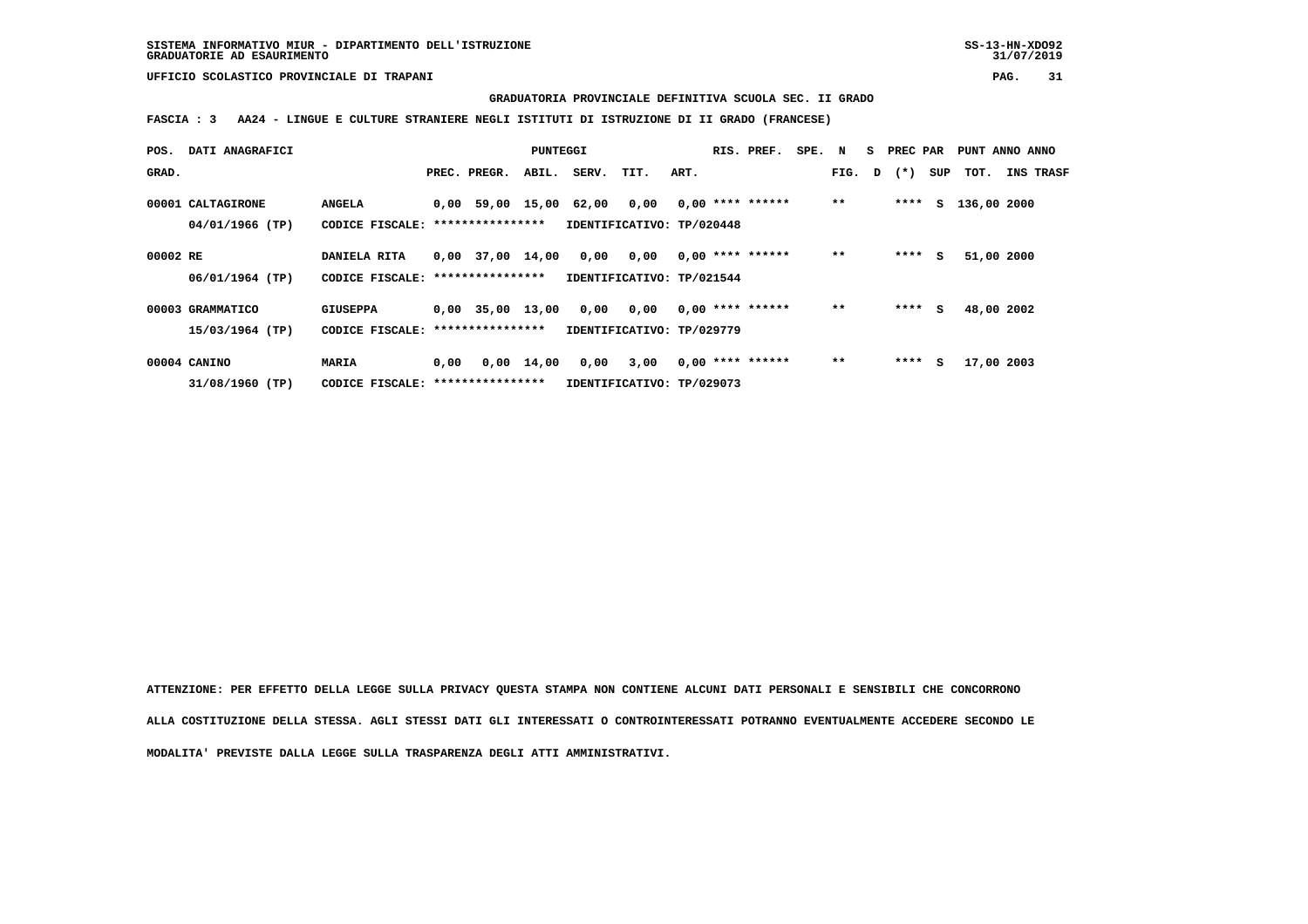**GRADUATORIA PROVINCIALE DEFINITIVA SCUOLA SEC. II GRADO**

 **FASCIA : 4 AA24 - LINGUE E CULTURE STRANIERE NEGLI ISTITUTI DI ISTRUZIONE DI II GRADO (FRANCESE)**

| POS.  | <b>DATI ANAGRAFICI</b> |                                  |                                                               | PUNTEGGI |       |                           |      | RIS. PREF. | SPE. N |        |         | S PREC PAR PUNT ANNO ANNO |                  |
|-------|------------------------|----------------------------------|---------------------------------------------------------------|----------|-------|---------------------------|------|------------|--------|--------|---------|---------------------------|------------------|
| GRAD. |                        |                                  | PREC. PREGR. ABIL.                                            |          | SERV. | TIT.                      | ART. |            |        | FIG. D |         | (*) SUP TOT.              | <b>INS TRASF</b> |
|       | 00005 MONTALBANO       | <b>MARIA FRANCES</b>             | $0.00$ $0.00$ $15.00$ $0.00$ $0.00$ $0.00$ $****$ **** ****** |          |       |                           |      |            |        | $***$  | $***$ S | 15,00 2019                |                  |
| T.    | 19/09/1979 (PA)        | CODICE FISCALE: **************** |                                                               |          |       | IDENTIFICATIVO: TP/066033 |      |            |        |        |         |                           |                  |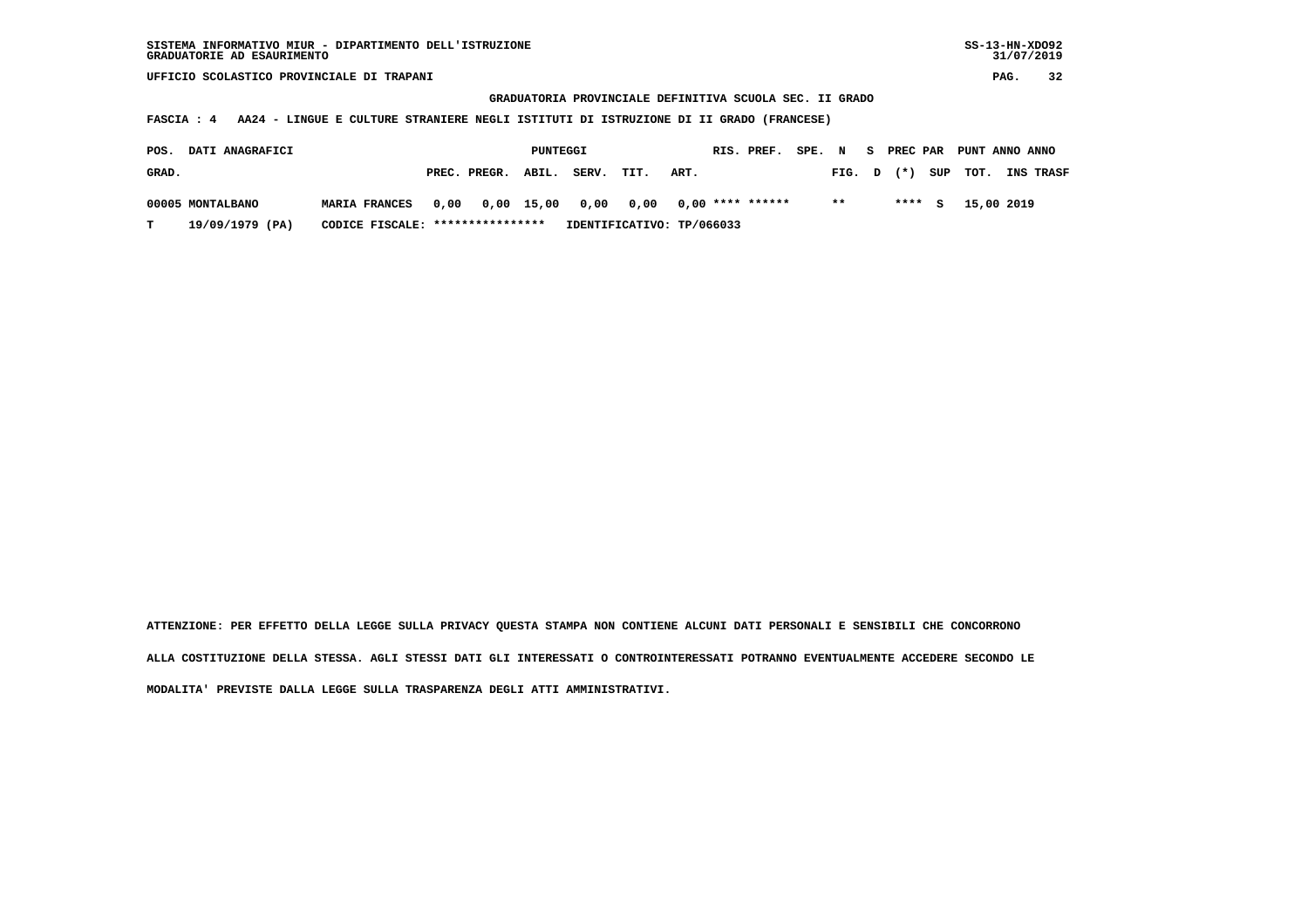**GRADUATORIA PROVINCIALE DEFINITIVA SCUOLA SEC. II GRADO**

 **FASCIA : 3 AB24 - LINGUE E CULTURE STRANIERE NEGLI ISTITUTI DI ISTRUZIONE DI II GRADO (INGLESE)**

| POS.     | DATI ANAGRAFICI   |                                   |      |                   | PUNTEGGI |       |                           |      | RIS. PREF.         | SPE. | N      | PREC PAR |     | PUNT ANNO ANNO   |                  |
|----------|-------------------|-----------------------------------|------|-------------------|----------|-------|---------------------------|------|--------------------|------|--------|----------|-----|------------------|------------------|
| GRAD.    |                   |                                   |      | PREC. PREGR.      | ABIL.    | SERV. | TIT.                      | ART. |                    |      | FIG. D | $(*)$    | SUP | TOT.             | <b>INS TRASF</b> |
|          | 00001 TUMBARELLO  | <b>ROSALBA</b>                    |      | 0,00 135,00 14,00 |          | 60.00 | 0,00                      |      | $0,00$ **** ****** |      | $**$   | ****     | s   | 209,00 2007 2007 |                  |
|          | 10/10/1970 (TP)   | CODICE FISCALE: ****************  |      |                   |          |       | IDENTIFICATIVO: TP/034217 |      |                    |      |        |          |     |                  |                  |
|          | 00002 CALTAGIRONE | <b>ANGELA</b>                     |      | 0.00 114.00       | 16,00    | 0,00  | 0,00                      |      | $0.00$ **** ****** |      | $* *$  | ****     | s   | 130,00 2000      |                  |
|          | 04/01/1966 (TP)   | CODICE FISCALE: ***************** |      |                   |          |       | IDENTIFICATIVO: TP/020448 |      |                    |      |        |          |     |                  |                  |
| 00003 RE |                   | DANIELA RITA                      | 0,00 | 28,00             | 13,00    | 0,00  | 0.00                      |      | $0.00$ **** ****** |      | $* *$  | ****     | s   | 41,00 2000       |                  |
|          | 06/01/1964 (TP)   | CODICE FISCALE: ****************  |      |                   |          |       | IDENTIFICATIVO: TP/021544 |      |                    |      |        |          |     |                  |                  |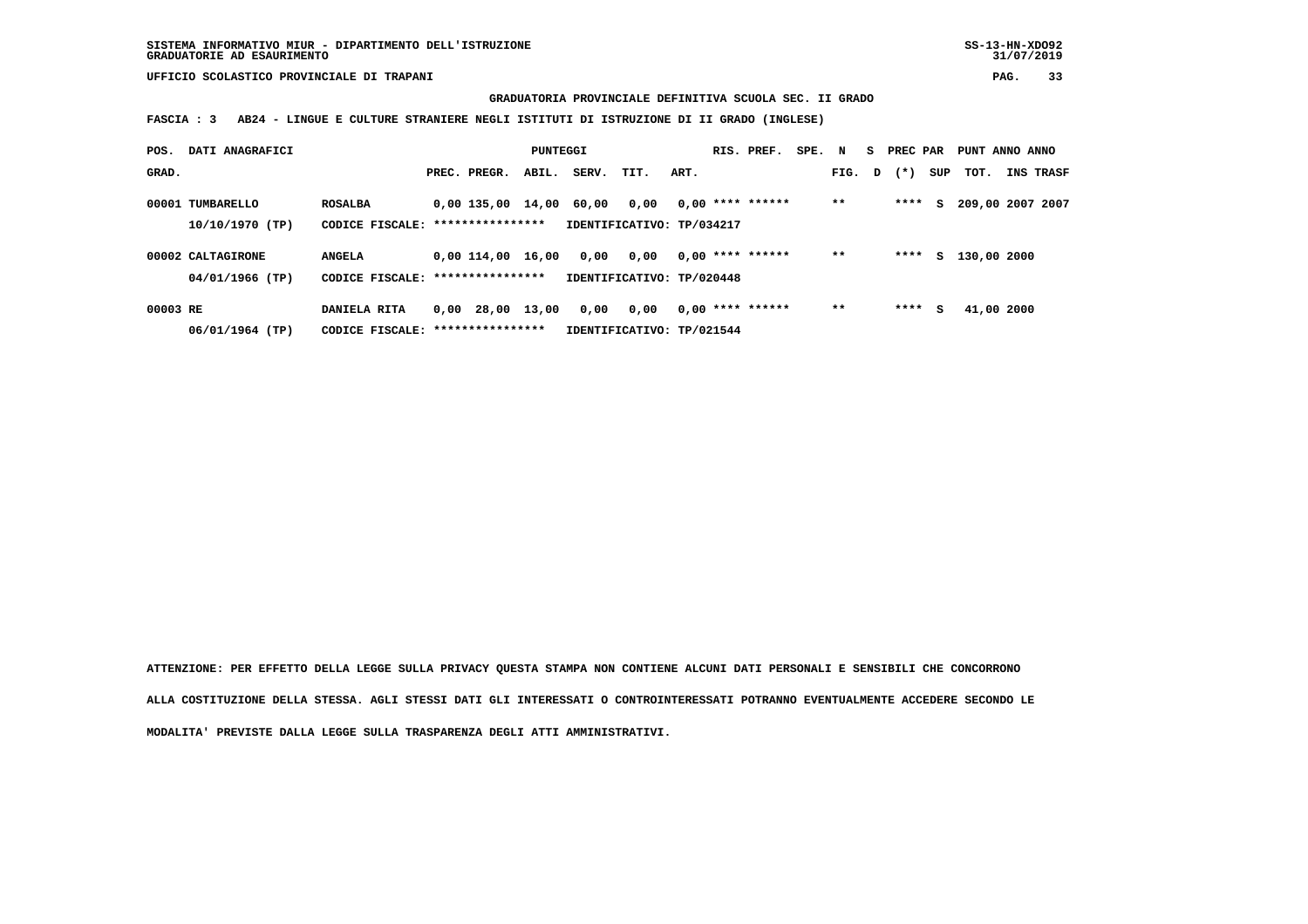| SISTEMA INFORMATIVO MIUR - DIPARTIMENTO DELL'ISTRUZIONE<br>GRADUATORIE AD ESAURIMENTO |                 |                       |          |      |                           |            |        |        |   |            |     | $SS-13-HN-XDO92$<br>31/07/2019 |            |           |  |
|---------------------------------------------------------------------------------------|-----------------|-----------------------|----------|------|---------------------------|------------|--------|--------|---|------------|-----|--------------------------------|------------|-----------|--|
| UFFICIO SCOLASTICO PROVINCIALE DI TRAPANI                                             |                 |                       |          |      |                           |            |        |        |   |            |     |                                | PAG.       | 34        |  |
| GRADUATORIA PROVINCIALE DEFINITIVA SCUOLA SEC. II GRADO                               |                 |                       |          |      |                           |            |        |        |   |            |     |                                |            |           |  |
| B011 - LABORATORI DI SCIENZE E TECNOLOGIE AGRARIE<br>FASCIA : 3                       |                 |                       |          |      |                           |            |        |        |   |            |     |                                |            |           |  |
|                                                                                       |                 |                       |          |      |                           |            |        |        |   |            |     |                                |            |           |  |
| DATI ANAGRAFICI<br>POS.                                                               |                 |                       | PUNTEGGI |      |                           | RIS. PREF. | SPE. N |        |   | S PREC PAR |     | PUNT ANNO ANNO                 |            |           |  |
| GRAD.                                                                                 |                 | PREC. PREGR.<br>ABIL. | SERV.    | TIT. | ART.                      |            |        | FIG. D |   | $(* )$     | SUP | тот.                           |            | INS TRASF |  |
| 00001 PATTI<br>ANTONINO MARI                                                          | 0,00            | $0,00$ 15,00          | 0,00     | 0,00 | $0,00$ **** ******        |            |        | $* *$  | x | ****       |     |                                | 15,00 2002 |           |  |
| 27/10/1969 (TP)                                                                       | CODICE FISCALE: | ****************      |          |      | IDENTIFICATIVO: TP/030065 |            |        |        |   |            |     |                                |            |           |  |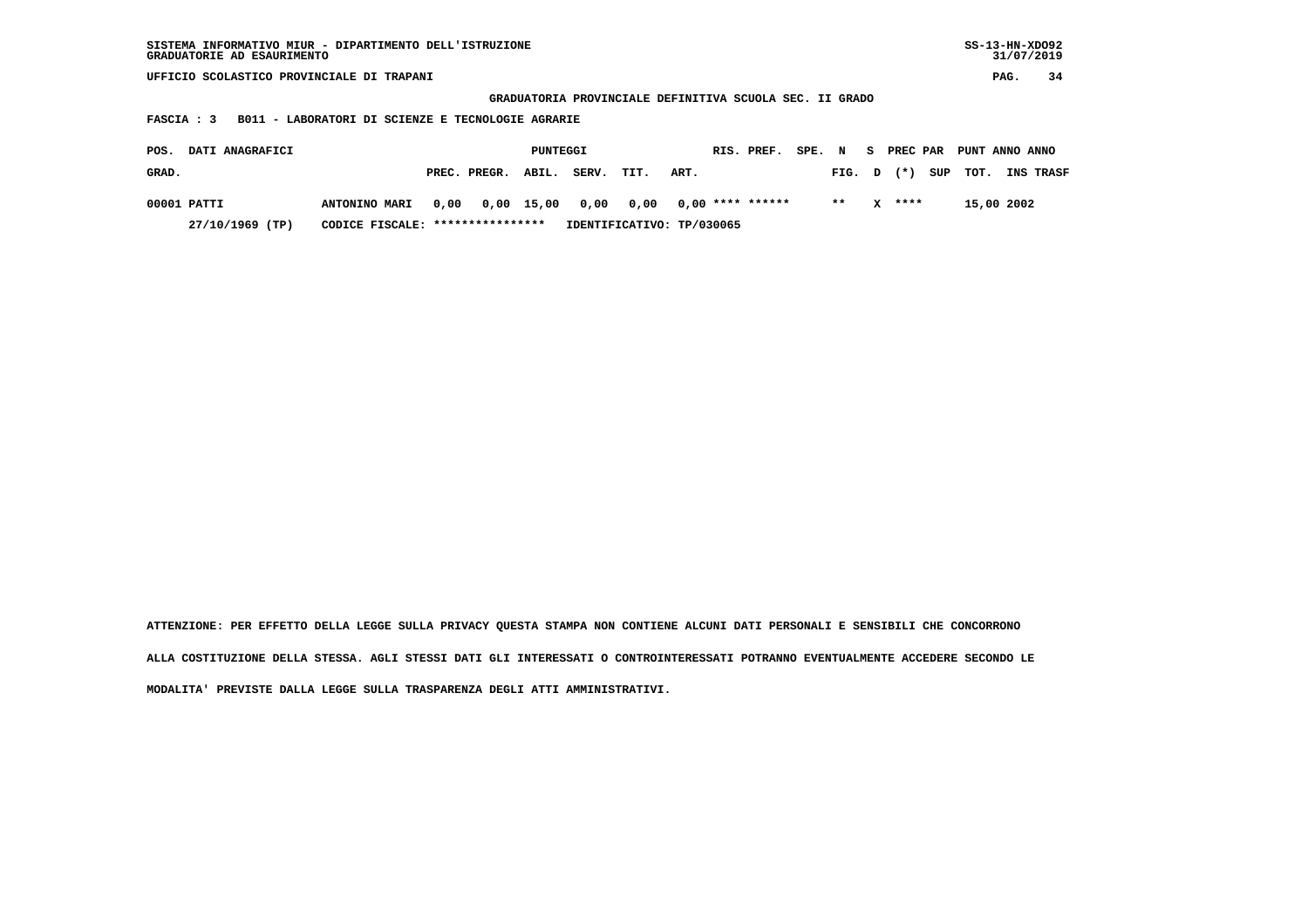| SISTEMA INFORMATIVO MIUR - DIPARTIMENTO DELL'ISTRUZIONE<br>GRADUATORIE AD ESAURIMENTO |                       |                           |                    |                  |                                 |  |  |  |  |  |  |  |
|---------------------------------------------------------------------------------------|-----------------------|---------------------------|--------------------|------------------|---------------------------------|--|--|--|--|--|--|--|
| UFFICIO SCOLASTICO PROVINCIALE DI TRAPANI                                             |                       |                           |                    |                  |                                 |  |  |  |  |  |  |  |
| GRADUATORIA PROVINCIALE DEFINITIVA SCUOLA SEC. II GRADO                               |                       |                           |                    |                  |                                 |  |  |  |  |  |  |  |
| B011 - LABORATORI DI SCIENZE E TECNOLOGIE AGRARIE<br>FASCIA : 4                       |                       |                           |                    |                  |                                 |  |  |  |  |  |  |  |
| S PREC PAR<br>DATI ANAGRAFICI<br>PUNTEGGI<br>SPE. N                                   |                       |                           |                    |                  |                                 |  |  |  |  |  |  |  |
| POS.                                                                                  |                       |                           | RIS. PREF.         |                  | PUNT ANNO ANNO                  |  |  |  |  |  |  |  |
| GRAD.                                                                                 | ABIL.<br>PREC. PREGR. | SERV.<br>ART.<br>TIT.     |                    | $(* )$<br>FIG. D | SUP<br>TOT.<br><b>INS TRASF</b> |  |  |  |  |  |  |  |
|                                                                                       |                       |                           |                    |                  |                                 |  |  |  |  |  |  |  |
| 00002 BERTOLINO<br><b>ANTONINO</b>                                                    | 0,00                  | 0,00 12,00 24,00 12,00    | $0,00$ **** ****** | $* *$<br>**** S  | 48,00 2019                      |  |  |  |  |  |  |  |
| 22/03/1983 (PA)<br>т<br>CODICE FISCALE:                                               | ****************      | IDENTIFICATIVO: TP/064343 |                    |                  |                                 |  |  |  |  |  |  |  |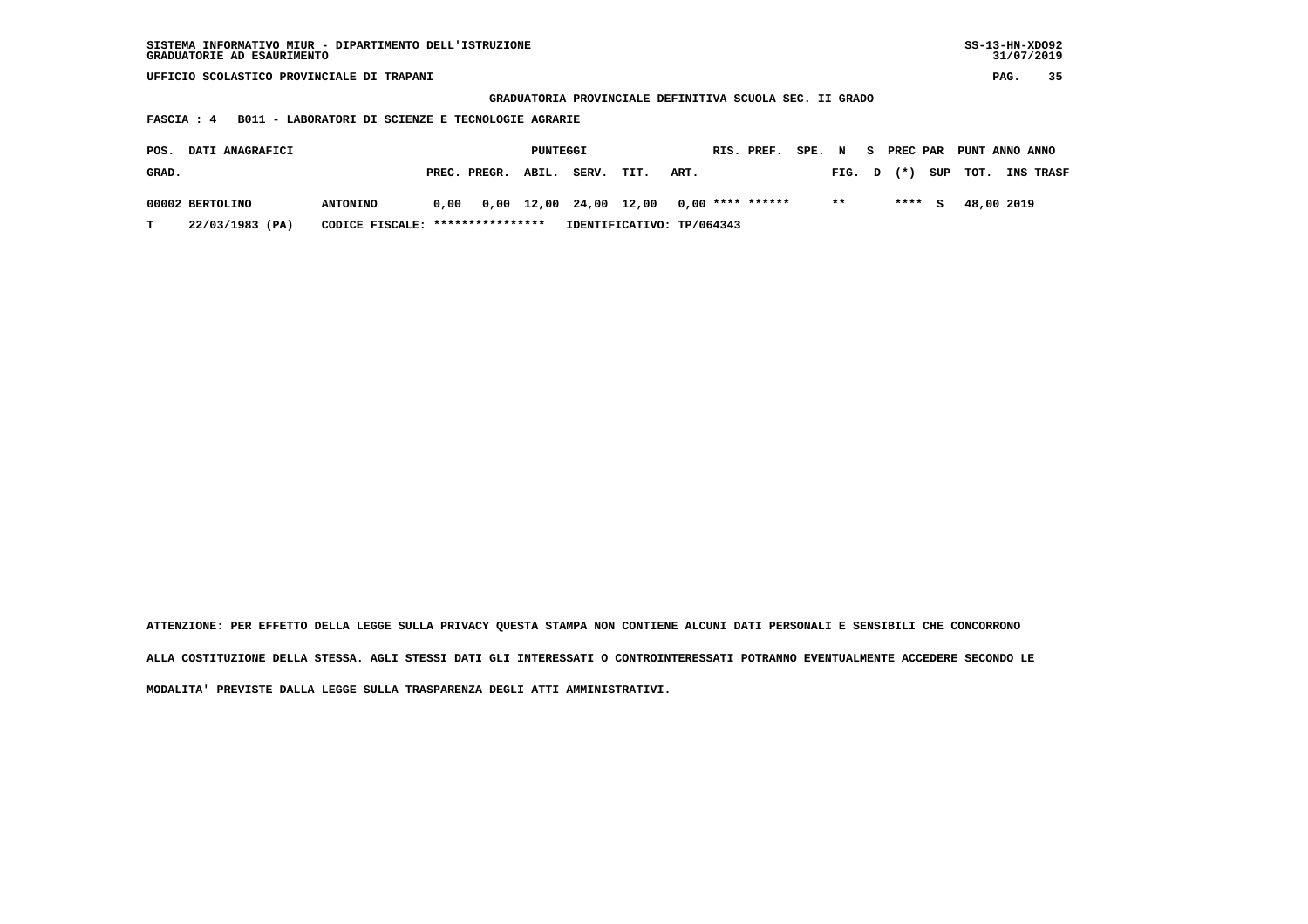| SISTEMA INFORMATIVO MIUR - DIPARTIMENTO DELL'ISTRUZIONE<br>GRADUATORIE AD ESAURIMENTO |                                   |                       |                           |                    |        |           |               |                   |  |  |  |  |
|---------------------------------------------------------------------------------------|-----------------------------------|-----------------------|---------------------------|--------------------|--------|-----------|---------------|-------------------|--|--|--|--|
| UFFICIO SCOLASTICO PROVINCIALE DI TRAPANI                                             |                                   |                       |                           |                    |        |           |               |                   |  |  |  |  |
| GRADUATORIA PROVINCIALE DEFINITIVA SCUOLA SEC. II GRADO                               |                                   |                       |                           |                    |        |           |               |                   |  |  |  |  |
| B014 - LABORATORI DI SCIENZE E TECNOLOGIE DELLE COSTRUZIONI<br>FASCIA : 4             |                                   |                       |                           |                    |        |           |               |                   |  |  |  |  |
| DATI ANAGRAFICI<br>POS.                                                               |                                   | PUNTEGGI              |                           | RIS. PREF.         | SPE. N | S.        | PREC PAR      | PUNT ANNO ANNO    |  |  |  |  |
| GRAD.                                                                                 |                                   | PREC. PREGR.<br>ABIL. | SERV.<br>TIT.             | ART.               |        | D<br>FIG. | SUP<br>$(* )$ | тот.<br>INS TRASF |  |  |  |  |
| 00001 RIGGIO                                                                          | 0.00<br><b>GIUSEPPE</b>           | 0,00 15,00 24,00      | 0,00                      | $0,00$ **** ****** | $**$   |           | ****          | 39,00 2019        |  |  |  |  |
| 18/02/1973 (EE)<br>т                                                                  | CODICE FISCALE: ***************** |                       | IDENTIFICATIVO: TP/067421 |                    |        |           |               |                   |  |  |  |  |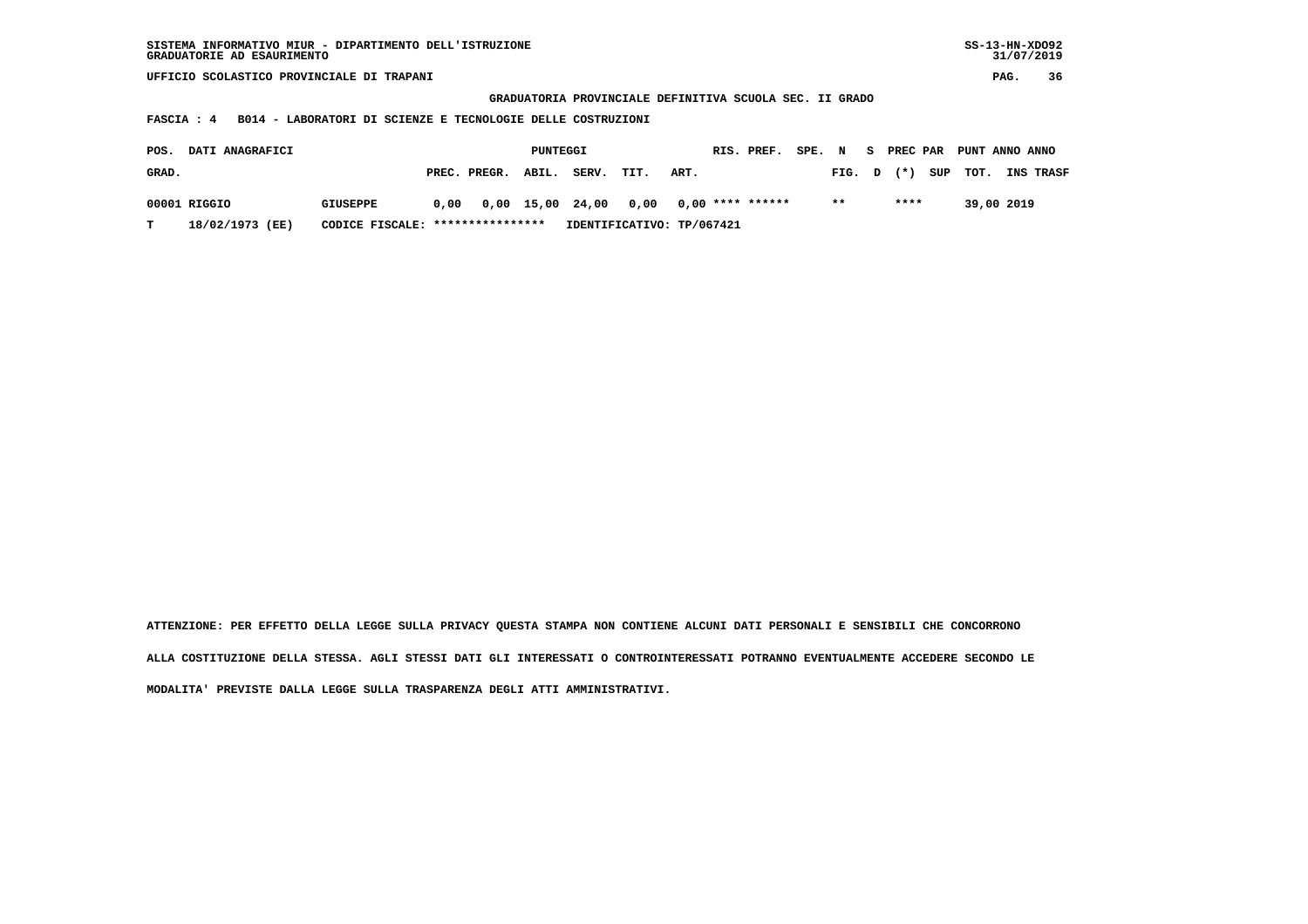| SISTEMA INFORMATIVO MIUR - DIPARTIMENTO DELL'ISTRUZIONE<br>GRADUATORIE AD ESAURIMENTO |                                   |  |                  |       |       |                           |      |  |                      |                |        | $SS-13-HN-XDO92$<br>31/07/2019 |              |      |                 |  |           |
|---------------------------------------------------------------------------------------|-----------------------------------|--|------------------|-------|-------|---------------------------|------|--|----------------------|----------------|--------|--------------------------------|--------------|------|-----------------|--|-----------|
| UFFICIO SCOLASTICO PROVINCIALE DI TRAPANI                                             |                                   |  |                  |       |       |                           |      |  |                      |                |        |                                |              | PAG. | 37              |  |           |
| GRADUATORIA PROVINCIALE DEFINITIVA SCUOLA SEC. II GRADO                               |                                   |  |                  |       |       |                           |      |  |                      |                |        |                                |              |      |                 |  |           |
| B016 - LABORATORI DI SCIENZE E TECNOLOGIE INFORMATICHE<br>FASCIA : 3                  |                                   |  |                  |       |       |                           |      |  |                      |                |        |                                |              |      |                 |  |           |
| DATI ANAGRAFICI<br>PUNTEGGI<br>SPE. N<br>PREC PAR<br>RIS. PREF.<br>S.<br>POS.         |                                   |  |                  |       |       |                           |      |  |                      | PUNT ANNO ANNO |        |                                |              |      |                 |  |           |
|                                                                                       |                                   |  |                  |       |       |                           |      |  |                      |                |        |                                |              |      |                 |  |           |
| GRAD.                                                                                 |                                   |  | PREC. PREGR.     | ABIL. | SERV. | TIT.                      | ART. |  |                      |                | FIG. D |                                | $(* )$       | SUP  | TOT.            |  | INS TRASF |
| 00001 BONVENTRE                                                                       | <b>ROSA ALBA</b>                  |  | 0,00 59,00 13,00 |       | 0,00  | 0,00                      |      |  | $0,00$ **** ****** T |                | $* *$  |                                | $X$ **** $S$ |      | 72,00 2019 2019 |  |           |
|                                                                                       |                                   |  |                  |       |       |                           |      |  |                      |                |        |                                |              |      |                 |  |           |
| 09/06/1970 (TP)                                                                       | CODICE FISCALE: ***************** |  |                  |       |       | IDENTIFICATIVO: TP/067350 |      |  |                      |                |        |                                |              |      |                 |  |           |